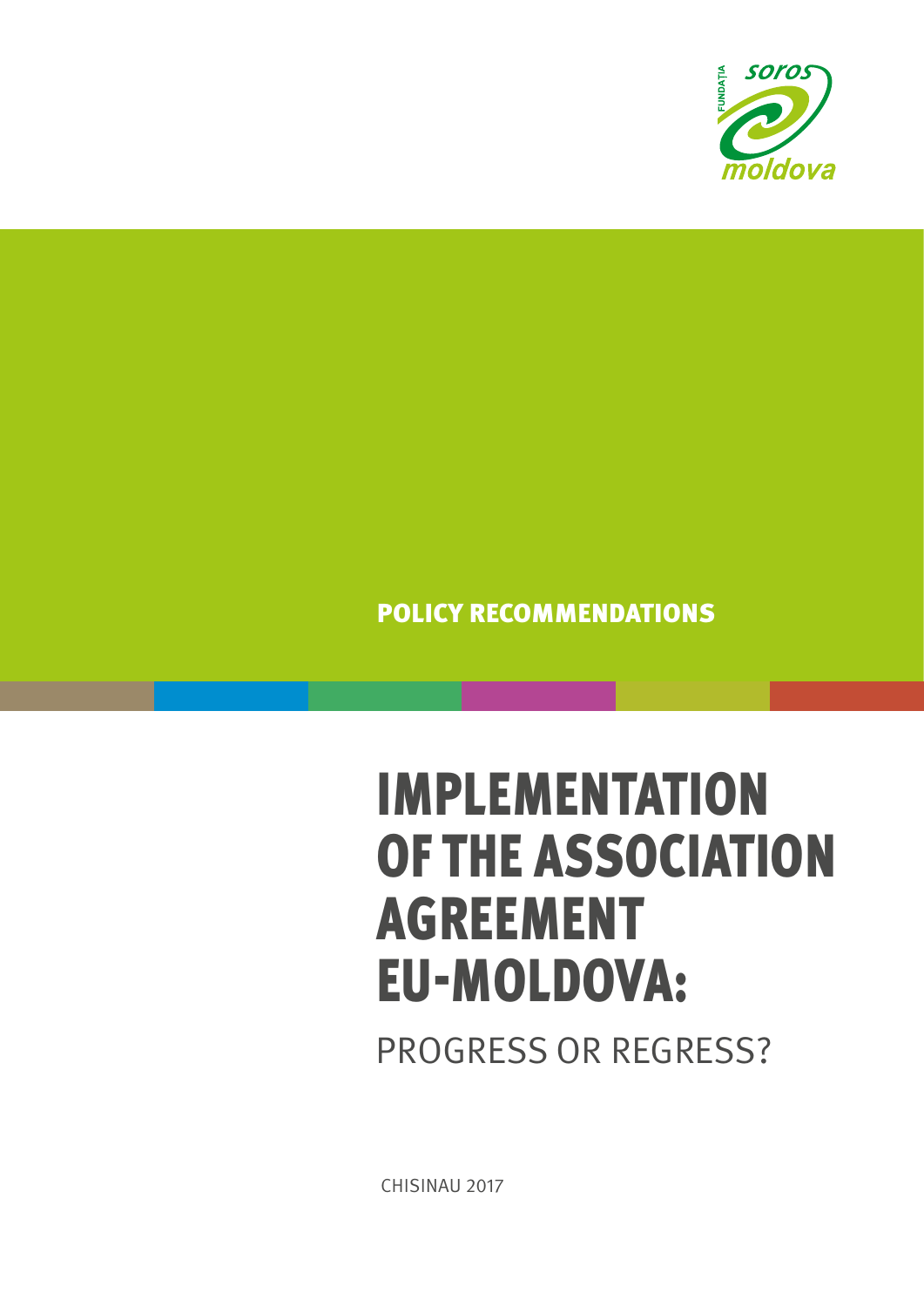## **Table of contents**

| <b>Vladislav Gribincea</b><br><b>Moldova: investigating</b><br>high-level corruption -<br>progress or illusion                                                               | 4  |
|------------------------------------------------------------------------------------------------------------------------------------------------------------------------------|----|
| <b>Elena Prohnitchi</b><br><b>Reforming the National</b><br><b>Integrity Commission:</b><br><b>From Powerless Agency</b><br>to Effective and Impartial<br><b>Institution</b> | 11 |
| <b>Igor Botan</b><br><b>Party Funding</b><br><b>Transparency as a Means</b><br>for Reducing Political<br><b>Corruption in Moldova</b>                                        | 18 |
| Nadejda Hriptievschi<br>Independence and<br><b>Accountability of</b><br><b>Moldova's Judiciary</b><br>under Threat                                                           | 24 |
| <b>Victor Gotișan</b><br><b>The Trials and</b><br><b>Tribulations of the New</b><br><b>Law on Broadcasting</b>                                                               |    |
| <b>Dumitru Alaiba</b><br><b>Resetting the Moldovan</b><br><b>Banking Sector: What</b><br><b>Can Europe Do and Why?</b>                                                       | 41 |

Peer review:

#### **Mihail Popșoi**

Associate Expert, Foreign Policy Association of Moldova; PhD Candidate in Political Studies, University of Milan; Political Analyst, Jamestown Foundation.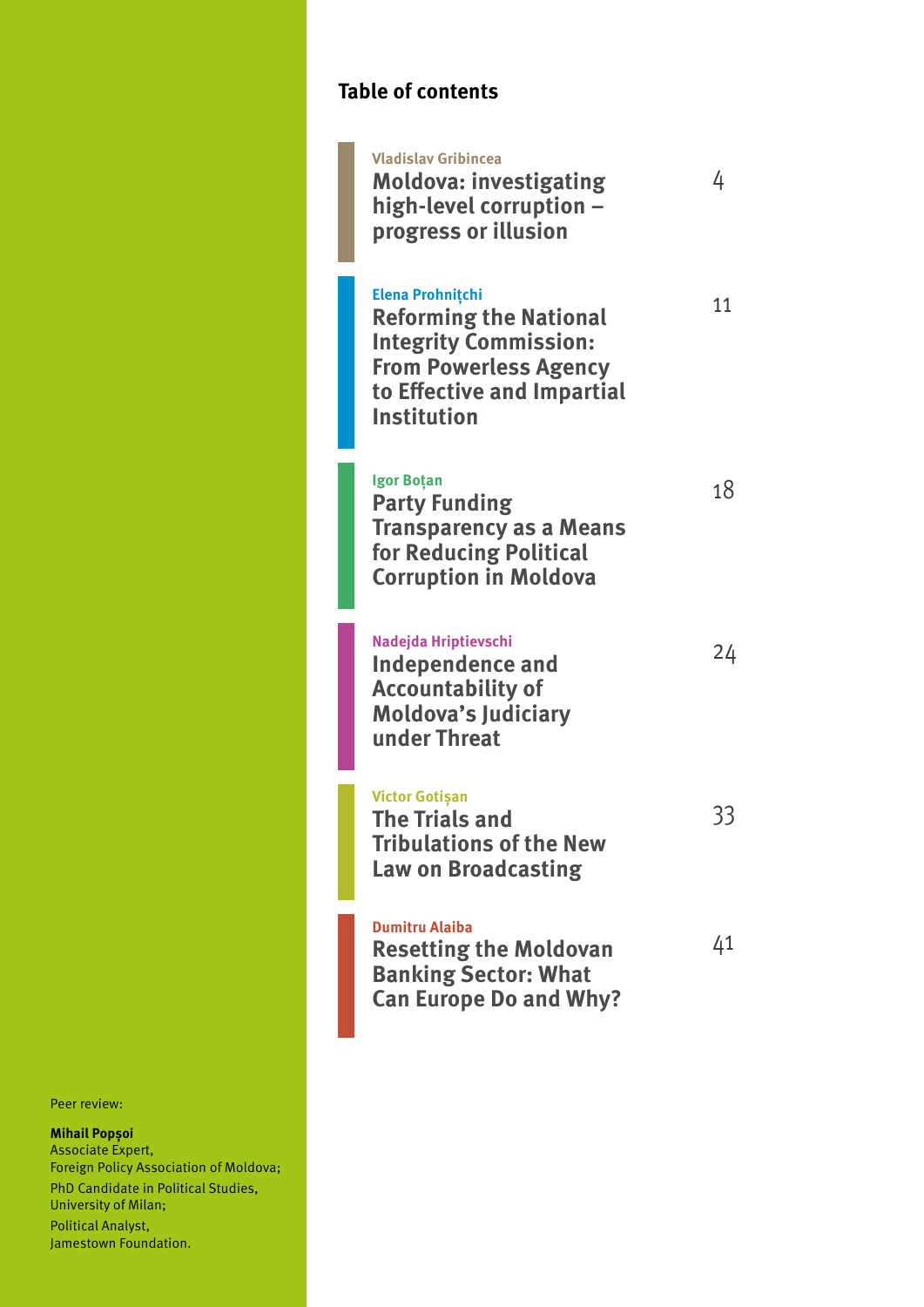## **Introduction**

The Association Agreement between the European Union and the Republic of Moldova establishes the necessity of domestic reforms aimed at the consolidation and effectiveness of democratic institutions and the rule of law. The Association Agenda aims at facilitating the implementation of the Association Agreement. The civil society and expert community are an invaluable partner in this regard. This regional advocacy project on the 'Implementation of Association Agreements between the European Union - Georgia, Moldova, and Ukraine' offers an important contribution to the ongoing policy debates in Moldova. The six policy briefs authored by leading national experts provide an insightful analysis of the state of affairs across a wide range of policy areas. The problems identified by the experts and the recommendations they put forward should not only contribute towards a more informed public debate, but also help Moldovan and European decision makers to advance the goals of the Association Agenda in fields such as integrity and anticorruption, party funding, judicial accountability, banking, and media.

Corruption is the main cause of the deep political and social-economic crises in Moldova. It is impeding the economic recovery and is crippling the development potential of the country. High level political corruption is not only undermining the peoples' trust in national institutions, but also makes citizens question Moldova's European path. A comprehensive approach to tackling high level corruption needs to address the lack of transparency in party funding, strengthen the weak regulatory and oversight mechanism ensuring the integrity of public officials as well as effectively increase the independence and accountability of the judiciary and law enforcement.

It is crucial to organize transparent contests for merit-based selection and appointment of the leadership of the institutions implementing anti-corruption and integrity policies as well as judges and prosecutors. Another priority is ensuring the transparency of decision making process in the Supreme Council of Magistracy and the full implementation of the reform of the prosecution service. However, all of this is difficult to achieve as long as political parties remain dependent on a handful of donors who may have a vested interest in perpetuating the status quo. Therefore, enhancing the transparency of political parties financing and accountability of elected candidates is an essential element of combating corruption and promoting the rule of law.

Setting a cap on annual political donations in accordance with international practices, so that individuals can donate no more than 4-5 average salaries, and legal persons not more than 20 average salaries, would mitigate the increasing dependence of parties on few wealthy donors. Stronger oversight, credible investigation and effective penalties for fraud and malpractice in the banking sector are also necessary to preclude another "billion dollar scandal". Finally, the role of mass media is particularly important. Hence, independent media require additional support in light of increasing regulatory uncertainty and growing consolidation of politically affiliated media.

The EU must consistently request the Moldovan authorities to ensure stricter oversight over the financial and technical assistance provided for the implementation of reforms under the Association Agenda. The experts also call on the European Union to closely monitor the fight against corruption in Moldova and react through political channels in case of deviations. EU should include strict and quantifiable conditions aimed at ensuring the fulfillment of commitments undertaken by the Moldovan side. Given the concerns about Moldova slipping away from its commitments, the EU is well advised to increase its support for a strong and independent civil society and mass media, as it is imperative not only for holding the national government to account, but also for upholding European values and vindicating Moldova's European path.



This brochure is prepared in the framework of the project "Monitoring implementation of select reform commitments under EU agreements in Georgia, Moldova, Ukraine" implemented with the support of the Soros Foundation-Moldova and the Eurasia Program of the Open Society Foundations. The views expressed in this publication are those of the authors alone and do not represent the views of the Soros Foundation-Moldova or the Open Society Foundations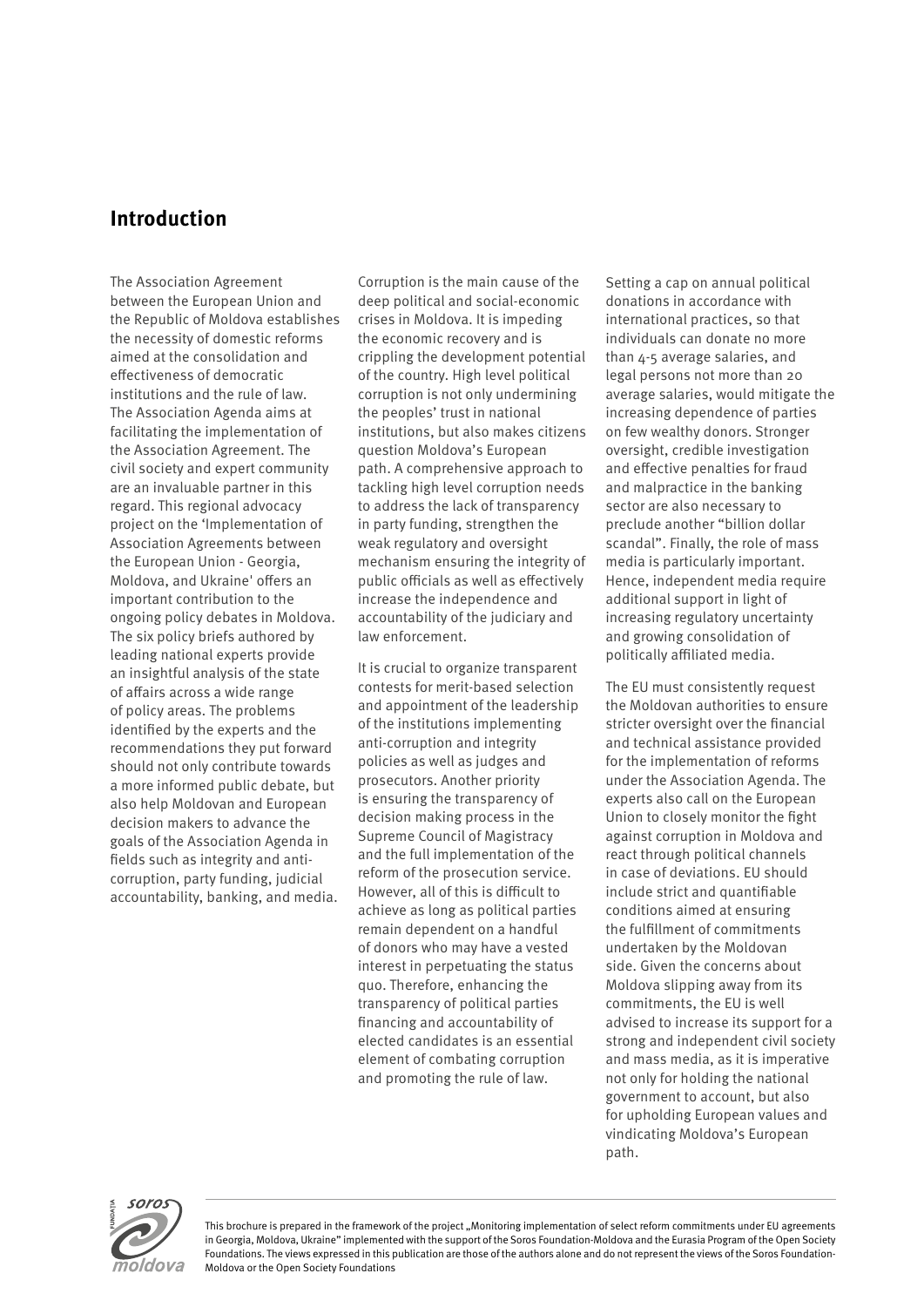## Moldova: investigating high-level corruption – progress or illusion?

**POLICY BRIEF**

### **Executive summary**

Corruption is one of the most significant impediments for the economic recovery of the Republic of Moldova, as along with being the main cause for the deep political and social-economic crises in the country since 2013. Additionally, it is cited by the Moldovan people as the primary reason for their disappointment with the political class and reforms announced after 2009, when the governance in Moldova changed.

Combating corruption has been one of the top priorities of all Moldovan Governments since 2009, and is one of the main priorities of the 2014 EU-Moldova Association Agenda. Moderate reforms, mostly legislative, were put in place up until 2016. In 2016 the Moldovan Parliament adopted important legislation aimed at combating corruption, however, it was not sufficient to ensure that corruption is effectively prosecuted in Moldova. Proper implementation of this legislation is more important and recent events suggest that implementation remains a very serious problem.

This brief aims to address the measures taken by the Moldovan authorities to ensure that high-level corruption is adequately investigated. It is recommended that the Republic of Moldova increase funding for prosecution services and intensify its efforts for eradication of corruption within the prosecution service and judiciary. The leadership of the prosecution service must be appointed on merits and in a transparent manner. The legislation shall also be amended to exclude from the competence of the Anticorruption Prosecution Office the petty corruption cases and be adequately staffed. The European Union is also called to closely monitor the fight against corruption in Moldova and adequately react in case of deviations, using both diplomatic and financial tools available.

1 Legal Resources Centre from Moldova (LRCM) is a Chisinau based independent think tank with extensive expertise in the reform of the justice sector. More information about LRCM is available at www.crjm.org. Mr. Gribincea can be found at vladislav.gribincea@crjm.org.



This policy brief is prepared in the framework of the project "Monitoring implementation of select reform commitments under EU agreements in Georgia, Moldova, Ukraine" implemented with the support of the Soros Foundation-Moldova and the Eurasia Program of the Open Society Foundations. The views expressed in this publication are those of the authors alone and do not represent the views of the Soros Foundation-Moldova or the Open Society Foundations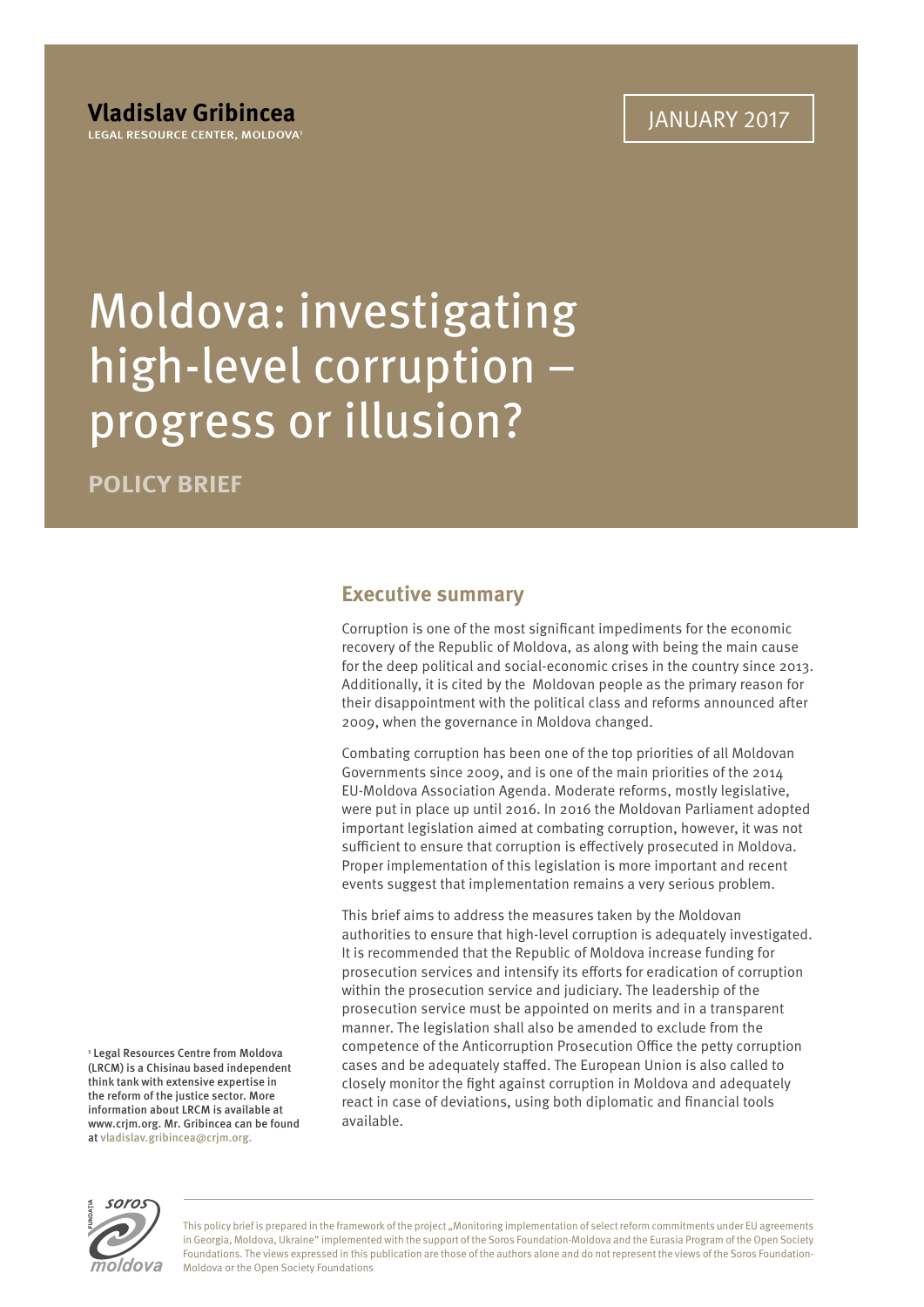## **Introduction**

Republic of Moldova is one of the poorest European nations, with a per capita GDP eleven times lower than Romania and ten times lower than Bulgaria. Corruption is one of the most significant impediments for the economic recovery of the country. This has been recognized both by the Government of Moldova, as well as foreign Government and international organizations working with Moldova.

Combating corruption has been among the announced top priorities of all Moldovan Governments since 2009. The 2014 EU-Moldova Association Agenda also provides that Moldovan authorities shall ensure the independence, impartiality, professionalism and efficiency of prosecution service and intensification of the prevention and fight against corruption in all its forms and at all levels, especially against high-level corruption.

In 2016 the Moldovan Parliament voted a new Law on prosecution service and the "Integrity Package", which are of crucial importance for fighting corruption in Moldova. The new Law on prosecution service strengthens prosecutor independence in addition to doubling their salaries. In 2015- 2016, a number of high-profile corruption cases were initiated, however, the population perceives these reforms as in name only, with state institutions being corrupt and the majority of high profile cases being politically motivated. According to the most recent public surveys, the Moldovan people consider corruption and poverty as the top problems of their country. In October 2016, public trust in the justice system was 8%, compared to 37% in October 2008.<sup>2</sup> The Transparency International 2015 Corruption Perceptions Index ranks Moldova on 109<sup>th</sup> place out of 167 countries, with a negative trend since 2012.3 The 2016 Rule of Law Index ranks Moldova on 77<sup>th</sup> place out of 113 evaluated countries, corruption, civil and criminal justice being the lowest scored domains.4

This policy brief covers the main anticorruption reforms implemented in 2016 by Moldovan authorities, as well as the problematic aspects in combating high-level corruption in Moldova.

### **Reforms and faults in investigating high-level corruption**

#### **a) The new Law on prosecution service**

The Moldovan prosecution service was the only law-enforcement agency that has not been reformed since the Soviet era, with politicians preferring to have prosecution service under political control. It was an institution with extensive powers, strong hierarchical subordination, and a leadership appointed on political considerations. As a result, the prosecution service was generally perceived as politically subordinated.

The 2011 the Moldovan Parliament adopted the Justice Sector Reform Strategy,<sup>5</sup> intended to provide meaningful reform of the prosecution service. On 25 February 2016, the Parliament adopted the new Law on prosecution service. Its scope is to narrow the powers of prosecution service in non-criminal fields, limit the political involvement in the appointment of the Prosecutor General, transfer important powers of the Prosecutor General to an independent self-management body, and reduce hierarchical subordination of prosecutors. The Venice Commission of the Council of Europe found the new law, which entered into force on 1 August 2016, as a big step forward. To ensure the full effect of the new law and a non-political procedure of selection of the Prosecutor General.<sup>6</sup> in

2 Barometer of Public Opinion, October 2016, available in Romanian at http://www.ipp.md/libview. php?l=ro&idc=156&id=804

3 Corruption Perception Index, available at: https://en.wikipedia.org/wiki/Corruption\_ Perceptions\_Index

4 Rule of Law Index 2016, available at: http://data.worldjusticeproject.org/

5 Available in Romanian at: http://www. legis.md/cautare/rezultate/50463.

6 According to the new Law, the Prosecutor General is selected by the organ of selfadministration of prosecutors at a public contest and is appointed by the President. The President can refuse the candidate only if the procedure of selection was breached. The organ of self-administration of prosecutors can overrule the refusal of the President by vote of 2/3 of its members.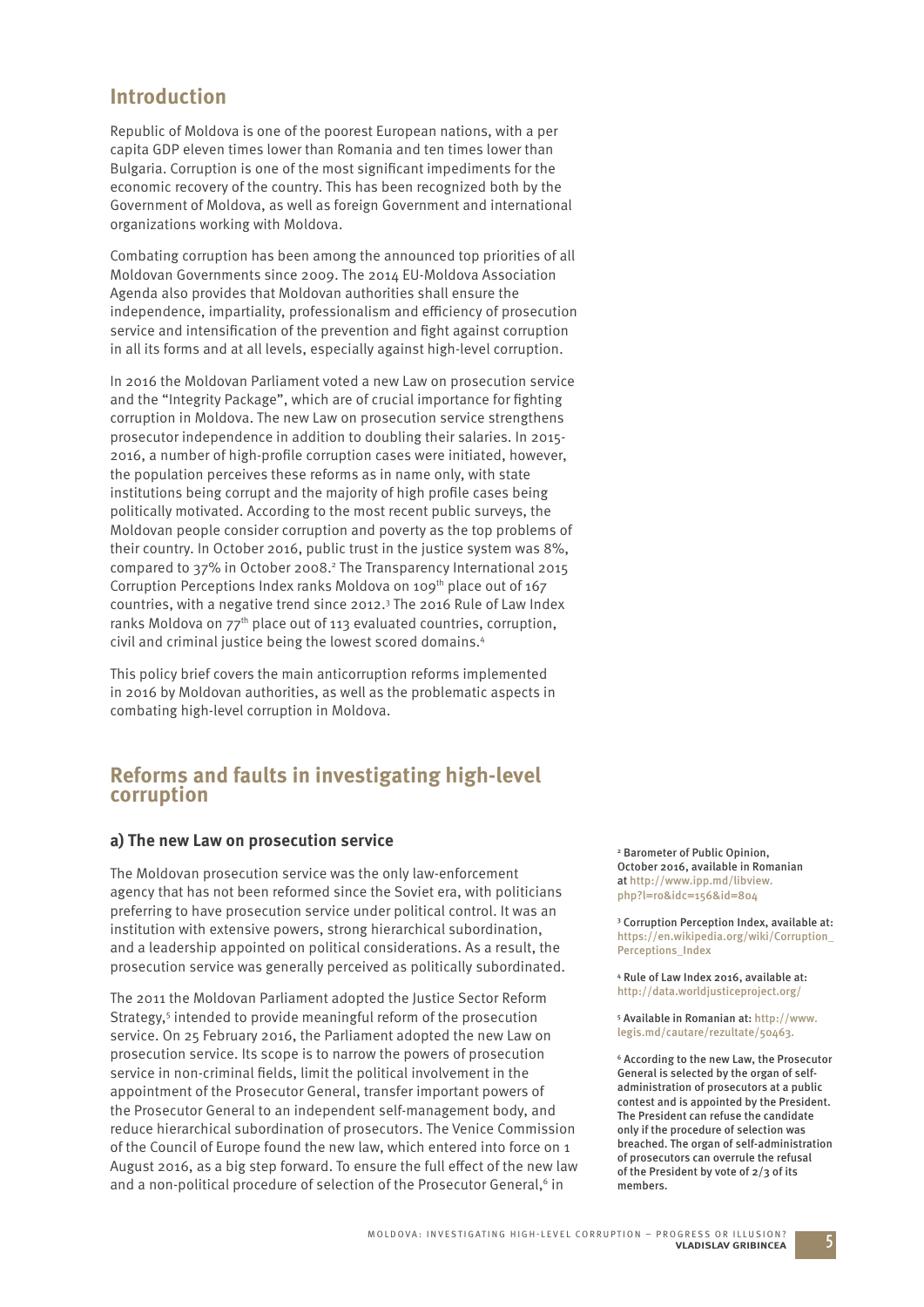November 2016 the Constitution was amended.

Adoption of the new Law on prosecution service and the amendment of the Constitution are important steps aimed to ensure an independent and efficient prosecution service. These efforts should also be followed by consistent internal changes within the prosecution service, empowerment of the structures of self-administration of prosecutors, increased funding for prosecution service, and eradication of corruption within the prosecution service itself.7

Some actions of the Prosecutor General's Office (PGO) raise questions regarding its willingness to follow the spirit of the Law on prosecution service. Under the new Law, the PGO has limited prosecutorial powers and should act as a managing authority. In May 2016 the interim Prosecutor General approved the new organizational chart of the PGO. It provides that in the PGO there should be divisions of prosecutors dealing with issues that, under the new Law on prosecution service, are the exclusive areas of specialized prosecution offices. It also states that the staff of the PGO consists of 90 prosecutors, i.e. 13% of all prosecutors. This structure of the PGO creates a high risk that, contrary to the new Law on prosecution office, the PGO will unofficially continue to control the prosecution service in its entirety, which would undermine the independence of the lower prosecutors and preserve the status quo.

#### **b) Appointment of the new leadership of the prosecution office**

An independent leadership of the prosecution office is crucial to ensure an efficient fight against corruption. It is equally important to ensure that all appointments in the prosecution service are merit based and that no candidate with doubtful reputation is promoted. A series of appointments, however, including the way the new Prosecutor General was appointed in December 2016, raise concerns about the system's ability to appoint those with unquestionable reputations to leading positions in the prosecution service, which ultimately undermines the very purpose of the prosecution reform.

On 26 February 2016, several days after the new Law on prosecution service was adopted by the Parliament, the Prosecutor General resigned. The Law on prosecution service provides that the new Prosecutor General is selected by the Supreme Council of Prosecutor (SCP)8 and appointed by the President. After a contest for selection of Prosecutor General was announced by the SCP on 7 December 2016, the first Deputy Prosecutor General, Eduard Harunjen, was selected by the SCP from of six total applicants. The press reported that Mr. Harunjen, who is a career prosecutor, lives in a luxury house that could not be purchased/ built on the income legally earned by his family. This aspect was not discussed during the contest. In 2013-2015, Mr. Harunjen was the Chief Anticorruption Prosecutor. Under his leadership the Anticorruption Prosecution Service did not deal with important corruption cases. He also did not ensure the prompt initiation of the investigation into the EUR 1 billion fraud from the Moldovan banks.<sup>9</sup> On 8 December 2016, the next day after being selected, the President appointed Mr. Harunjen as Prosecutor General and Mr. Harunjen was sworn into office the same day, behind closed doors. The press was only informed about the appointment after.<sup>10</sup> The speed and manner of appointment of Prosecutor General suggests that it followed a hidden agenda.

Appointment of the Prosecutor General is not the only negative example of questionable appointment contests. As a result of adoption of the new Law on prosecution service, more than 50 positions of senior prosecutors

7 The prosecution service is perceived by the society is very corrupt. In 2015, several prosecutors have been prosecuted for corruption or abuse of power and two cases were sent to court. In 2016, two former Deputy General Prosecutors have been criminally charged for abuse of power.

8 The Supreme Council of Prosecutors is currently composed of 12 members. 6 of them are prosecutors elected by their peers, 3 - law professors elected by the Parliament, Minister of Justice, Prosecutor General and the President of the Supreme Council of Magistracy (the self-management body of judges).

9 In 2014, \$1 billion disappeared from three Moldovan banks: Savings Bank, Unibank and Banca Sociala. The money was transferred abroad based on fictive credit contracts. The total loss from the scheme is equivalent to 12% of Moldova's GDP. An investigation started several months later, even though the information about the scheme was known by the authorities from the very beginning. Anticorruption Prosecution Service was leading the investigation.

<sup>10</sup> The Law on prosecution service offers the President three weeks to take a decision, i.e. until 28 December 2016. The Mandate of the former President, Mr. Timofti, expired on 23 December 2016 and the newly elected President declared publicly that he would not appoint Mr. Harunjen as Prosecutor General.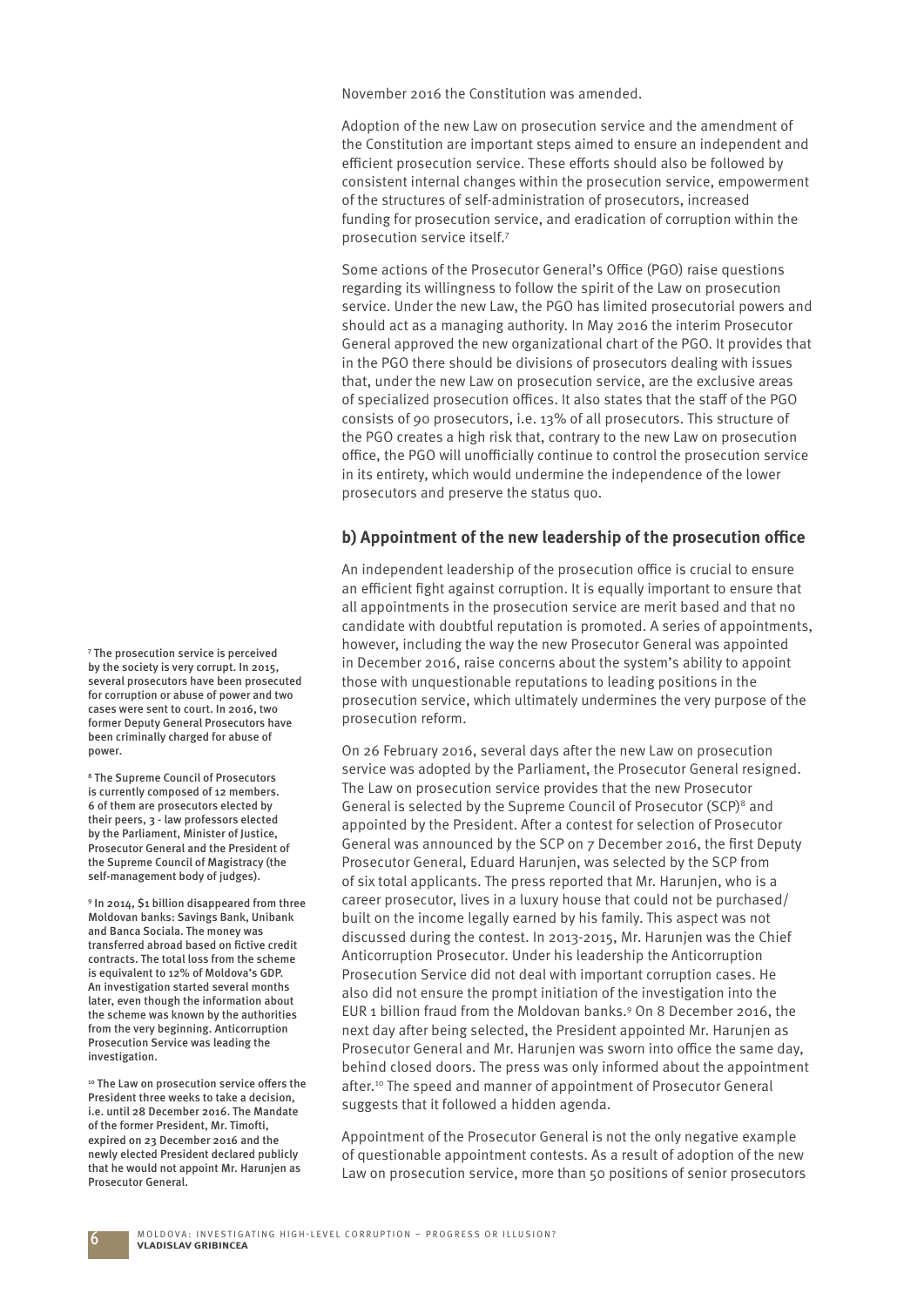should be filled-in through public contests. Among other, on 14 July 2016, SCP selected a deputy chief anticorruption prosecutor who had not previously declared his wealth and whose score placed him third among the five candidates. $11$ 

#### c) Efficiency of the authority in charge of investigating high**level corruption**

The fight against corruption must start with an efficient investigation of high-level corruption cases. The best practices from the region confirm that it is critical to have a single independent specialized anticorruption agency with exclusive competence to fight high-level corruption.

Until 1 August 2016, when the prosecutorial reform entered into force, most of corruption cases were investigated by the National Anticorruption Centre (NAC). The current director of NAC has led the institution since 2009 and is a political appointee from the Moldovan Democratic Party<sup>12</sup>, the leading party of the current governing majority. In recent years, the NAC did not bring any charges against important figures from the Democratic Party while bringing numerous charges against important figures from other political parties.

Prior to 1 August 2016, the law made no clear distinction between lower level and high-level corruption and no agencies were specialized to investigate high-level corruption. The 2016 prosecutorial reform makes a distinction between petty and high-level corruption and provides that high-level corruption cases should be investigated by the Anticorruption Prosecution Office (APO). The APO is organized similarly to the Romanian Anticorruption Directorate. It is led by a chief prosecutor subordinated directly to the Prosecutor General with a separate budget and personnel. These are important safeguards of independence.

The mandate of the agency to deal with high-level corruption should not include cases that can distract from the investigation of high level corruption. Otherwise, there is a risk that the agency will avoid concentrating on high-level corruption cases, which are harder to investigate and may present career risks for prosecutors. Despite the fact that, according to the law, the APO should deal with high-level corruption, the law also provides that the APO should lead the investigations in petty corruption cases conducted by NAC and to present those cases in courts. In October 2016 there were some 300 high-level corruption cases at the APO and another 1,100 petty corruption cases at NAC. In practice, more than 75% of cases dealt with by anticorruption prosecutors are petty corruption cases. These cases can be easily investigated by ordinary prosecutors or other agencies. As a matter of urgency, the petty corruption cases should be excluded from the competence of the anticorruption prosecutors, which will make them concentrate on higher-level corruption cases.

On the other hand, the APO shall have sufficient staff assisting them to ensure adequate investigation of cases. Currently, contrary to the new Law on prosecution service, it does not have criminal investigators, police officers, and experts. This is because the APO did not have a budget for 2016 nor resources to hire its staff . The 2017 budget shall provide for adequate funding of the APO.

 $11$  The appointment decision is available at: http://procuratura.md/file/2016-07-14\_175%20numire%20proc%20sef%20 adj%20Anticoruptie.pdf.

12 In 2009-2013 several agreements creating the ruling majorities in Moldova were signed. All of them contained secret annexes, establishing the parties empowered to nominate the leadership of the public institutions, including NAC and Prosecutor General's Office (PGO). The 2010 agreement established that the leadership of NAC and PGO should be nominated by the Democratic Party. The agreement was leaked to press in 2013 and is available at: http://unimedia.info/stiri/ doc-acordul-aie2--mina-care-a-desfiintatalianta-cum-s-au-partajat-functiile-57321. html. The 2013 Government's attempt (led by Liberal Democrats) to dismiss the Director of NAC led to the amendment of the legislation, appointment/dismissal of NAC leadership being transferred from the Government to the Parliament. This amendment was initiated by Democratic Party and was voted by the Democratic Party and opposition MPs.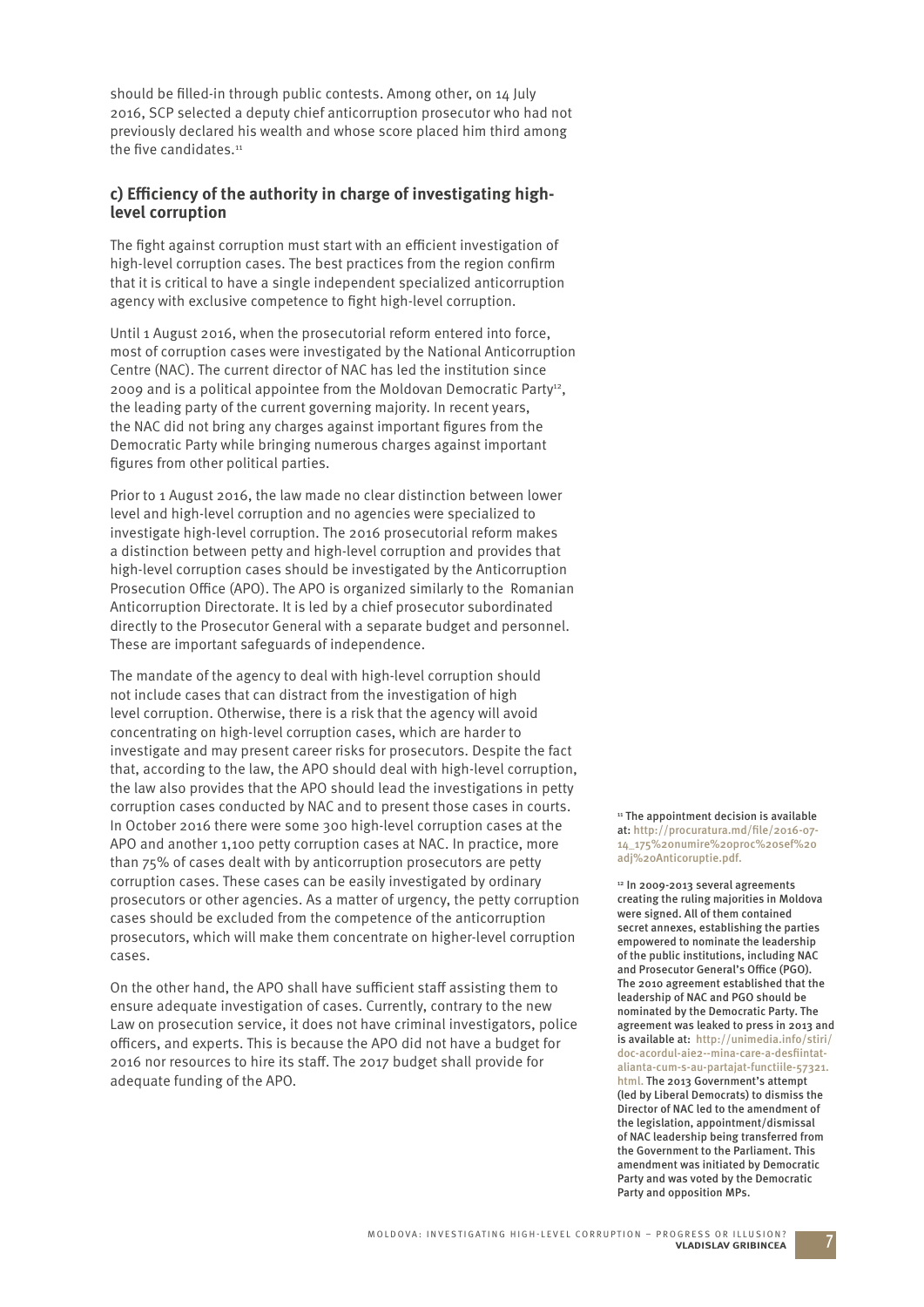#### **d) Illustrative cases of selective injustice**

The fight against corruption is a complex and long-lasting exercise. Effective investigation is irrelevant if it does not lead to fair, prompt, and adequate sanctions. The activity of the Moldovan courts is well below peoples' expectations, with there being virtually no verdicts delivered against the representatives of the ruling majority. However, there were cases when judges delivered bizarre rulings which ensured that Democratic Party associates are not sanctioned. At the same time, the persons who opposed the Democratic Party were often investigated on trumped up charges. High profile cases are usually heard behind closed doors and court judgments are not published.

One of the most prominent examples is the case of ex-Democratic Party MP Mr. Valeriu Guma. In 2013 he was sanctioned by the Romanian Supreme Court of Justice to four years of incarceration for corruption, with the Romanian authorities asking the Moldovan authorities to enforce this judgment. On 20 November 2015, the Buiucani District Court of Chisinau acknowledged that the 2013 verdict was legal and that it can be enforced in Moldova. However, contrary to the spirit of the Moldovan law, it changed the sanction from incarceration to suspended imprisonment, with the judge arguing that the sanction imposed by the Romanian court was excessive, in spite of the fact that the arguments advanced in the Moldovan court were also advanced in proceedings from Romania and dismissed by Romanian judges. On 15 December 2015, the Chisinau Court of Appeal dismissed the appeal of the prosecutor. The court noted that it cannot examine the appeal, because, in such cases, it can only be filed by the Ministry of Justice. The Ministry of Justice (led by a minister promoted by the Democratic Party) did not appeal. As a result, the sanction imposed by Romanian judges cannot be enforced anymore in Moldova and an ex-Democratic Party MP is set free.

In February 2013, the NAC announced that three ministers are criminally charged for abuse of power. One of them is the Minister of Culture, Mr. Boris Focsa, a member of the Democratic Party, who was accused of the illegal selling of state property. The other two are the Ministers of Finances and Health, both nominated by the Liberal Democratic Party. The cases of the last two ministers were quickly sent to court. It appears that the case against Mr. Focsa was discontinued. In May 2013, the accountant of the Minister of Culture wrote a letter accusing Mr. Focsa of corruption and abuse of office. This letter, accompanied by supporting documents, was published by the press. No criminal investigation into these facts has been launched.

On  $\Delta$  April 2016, the Cahul Court of Appeal banned from office the mayor of the town of Taraclia, Serghei Filipov, overturning the first instance court acquittal. Mr. Filipov was accused of organizing the illegal cutting of 31 old trees from the courtyard of Taraclia town hall, without an agreement from the Ecological Inspection. The mayor of Taraclia maintains that he did not order the cutting of trees, and it is the responsibility of a specialized service of the municipality. In August 2016, the Supreme Court of Justice quashed the conviction and sent the case to retrial. Mr. Filipov, a former Communist Party member turned independent, publicly stated that the criminal case is politically motivated, as he had refused to join the Democratic Party in the 2015 local elections.

On 27 June 2016, ex-Prime Minister Vlad Filat was convicted by the Buiucani District Court of Chisinau to nine years of imprisonment for corruption. This is a high-profile case and is the first case against a former Prime Minister with the charges being linked to the EUR 1 billion fraud from the Moldovan banking system. At the request of the prosecutor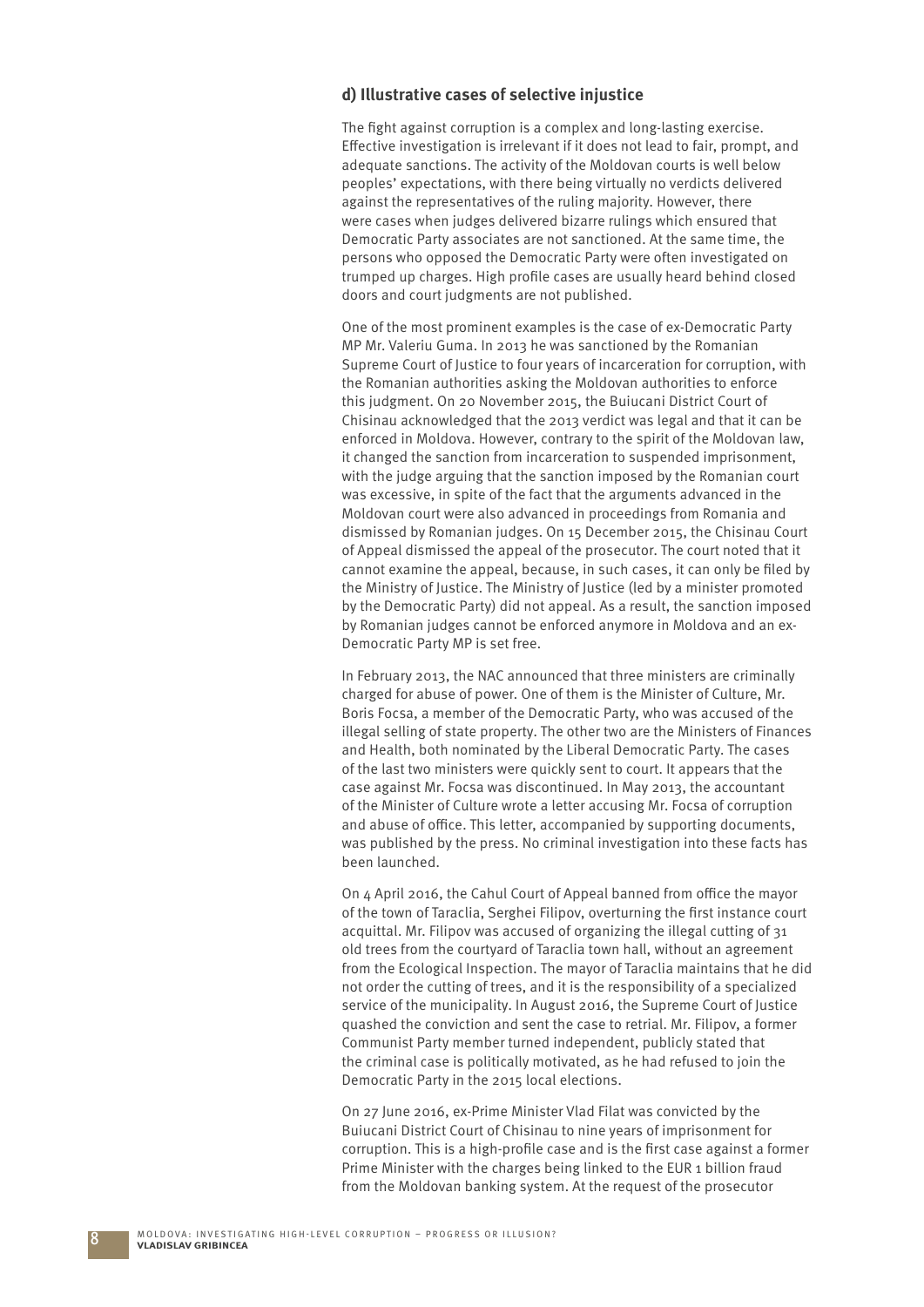and contrary to the position of the defense, the entire case was heard behind closed doors. Only the parties in the proceedings could attend the hearings. The judges concluded that the prosecution is investigating a related case and that the examination of the Filat case in an open hearing would complicate the collection of evidence and harm the confidentiality of that investigation. Under Moldovan legislation, the judgments in criminal cases shall be published on the website of the court. On 21 June 2016, six days before the judgment in the Filat case, the Supreme Council of Magistracy changed the rules on publication of court judgments on the web-page, providing that the judgments on the cases examined in the closed hearing should not be published on the web. As a result, the full judgment on the Filat case was not published, leaving society unaware of the reasons for his conviction. Lack of transparency raises doubts about the fairness of the trial. The same flaws have been repeated in the Chisinau Court of Appeals. The case was quickly examined behind closed doors and the decision of the appeal court, delivered on Friday, 11 November 2016, on the eve of presidential elections was also not published.

The cases of the other two persons accused of bank fraud, Mr. Shor and Mr. Platon, are also being heard behind closed doors. Mr. Platon publicly declared that the leader of the Democratic Party, Mr. Plahotniuc, is involved in the bank fraud. He declared that he was ready to give details to that respect and, also, called Mr. Plahotniuc as witness in his case. It appears that the prosecutors never heard Mr. Platon about the alleged involvement of Mr. Plahotniuc in the bank fraud, while judges refused to hear Mr. Plahotniuc as witness.

All of the above cases confirm that judges and prosecutors are not sufficiently courageous when it comes to procedures against the representatives of the leading political party in Moldova and can disregard basic rules of fairness in the cases of opponents of the Democratic Party leaders. This is a clear sign of the lack of sufficient independence of judges and prosecutors.

## **Conclusion**

In 2016, the Moldovan Parliament adopted an adequate legislation package aimed at combating corruption. However, this is not sufficient to ensure that the corruption is effectively prosecuted in Moldova. Proper implementation of this legislation is more important. The manner in which the leadership of the PGO was elected in 2016 and the numerous cases of selective justice make us less optimistic in that respect. Urgent legislative amendments are also needed to ensure that the APO is focused solely on high-level corruption.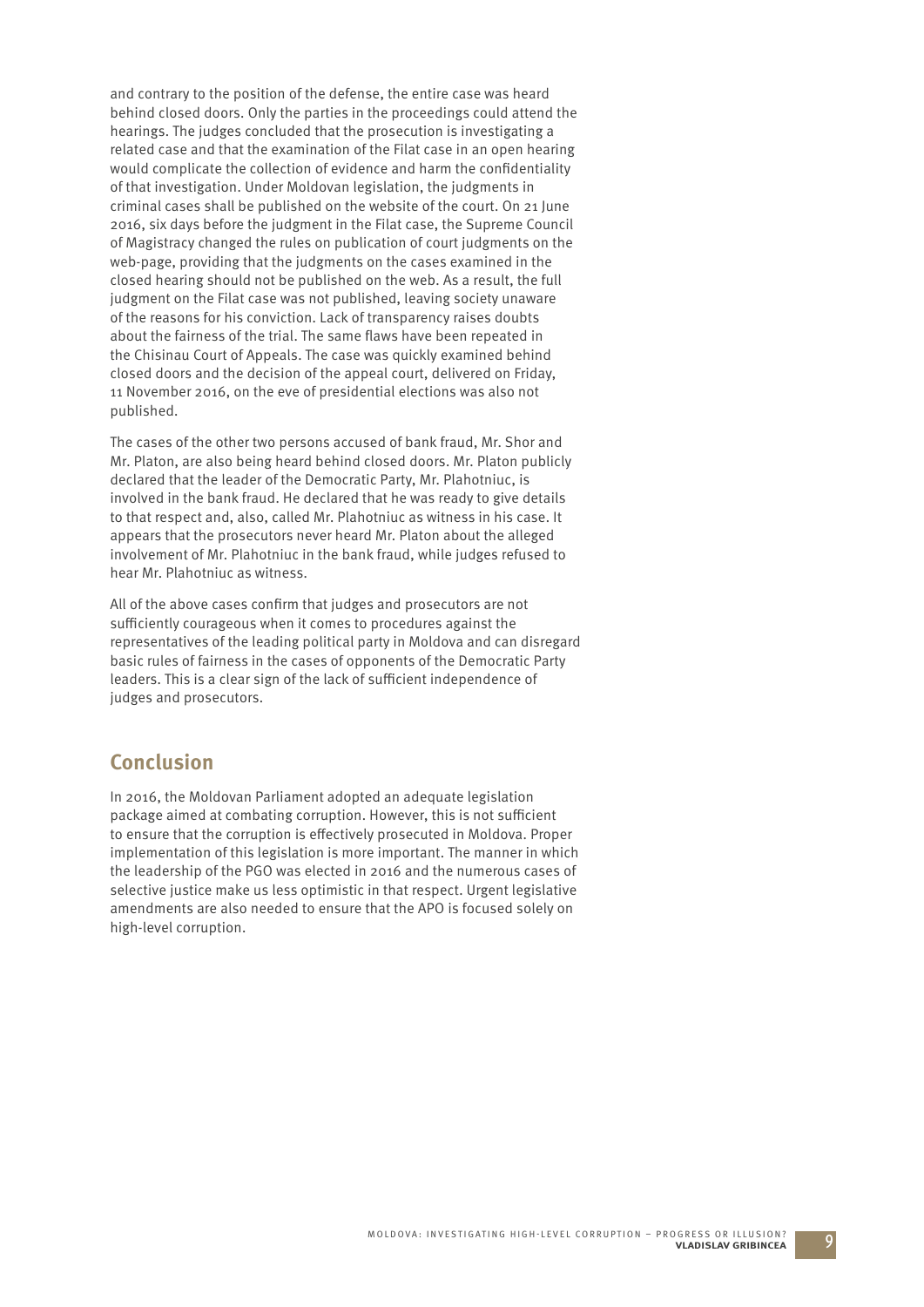#### **Recommendations**

The Republic of Moldova shall:

y **increase the funding for prosecution service, especially**  Anticorruption Prosecution Office, as well as for the structures of self**administration of prosecutors;**

 $^{\circledR}$  intensify efforts for the eradication of corruption within the **prosecution service and judiciary. Both criminal, integrity, and disciplinary procedures shall be used;**

y **ensure that the implementation of the reform of the prosecution service is in line with the spirit of the Law on prosecution service, especially with respect to the independence of prosecutors and the limitation of powers of the PGO;**

y **organize transparent recruiting contests that ensure merit-based appointment of the leadership of the prosecution service, making sure that no candidate with integrity issues is promoted;**

y **amend the Criminal Procedure Code and remove from the competence of the Anticorruption Prosecution Offi ce the petty corruption cases. These cases shall be assigned to ordinary prosecutors or other agencies;**

 $^{\circledR}$  ensure that Anticorruption Prosecution Office is adequately staffed, both with prosecutors and assisting staff, such as criminal investigators, **police offi cers, and experts;**

 $^{\circledR}$  ensure that the independence of judges and prosecutors is respected **and that a fair trial is guaranteed to everyone, regardless of political affi liation or belief;**

We also call the European Union to closely monitor the fight against corruption in Moldova and properly react through political channels in case of deviations. The direct budgetary support committed for the implementation of the Justice Sector Reform Strategy can be also reconsidered in such situations. The fight against corruption may become the main focus on the next EU-Moldova Association Agenda, which is currently in the process of negotiation.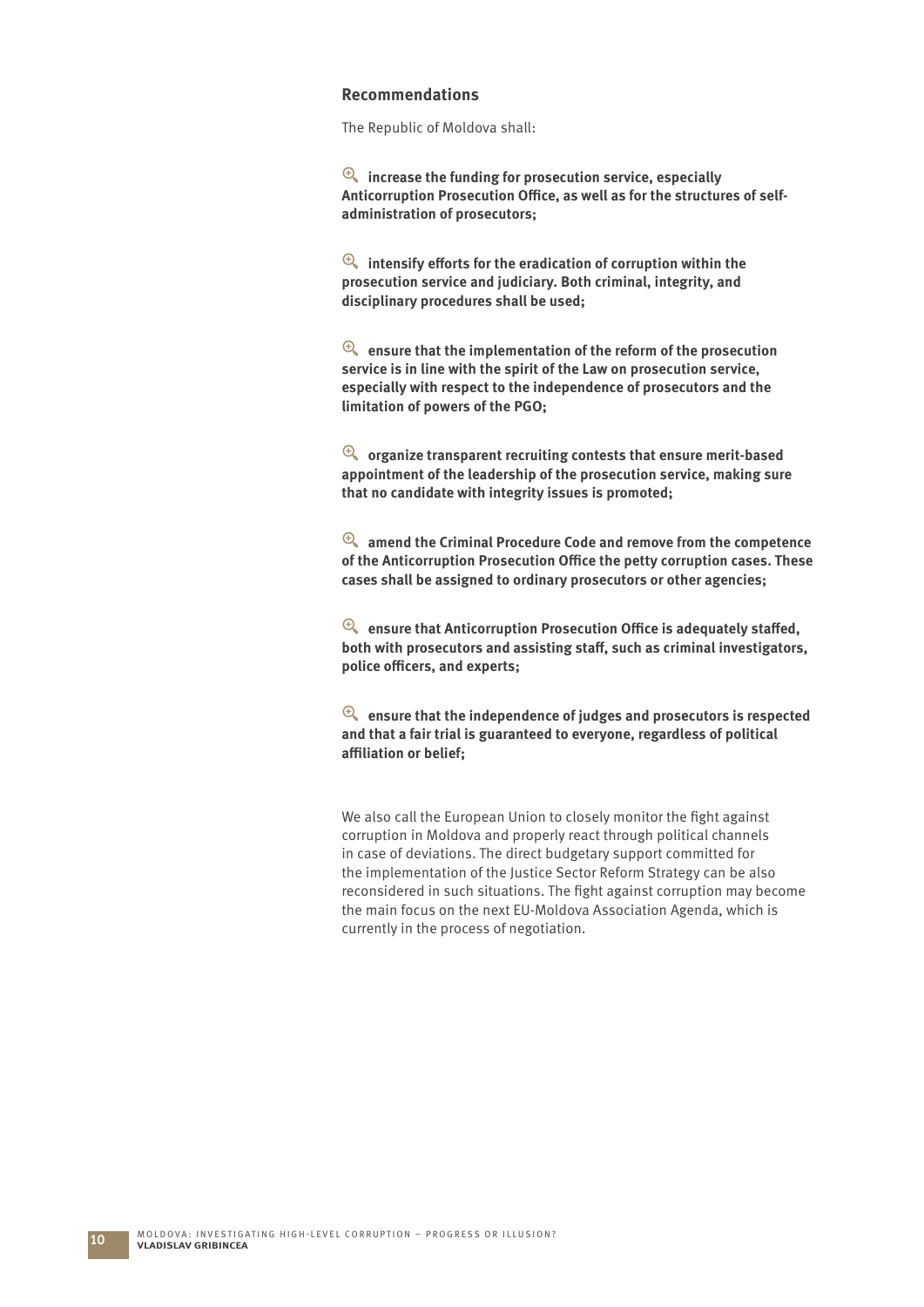## Reforming the National Integrity Commission: From Powerless Agency to **Effective and Impartial Institution**

**POLICY BRIEF**

## **Executive Summary**

Corruption and lack of accountability are viewed as the biggest problems Moldova currently faces. For several years, Moldovan society has been stunned by numerous corruption scandals, with none reaching legal finality. By signing the Association Agreement, the Moldovan Government reaffirmed its commitment to fight against corruption, strengthen and increase the stability and effectiveness of democratic institutions and the rule of law, and ensure the impartiality of law enforcement bodies.<sup>1</sup> A number of concrete measures by Moldovan authorities to fight corruption have been further specified in the Association Agenda for 2014-2016. These include the implementation of a reliable system for asset and interest disclosure and verification, and to strengthen the operational capacity of the institution responsible for this system, the ineffective National Integrity Commission (NIC).2

Under development partner pressure, the legislative package on integrity was adopted and entered into force in August 2016.<sup>3</sup> The new legislation provides mechanisms needed to turn the asset verification system into an efficient tool to prevent corruption, however, large uncertainty remains on the outcome of the reform. This brief gives an overview of the reform of the asset declaration system, examines the why and the how of the reform process, along with the primary challenges that can hinder the reform that is based on the previous negative experience of the NIC. The main conclusion is that without both conditions: 1) the fair and merit-based appointment of the leadership of the new institution, along with inspectors responsible for investigative activities, and 2) sufficient funding of the reformed institution to ensure reform impact, and thus the agency would not remain powerless or be used as a political weapon.

1 Art. 4 (Domestic reform) of the EU-Moldova Association Agreement, available at: http://www.gov.md/sites/default/ files/document/attachments/7048451\_ en\_acord\_asociere.pdf.

2 The EU-Moldova Association Agenda, available at: http://eurlex.europa.eu/legal-content/EN/ TXT/?uri=CELEX%3A52014PC0359.

3 In February 2016, the Government and Parliament has adopted a Priority Reform Action Roadmap (PRAR), a document comprising a list of urgent actions to be taken by authorities in order to overcome the political and socio-economic crisis Moldova has been passing through. The adoption of the legislative package of integrity was among the priority actions. Available at: http://dcfta.md/ eng/moldova-s-priority-reform-actionroadmap-key-measures-until-31-july-2016.



This policy brief is prepared in the framework of the project "Monitoring implementation of select reform commitments under EU agreements in Georgia, Moldova, Ukraine" implemented with the support of the Soros Foundation-Moldova and the Eurasia Program of the Open Society Foundations. The views expressed in this publication are those of the authors alone and do not represent the views of the Soros Foundation-Moldova or the Open Society Foundations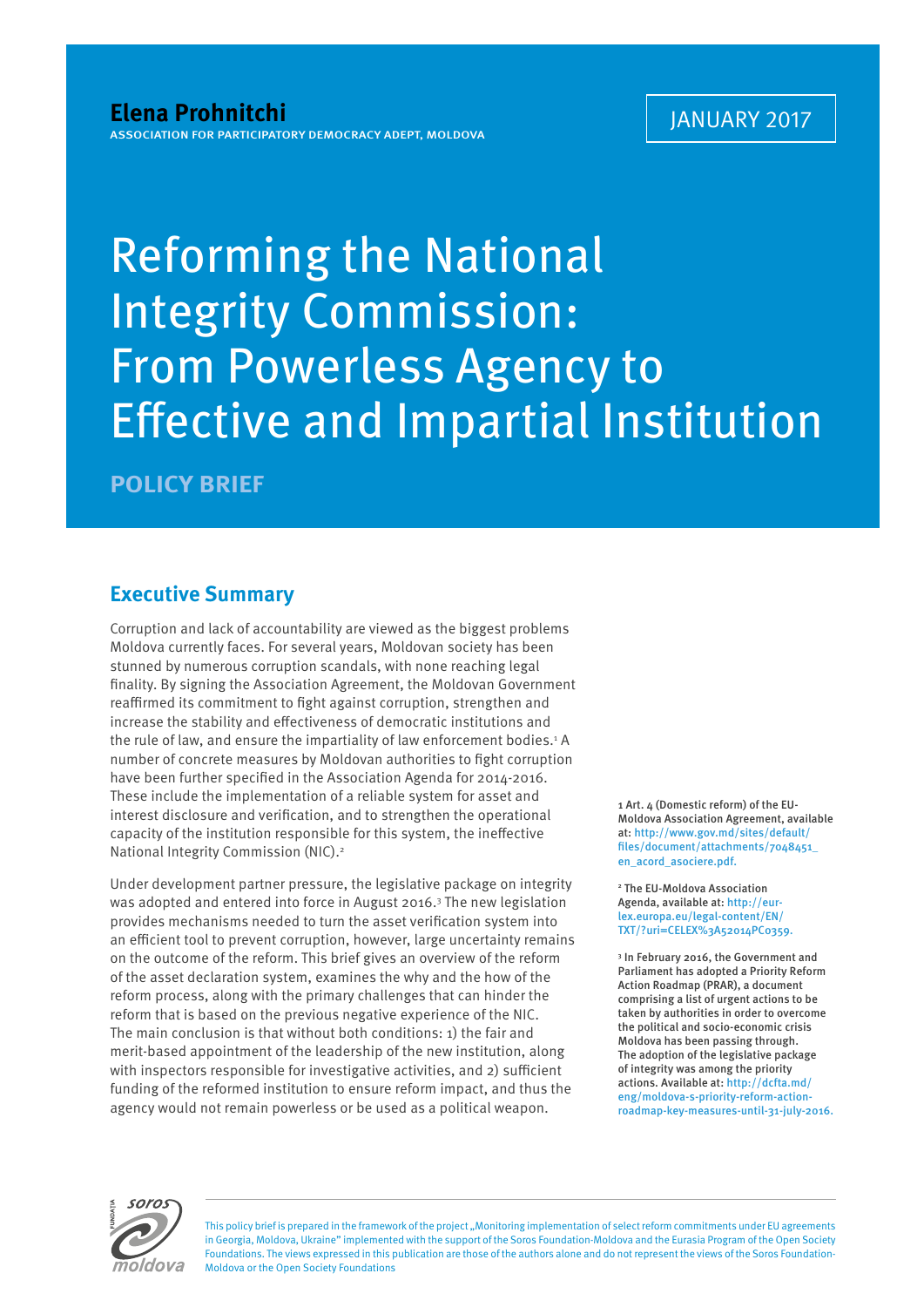The withdrawal of the bill on the liberalisation of capital and the fiscal incentive approved in the first reading in December 2016 is also crucial for the reform's success. If enacted, it would nullify the legislative package on integrity and promote a culture of corruption while perpetuating impunity in the public sector.

## **Introduction**

Since Moldova embarked upon the path to European integration in 2005, fighting corruption has always been included as a key priority in government agendas and EU-Moldova action plans. As a result, the main national anti-corruption legislation was developed and approved before the signing of the Association Agreement, first as part of the EU-Moldova Action Plan (2005)4 and later in 2010 under the Visa Liberalization Action Plan (VLAP)<sup>5</sup>. Another result of VLAP was the creation of the NIC, responsible for the control of the asset and interest declarations of public officials. Established in 2011<sup>6</sup>, it only became functional in 2013, as the delayed allocation of funds and the protracted selection process caused the multiple year delay. The protracted selection process involved five NIC members (four nominated by political parties and one proposed by civil society) and disagreement among coalition parties over the candidate for the NIC Chairperson, who remained in office in spite of it being proven that the appointed Chairperson hid some of his assets<sup>7</sup>. From the start, this undermined the institution's integrity and raised continual suspicions about its political dependency.

The ambiguous and incomplete legislation, lack of a sanctioning mechanism, and overlapping competences transformed the NIC into an ineffective instrument. Despite general agreement that the system for verification of asset declarations should be improved, the reform met strong political resistance. The most influential component of the ruling alliance, the Democratic Party, thwarted the adoption of a legislative package on integrity by the Moldovan Government in mid-2015, because the new legislation introduces harsher sanctions for unjustified wealth and conflicts of interest, and ultimately would affect many dishonest public servants and dignitaries. The European Union and the World Bank reacted decisively and suspended their financial assistance and the resumption of aid has been conditioned on specific structural reforms, including one that is aimed at strengthening the oversight role and independence of anti-corruption institutions. This condition was also attached to a new IMF loan that Moldova had negotiated during 2016. Facing an increasing budget deficit, the Moldovan Government fulfilled the requirements for the most part, and by mid-2016 the legislative package on integrity was passed by the Government and Parliament controlled by the same Democratic Party. The reform should have been started after the new legislation entered into force in August 2016, and a reformed institution for controlling the asset declarations should have become functional at the beginning of 2017. However, this did not happen, and the reform lingers, creating an institutional vacuum in the system and threatening all anti-corruption efforts.

<sup>4</sup> Adoption of the law on conflict of interest (2008), available at: http://lex.justice.md/ md/%20327989/ (in Romanian).

5 Adoption of the National Anticorruption Strategy 2011-2015, Law on setting up the National Integrity Center (2011), available at: http://lex.justice.md/viewdoc. php?action=view&view=doc&id=34174 1&lang=1 (in Romanian).

6 Law on setting up the National Integrity Commission (Law No.180 as of 19.12.2011).

7 The candidate of Liberal Party occupied the position of NIC Chair. After its appointment, the investigative media found out some hidden assets. The leader of the PL has recognized that its nominee made some mistakes, but will remain in office not to "paralyze" the activity of institution. "http://unimedia.info/stiri/ donciu-ramane-la-cni-55398.html.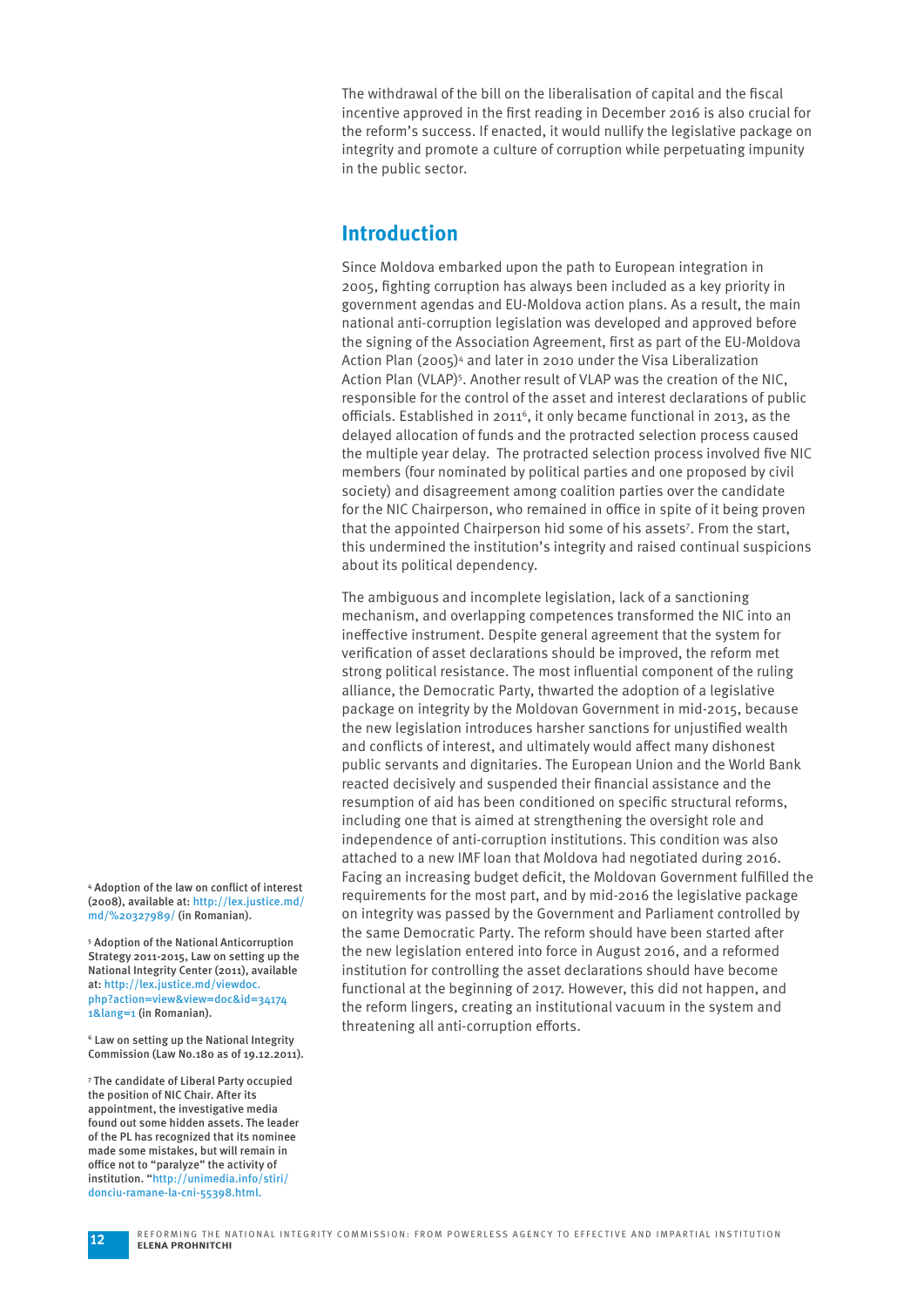## **The Reform of the National Integrity System: Prerequisites, Difficulties, and Challenges**

#### **A. National Integrity Commission: a toothless agency**

The asset and interest declaration is considered a powerful tool in preventing and combating corruption, when applied properly. A quick analysis of the data on NIC activity from 2013-2015 reveals that the institution has not performed its duties in preventing corruption efficiently. Thus, in three years the agency finalized 736 verification procedures that related to 716 public officials. Yet this was out of more than 40,500 public officials that were obliged to submit declarations.<sup>8</sup> The high-ranking public officials were featured in  $168$  (23%) of the completed procedures. In 280 cases (38%) the NIC concluded that violations had taken place, but only two penal cases were brought to court and they are still pending (Figure). Administrative or disciplinary sanctions have been applied in the rest of the cases.<sup>9</sup>



At the same time, numerous cases with incomplete declarations, undervalued assets, and conflict of interests have been reported by the investigative journalists and have remained unverified by the Commission or the verification procedure has been closed. This passiveness along with controversial decisions on cases of obvious violations of the legislation on asset declaration<sup>11</sup> have severely eroded the NIC's trustworthiness.

There were several reasons behind this state of affairs.

 **Limited competences**. When designed in 2011, the institution was intentionally granted weak competences to perform its duties. For example, the NIC was unable to perform cross-checking of assets between declarations that were submitted for consecutive years. The verification has been limited to comparing the stated information from the asset declaration of the previous year with data held by public registers. Such a comparison can only identify discrepancies between declarations and official sources and is useless to detect unexplained enrichment.

#### CNI performance activity during 2013-2015<sup>10</sup>

8 Progress report of the National Integrity Commission for 2013-2015, www.cni.md.

<sup>9</sup> The largest administrative fine of almost 450 USD was imposed to the former Prosecutor General, Valeriu Zubco, for failing to declare a conflict of interest in 2013 related to the a shooting death on a hunting trip. The prosecutor, who participated in the hunting along with along with judges, prominent businessmen, and some officials, was accused of trying to cover up the matter.

10 Based on data from the Progress report of the National Integrity Commission for 2013-2015, www.cni.md.

<sup>11</sup> The case of judge, who declared a Porsche Cayenne with a derisory value of 500 USD, has been closed by the NIC after verification on the grounds of an unintentional provision of incorrect information.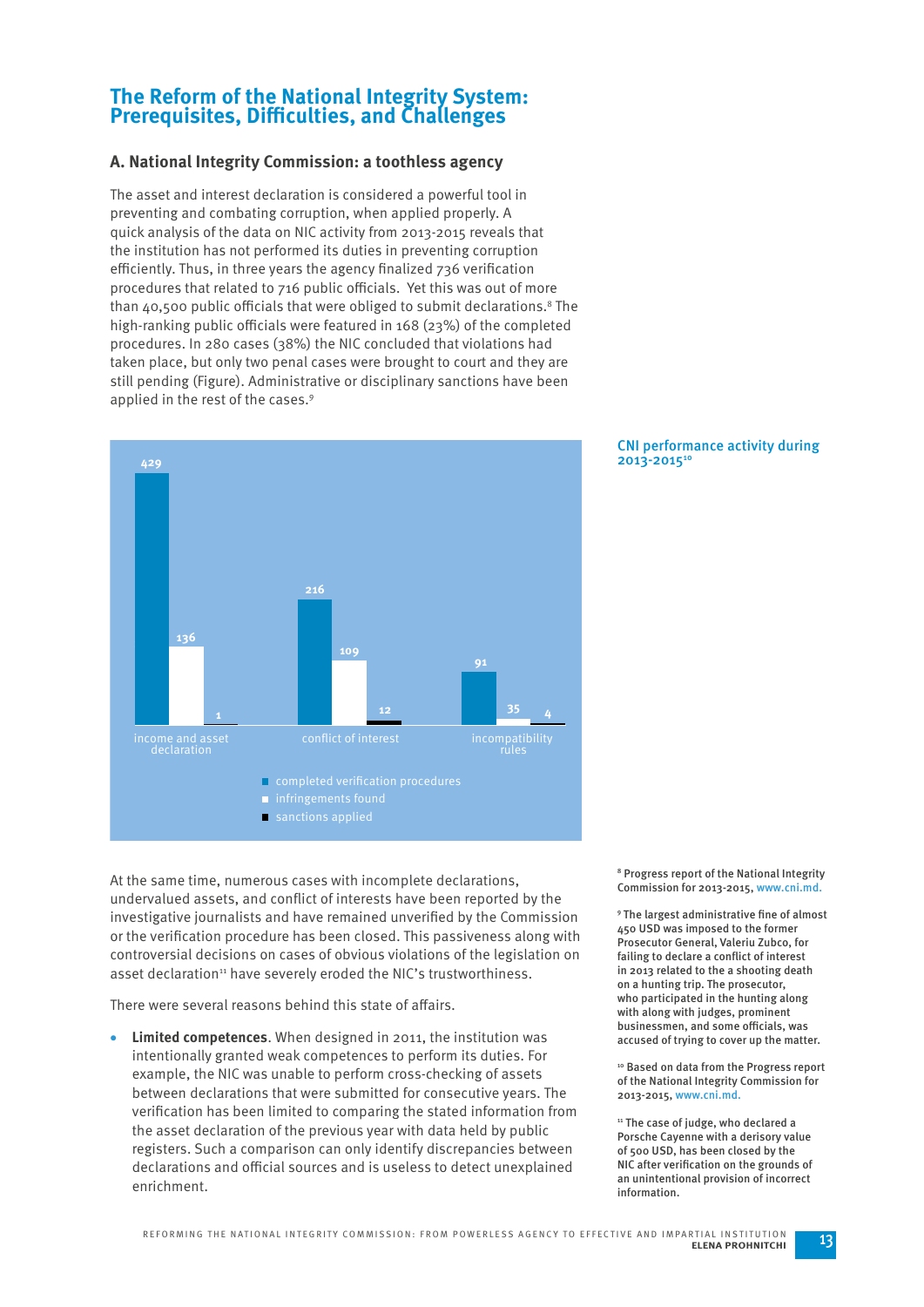- **Incomplete and confusing lega**l **framework** for asset and interest disclosure regarding the object and subject of declarations, the value of assets, etc. This allowed public officials to hide or transfer their wealth to relatives and under evaluate their assets;
- **No effective sanctioning mechanism**, with minor penalties, incomplete<sup>12</sup>, limited<sup>13</sup> and not dissuasive enough provisions. Additionally, the NIC has been unable to impose administrative sanctions. All cases of violations were differed to the National Anticorruption Centre (NAC), the General Prosecutor's Office, or the tax authorities for further investigations and sanctioning.
- Strong **factor of political influence** and **collective decision-making**. The political algorithm used to appoint NIC members made them susceptible to biases, in particular when representatives of appointing political parties were concerned. The interconnected decision-making took on additional difficulties in deciding cases that involve highranking officials and ruling party politicians;
- **Heavy workload vs. limited manpower and scarce budget.** The Commission has had five members and 26 employees to process 110,000 asset and interest declarations. After being filed in handwritten form, the declarations have to be scanned, removed of personal data, digitalized and according to the law, should be made public on the NIC website within one month after their submission. In fact, the declarations have always been placed online with delays up to six months. This is due both to the poor organization of public procurement of scanning and digitizing services, and delayed budget disbursements. These constant delays in publishing declarations have been repeatedly criticized by civil society and media as hindering the investigation of the timely scrutiny of a public official's wealth.
- **Minimal cooperation with other anti-corruption institutions.** A relationship between the NIC and the NAC has been marked by competition rather than cooperation, due to an overlapping of competences in preventing corruption. The poor performance of the NIC in preventing corruption has been used by the NAC to support its proposal for liquidation of the NIC and concentrate all preventive duties within one institution.

#### **B. Legislative package on integrity: difficulties and key factors for successful implementation**

The package of laws on integrity that comprise three legislative acts<sup>14</sup> was designed to remedy loopholes and fix the aforementioned issues in the work of the NIC. Despite an extensive consultative process, the enacted laws still contain a number of confusing and incomplete provisions, mostly introduced during parliamentary hearings. The Parliament has also established a tight schedule for the transitory period from the NIC to the new institution, the National Integrity Authority (NIA). Many of the deadlines set out in the transitional provisions have already passed, while the actual institutional reform has not vet begun. Here, the first step of the reform should have been the establishment of the NIC, an external supervisory body with a pivotal role in selecting the NIA's chairperson and deputy-chairperson. The Integrity Council gathered for its first meeting on December 30, 2016 following more than a threemonth delay<sup>15</sup>. The protracted process of the Council's establishment raises additional concerns about the existence of genuine political will to implement the reform. Meanwhile, the incumbent personnel of the old institution are still in place, but have stopped all verifications of asset and interest declarations. This situation has created an institutional void

12 Not all infringements have been coupled with sanctions.

<sup>13</sup> The legislation provided for a very short limitation period for contravention offences, three months since the offence had been committed.

14 The Law on the National Integrity Authority (NIA), the Law on declaration of wealth and personal interests and the Law on amending the legal framework related to these two laws.

<sup>15</sup> According to transitional provisions of the Law on National Integrity Authority, the first meeting of the National Integrity Council should have been held in September 2016.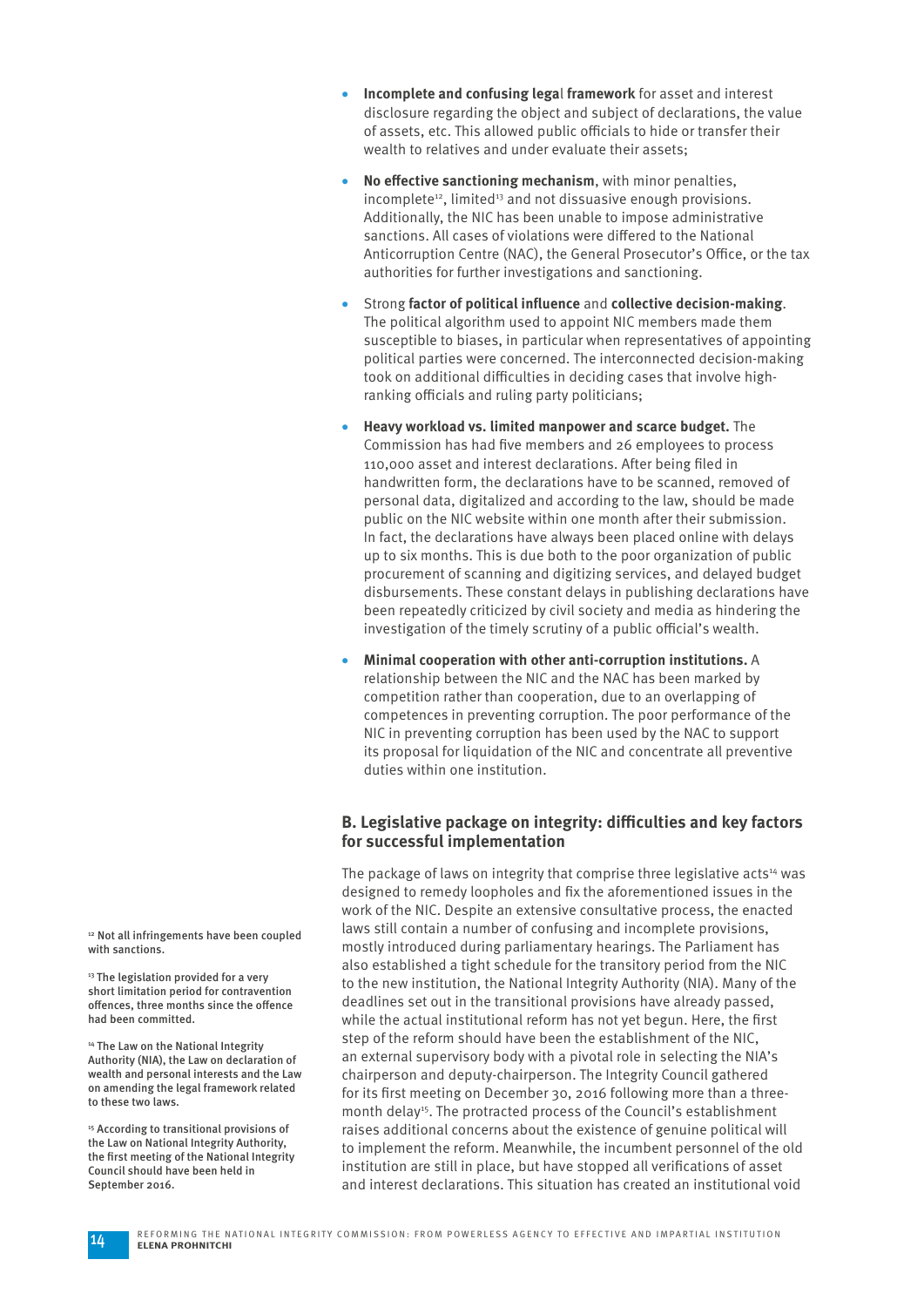and its extension may have harmful effects for the activity of the reformed institution and the process of collecting and verifying 2016 asset and interest declarations.

Despite these shortcomings the new legal framework provides prerequisites for setting up an independent and strong institution. Still, the main challenge that remains is the consistent and effective implementation and enforcement. In this respect, there are three critical factors for successful reform of asset declaration and a verification system.

 **Selection of the institution's leadership and integrity inspectors.**  The new legislation changes the internal structure and the working mechanism of the institution. The NIA will be headed by a chairperson and deputy chairperson appointed by Moldova's President, following a selection process carried out by the Integrity Council. The latter consists of seven members - five nominated by public institutions<sup>16</sup> and two selected from civil society by the Ministry of Justice. This composition does not guarantee a balance between governmental (legislative, executive and judiciary branches) and non-governmental interests, but civil society's proposal to raise the number of its representatives to the Council was ignored by legislature. Questionable integrity of some of the nominees and the uncertain fairness of the competition for selecting the civil society representatives to the Integrity Council has already raised public concerns about the independence of this body.

 The newly created Integrity Council is going to decide on the procedure of selection of NIA's leadership by the end of February 2017 and then launch the selection contest. Considering that the leadership will play a central role in the further reorganisation of NIA and in recruitment of the integrity inspectors, it is crucial that both the chairperson and his/her deputy would be recruited through an open, transparent, and merit-based selection process along with being highly qualified persons of unquestionable integrity, and having no political affiliation.

 The recruitment of integrity inspectors will represent another important step in ensuring institutional independence and effectiveness as the 30 integrity inspectors will be the core of the investigative procedure. They will have operational independence in verifying the declarations of the public officials. The legislation sets out strict employment requirements, including polygraph testing. The positions will be filled through public competitions, but the appointments will be done by the NIA's leadership. Yet another reason why the NIA leadership selection is so important.

- **Allocation of necessary financial and material resources.** Insufficient funds have been a valid concern for the activity of the NIC. The new institution will require additional financial resources, as the number of personnel and responsibilities have increased. Despite the financial deficit Moldova is facing, the allocation of necessary funding for NIC reorganisation and NIA activity should become a strategic imperative for the Government. However, the 2017 state budget reduced the amount of funds directed to the new institution when compared to 201617. This could pose a serious threat for the success of institutional reform and may complicate the reform of the asset declaration system, as many key activities, such as the launch of the E-integrity system, will require additional costs.
- **Launching of the E-integrity system for electronic submission and**  verification of asset and interest declarations. The new legislation provides for an online submission and verification of asset and interest

16 5 members are nominated by Parliament, Government, Superior Council of Magistracy, Superior Council of Prosecutors, and Congress of Local Authorities from Moldova.

<sup>17</sup> In 2016 the National Integrity Commission received MDL 6300.3 thousand, while the 2017 budget allocates MDL 5827.9 thousand.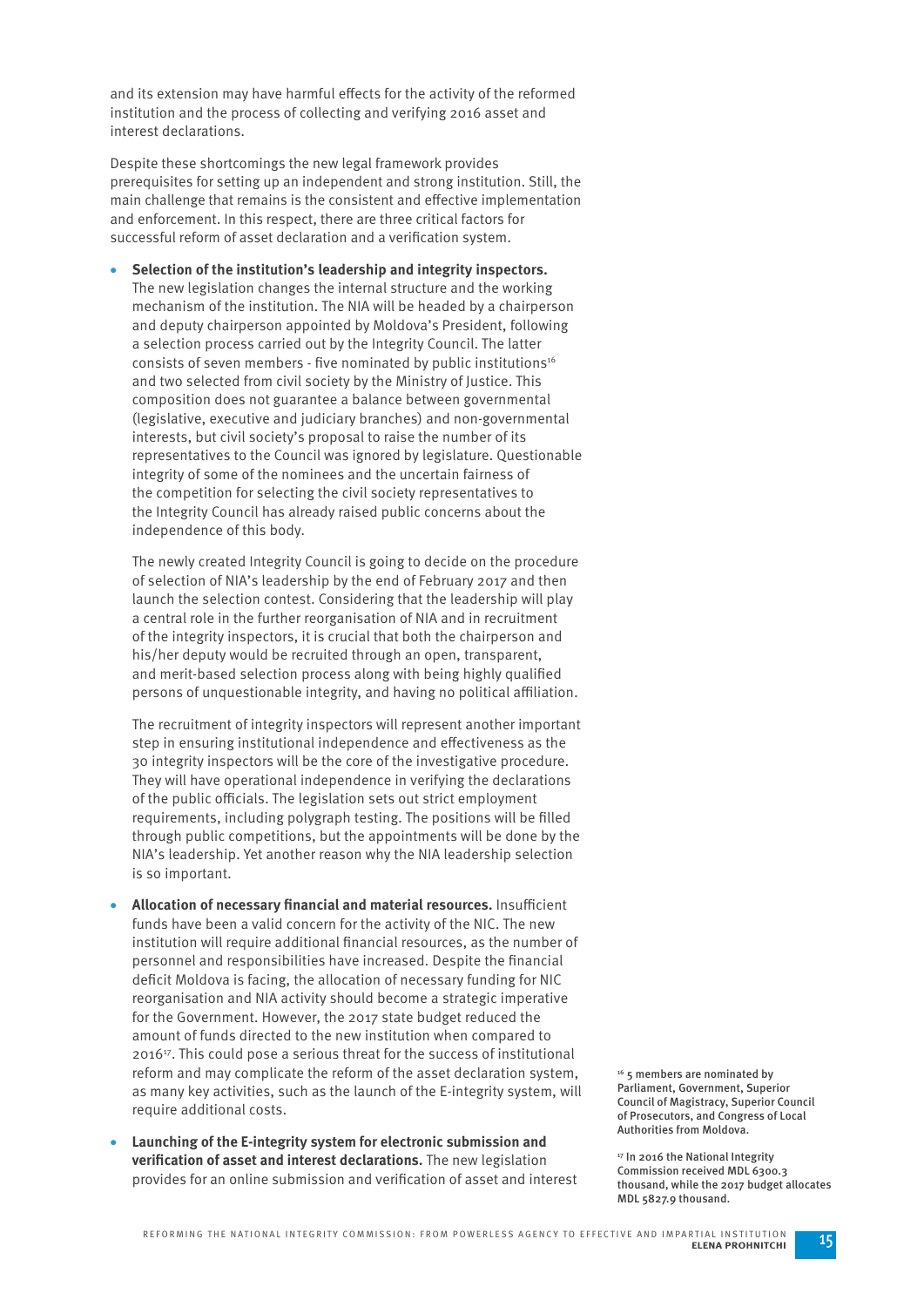declarations (E-integrity system). It is expected that it will increase the efficacy and speed of verification procedures as the system will be connected to all public and private registers. The electronic submission of declarations will become mandatory beginning January 2018. Until then, the Government and the NIA should set up for all conditions for the electronic submission of declarations. As well, public officials could decide whether to file their declaration online or on paper. In fact, the E-integrity system is already operational and ready to be launched, but a number of regulatory procedures should be finalised. According to the legislative package on integrity, all these preparatory activities should be concluded by the end of January to give public officials the opportunity to submit their 2016 asset declarations online, even if optional, by the end of the March 2017 deadline. The delayed selection of the NIA leadership has postponed the whole preparatory process and will bring additional costs for digitalization and online placement of paper based declarations, which are growing every year<sup>18</sup>.

Nevertheless, this preparatory phase is important for the successful launch of the E-integrity system. It consists of many activities<sup>19</sup> that require qualified human capital and considerable funds, which are currently lacking. Without adequate funding, it is questionable whether the online submission of asset declarations would be possible by January 2018.

#### **C. The draft law on the liberalisation of capital – an attempt to nullify the asset declaration system reform's purpose**

On December 16, 2016, the Parliament approved in first reading a bill on capital liberalisation and fiscal stimulus<sup>20</sup> and another bill amending relevant legislation.<sup>21</sup> The bills were passed in a hurry, breaching rules of transparency in decision-making and legislative drafting. They were not accompanied by the mandatory Government's opinion, the anti-corruption review, a thorough analysis of the problem that needs to be solved, and their financial and economic impact.

Both draft laws have been severely criticised by Moldovan<sup>22</sup> and  $i$ nternational civil society<sup>23</sup>, in particular for provisions that refer to capital liberalisation. According to them, any individual (Moldovan citizen or his/her legal representative, such as parent, adoptive parent, guardian or trustee) may declare assets (e.g. cash, real estate, stockholdings, securities or road vehicles) that hitherto were registered in the name of other persons or not registered at all, or may revaluate assets whose declared value was understated. This means guaranteed legal protection (the state will neither be able to verify the origin of these assets nor apply penalties to public officials for the illegal acquisition or failure to declare these properties) for a fee in the amount of  $2\%$  of the assets<sup>24</sup>. The bill prohibits the NIA and tax authorities to verify the origins of liberalised assets and capital.

The authors of the bills justify their necessity with the harshness of the legislative package on integrity. In their view, public officials should be motivated to disclose all their assets and interests, and the transparency of assets following this disclosure will ease the fight against corruption. In fact, the proposed capital liberalisation and amnesty nullify all dissuasive sanctions for acts of corruption included in the legislative package on integrity (confiscation of unjustified wealth, dismissal of the official from office, prohibition for a maximum period of  $3$  years to hold public office, etc.). On the contrary, this will increase the impunity and high-level corruption. The interdiction imposed on the NIA to verify the legalised assets compromises all anti-corruption reforms launched by Moldovan authorities in 2016 and is at odds with the Government's national and international commitments to fight corruption.

<sup>18</sup> In 2013, the expenditure for services of digitalization and online placement of income, property and interests declarations was MDL 639 thousand ("BTS PRO" SRL), in 2014 – MDL 284.8 thousand (ÎS "Fiscservinform"), in 2015 – MDL 798 thousand (ÎS "Fiscservinform"), and in 2016 – MDL 900 thousand ("Esempla Systems" SRL). Considering this trend and the increased number of subjects with responsibility to declare assets, it is expected that the cost of these services would rise in 2017.

19 Such as the connection of E-integrity system to all public and private registries, development of different guides and instruction manuals for both the NIA personnel and the public officials, issuance of electronic signatures to public officials, organising of trainings for the NIA personnel and especially for the public officials on how to fill out their asset declarations electronically etc.

<sup>20</sup> Draft Law no. 452 on capital liberalization and fiscal stimulus, available at: http://parlament. md/ProcesulLegislativ/ Proiectedeactelegislative/tabid/61/ LegislativId/3503/language/ro-RO/ Default.aspx.

<sup>21</sup> Draft Law no. 451 on amendments and additions to certain legislative acts, available at: http:// parlament.md/ProcesulLegislativ/ Proiectedeactelegislative/tabid/61/ LegislativId/3502/language/ro-RO/ Default.aspx.

22 Joint opinion on the draft laws of a group of Moldovan NGOs, http://crjm.org/en/ amnistia-fiscala-si-de-capital-republicamoldova/.

<sup>23</sup> Petition of a group of Romanian NGOs, http://crjm.org/wp-content/ uploads/2016/12/2016-12-19-Petitionromanian-ngos-moldova-amnesty.pdf.

24 Position Paper on the legislative Initiative regarding the tax and capital amnesty, prepared by Analytical Center Expert-Grup and Legal Resources Centre from Moldova, http://crjm.org/wpcontent/uploads/2016/12/2016-12-19- NP\_Amnistia-fisc-capital\_FINAL\_en.pdf.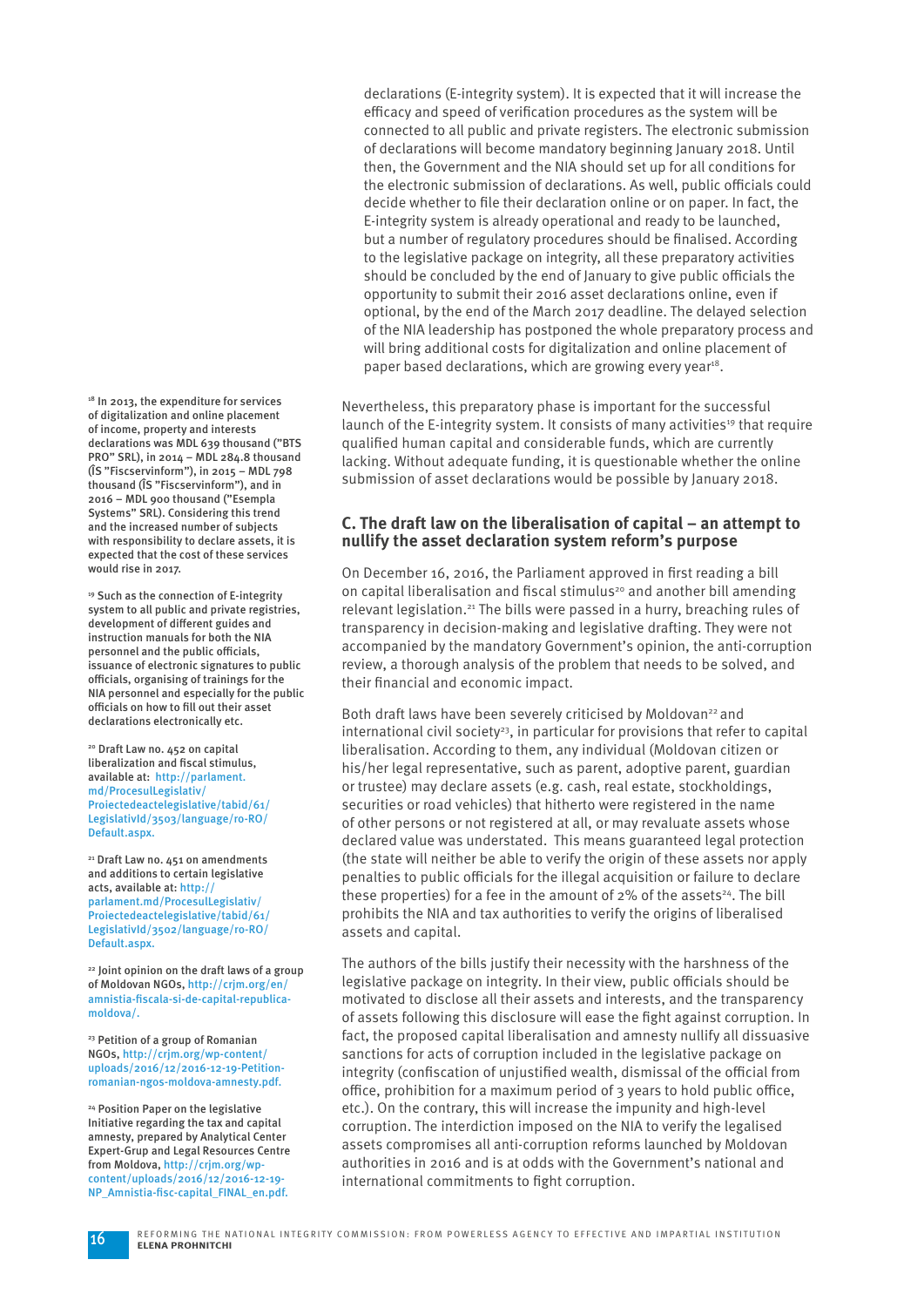## **Conclusion and Recommendations:**

The asset and interest declaration system is a key element of any anticorruption framework and its reform represents a significant milestone in the anti-corruption fight. Despite reforms in other sectors, this reform is less painful and requires fewer financial resources, but its successful implementation could bring benefits beyond that of simply detecting and preventing corruption. It could increase citizen trust in public administration and become a litmus test for sustainable reforms in Moldova.

The new legislation on integrity provides all necessary mechanisms to turn the asset verification system into an efficient tool that prevents corruption, but this depends on two factors: 1) the quality of those who will oversee the institutional reform and apply the legislation, namely the leadership of the NIA and the integrity inspectors, and 2) the provision of all the required technical and financial resources for the new institution. The withdrawal of draft laws on capital liberalisation and fiscal stimulus is also critical for the reform of the asset declaration system.

## **Recommendations:**

The proposed recommendations are aimed to address the challenges of the asset declaration and verification system reform.

For Moldovan authorities:

y **To withdraw draft laws no. 451 and 452 on capital liberalisation**  and fiscal stimulus as compromising all anti-corruption efforts and **commitments undertaken by Moldovan authorities in national strategies and plans and in international agreements;**

y **To select NIA leadership and integrity inspectors via a fair, impartial, transparent, and merit-based competitive process, in compliance with legal provisions;**

**E** To allocate all financial and material resources required for the **institutional reorganisation of the NIA and for its activity in 2017, according to new legal provisions;**

y **For the Government to observe the established timeframes for the implementation of all measures that precede the launch of the online system for submission of asset and interest declarations, and to ensure its gradual integration by 2018, when the given provision enters into force.**

For the European Union:

y **To closely monitor the implementation process of the asset declaration system reform and institutional reorganisation of the NIA and react promptly to all initiatives aimed to block the reform;**

y **To continue to apply the conditionality principle to push Moldova's anti-corruption reforms and include the proper functioning of the NIA in the set of requirements for resuming EU budgetary support for justice sector reform;**

**E** To examine the possibility of providing financial support to the NIA **for the pre-launch activities of the E-integrity system.**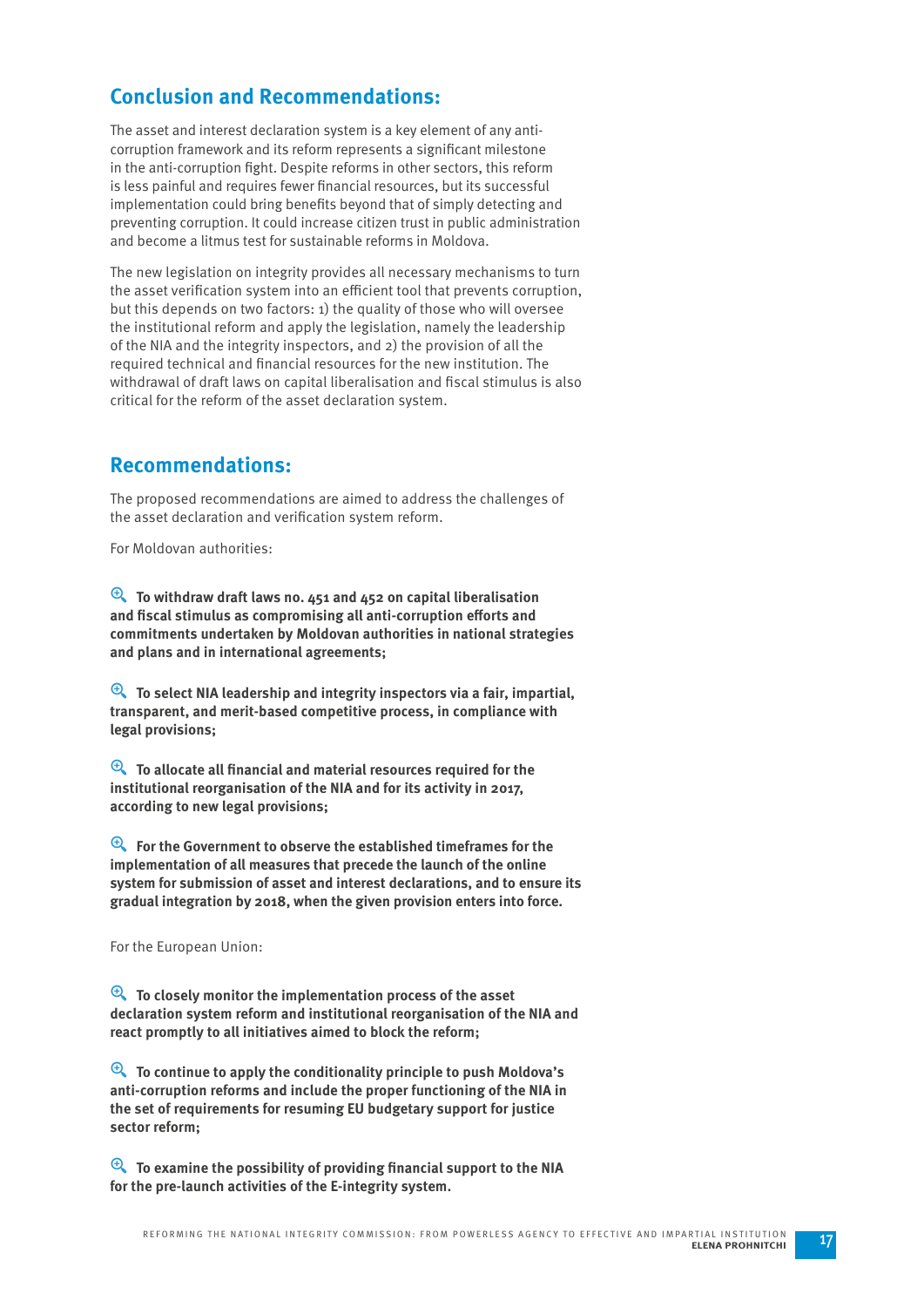## Party Funding Transparency as a Means for Reducing Political Corruption in Moldova

**POLICY BRIEF**

### **Executive summary**

Corruption is the main cause of the deep political and social-economic crises the Republic of Moldova is passing through since the end of 2014. In February 2016 the Government elaborated the Priority Reform Action Roadmap<sup>1</sup> (March - July 2016) in order to overcome the crisis and to regain back the trust of citizens and the international development partners, mainly of the European Union. The elaboration of the Roadmap was the response to the Council of the European Union conclusions<sup>2</sup> on the Republic of Moldova which urged the Government to solve the difficulties only via constructive dialogue among all political forces, to get tangible results on reforms for restoring the trust of the society and to resume the implementation of the Association Agreement's provisions.

Among the priorities of the Roadmap the first and most important was combating corruption. Enhancing transparency of political parties financing and accountability of elected candidates was identified as an essential element of combating corruption. Accordingly, the Government had to secure in the 2016 Budget Law funds for political parties financing, while the Central Electoral Commission (CEC) had to develop mechanisms for public monitoring and evaluation of compliance with the regulatory framework by those responsible for financing political parties and electoral campaigns.

1 Council of the European Union Conclusions on the Republic of Moldova, 15/02/2016 http://dcfta.md/uploads/0/ images/large/moldova-s-priority-reformaction-roadmap-key-measures-until-31 july-2016.pdf

2 Moldova's Priority Reform Action Roadmap – Key measures until 31 July 2016 http://www.consilium.europa.eu/ en/press/press-releases/2016/02/15-facmoldova-conclusions/



This policy brief is prepared in the framework of the project "Monitoring implementation of select reform commitments under EU agreements in Georgia, Moldova, Ukraine" implemented with the support of the Soros Foundation-Moldova and the Eurasia Program of the Open Society Foundations. The views expressed in this publication are those of the authors alone and do not represent the views of the Soros Foundation-Moldova or the Open Society Foundations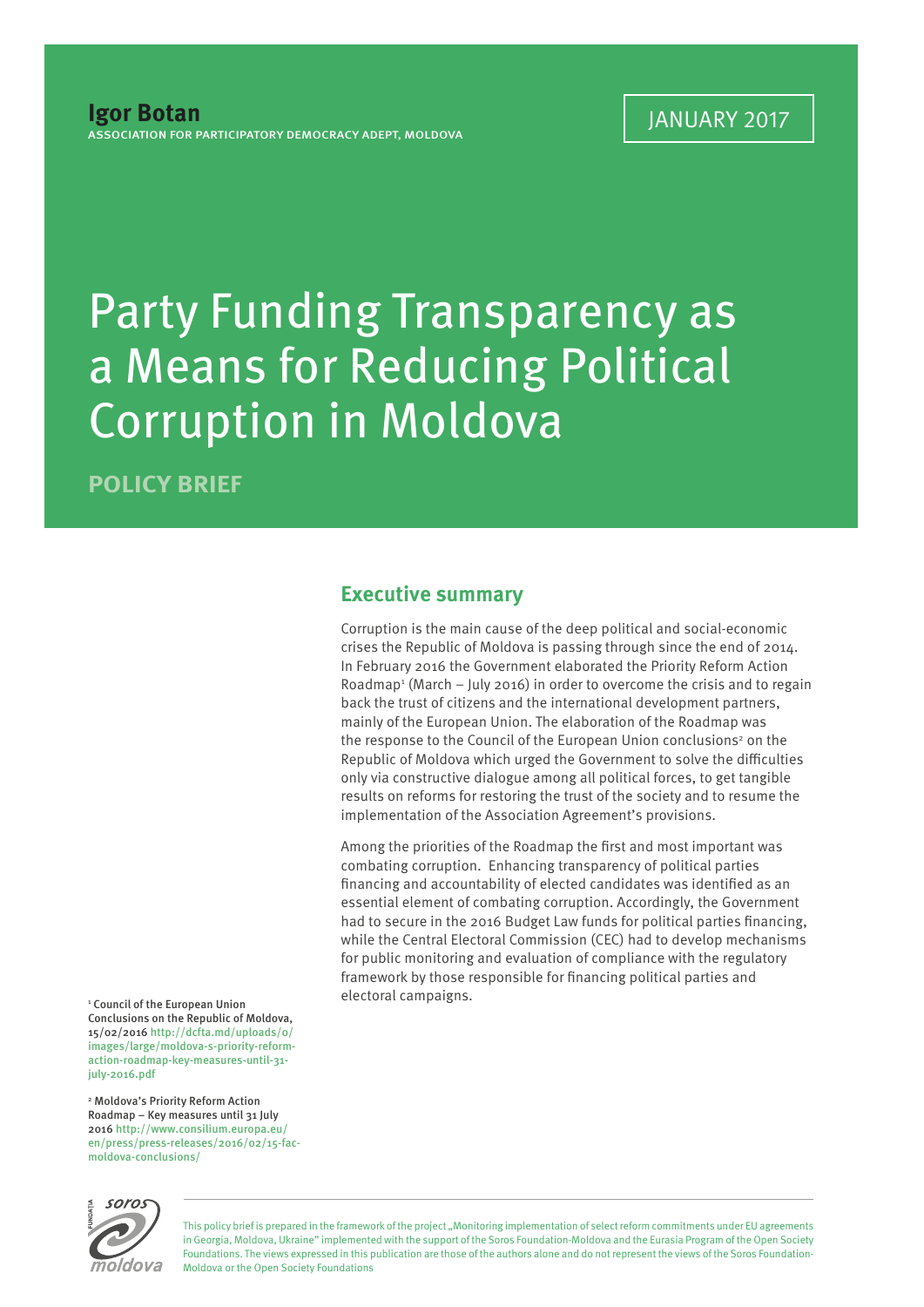The transparency of political party funding aimed to eliminate the use of funds from sources that hide obscure interests. From this perspective the implementation of the Roadmap provisions had a relatively positive impact. Among the positive effects were the allocation by the Government of 0.13% from of the state budget incomes for political parties funding. In its turn, CEC fulfilled its commitments of developing mechanisms to monitor transparency in funding political parties.

Presidential elections of October 30, 2016 presented a test for Moldovan authorities' commitments concerning parties' funding and other aspects ensuring the adequate conditions for free and fair elections was the. According to the preliminary OSCE observation mission the electoral process "was marred by widespread abuse of administrative resources, lack of campaign finance transparency, and unbalanced media coverage". Hence, the governmental efforts to regain citizens' trust failed.

The results of the 2014 legislative as well as the recent presidential race showed that citizens prefer to support the opposition parties instead of the compromised yet abundantly funded ruling establishment. Moldova's political class is in the process of renewal and the problem of parties financing becomes all the more pressing.

## **Introduction**

The Association Agreement<sup>3</sup> between European Union and the Republic of Moldova establishes in Article 4 the necessity of domestic reforms, fighting corruption and consolidating the stability, effectiveness of democratic institutions and the rule of law. The Association Agenda<sup>4</sup> aims at facilitating the implementation of the Association Agreement and sets out the priorities for the 2014-2016 period specifying the necessity for: "Upgrading the legal framework for financing political parties and electoral campaigns in the light of the joint opinions of the OSCE/ODIHR and the Venice Commission and the recommendation made by the Group of States against Corruption (GRECO) on the transparency of party funding".

In the invoked context it should be mentioned that the Law on political parties, adopted in December 2007, in its Chapter VI "Patrimony and surveillance of political parties finance" provides the norms concerning parties' financial support from state budget. However, the enacting of the mentioned provisions was permanently postponed because of skeptical public opinion attitude towards public funds for parties and budgetary deficiency. The danger of parties' funding from obscure sources became very acute after the so called **twitter revolution** of 2009, when influential businessmen entered politics and power as parties' leaders. It was the moment when the concretion of business and politics de facto took place. The consequences of that concretion were the disappointment of citizens and the increasing corruption index<sup>5</sup> accompanied by the deep crises provoked by criminal schemes, money laundering and the "stolen billion" from the banking system.

The issue of parties finance was addressed by authorities at the suggestions of the international development partners. The National Anticorruption Strategy for 2011-2015 the Parliament was supplemented with the Recommendations of the Group of States against Corruption (GRECO) concerning the transparency of parties finance. The Ministry of Justice and CEC, with the support of the International Foundation for Election Systems (IFES), UNDP and OSCE, elaborated in 2012 a bill for modification of the Law on political parties and other related law aiming at regulating the parties' finance.

3 Association Agreement between the European Union and the Republic of Moldova. 26/11/2013 Available at: http://www.gov.md/sites/default/files/ document/attachments/7048451\_en\_ acord\_asociere.pdf

4 Proposal for a Council decision on the Union's position in the Cooperation Council. COM/2014/0359. Available at: http://eur-lex. europa.eu/legal-content/EN/TXT/ HTML/?uri=CELEX:52014PC0359&from=EN

5 Transparency International. Moldova Corruption Rank. Available at: http://www.tradingeconomics.com/ moldova/corruption-rank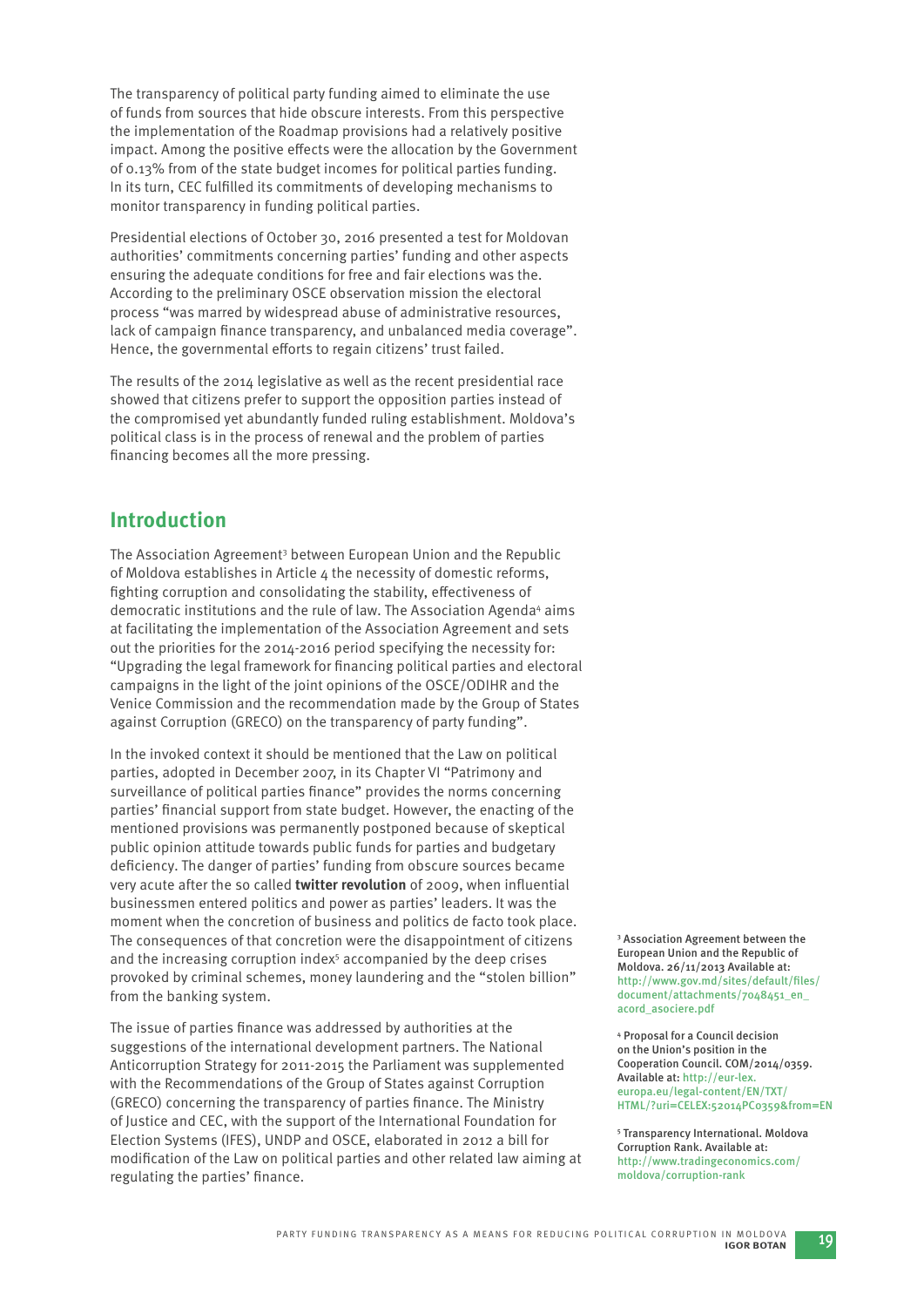Accordingly, the financing of parties from the public budget was seen as a solution for diminishing obscure financing, provided that the criteria for allocation of public funds reflect properly the citizens' support and the perspectives for parties' development. On the other hand, the parties support from public funding required the adequate reporting concerning the use of these funds according to their statutory objectives. The bill took into account the recommendations referring to: reduction of the ceiling for private donations; elaborating of clear criteria for memberships subscriptions; elaborating of criteria for adequate budgetary support for parties; elaborating the rules for periodical reports on incomes and expenditures; elaborating the rules and sanctions for violation of the reporting provisions.

In its report on Moldova: "Transparency of Party Funding"6, of March 2013 GRECO provided a thorough analysis of the mentioned bill elaborated by Moldovan authorities and concluded that all its nine recommendations have been partly implemented. But during the adoption of the bill in Parliament, in April 2015, some very important provisions examined and approved by GRECO (establishing a ceiling on donations from private and legal entities, limiting donations in cash, reporting and punishing infringements) were revised in the opposite to recommended direction. Consequently, the value of a relatively good bill was diminished, leaving a lot of room for misinterpretation and distortion by parties.

The financial reports of political parties for 2015, the first half of 2016 as well as the financial reports for expenditures in the presidential elections campaign of October 30, 2016 demonstrated that the revised legislation concerning the parties finance, adopted by the Parliament in April 2015, eluded the most important GRECO's recommendations.

## The application of the modified legislation on parties' finance and its impact

On 9 April 2015, the Parliament approved amendments to the Electoral Code and to other related codes and laws (Criminal Code, the Contraventions Code, the Broadcasting Code, the law on the Court of Accounts and the law on political parties) referring to parties' activities and other electoral subjects. The majority of amendments were in compliance with the mentioned GRECO recommendations, but some of them were inopportune, especially those related to the dramatic increase of donation ceiling.

The main amendments referred to extension of competences of the Central Electoral Commission (CEC) in establishing the rules for parties financing, their periodical reporting and the punishments applied for the rules infringement. The extension of CEC competences derived from the need to detail the funding of electoral contestants' campaigns and to establish strict control of the origin of parties' funds.

<sup>6</sup> Transparency of Party Funding. Compliance Report on the Republic of Moldova. 18-22 March 2013. Available at: https://www.coe.int/t/dghl/ monitoring/greco/evaluations/round3/ GrecoRC3(2013)2\_Moldova\_EN.pdf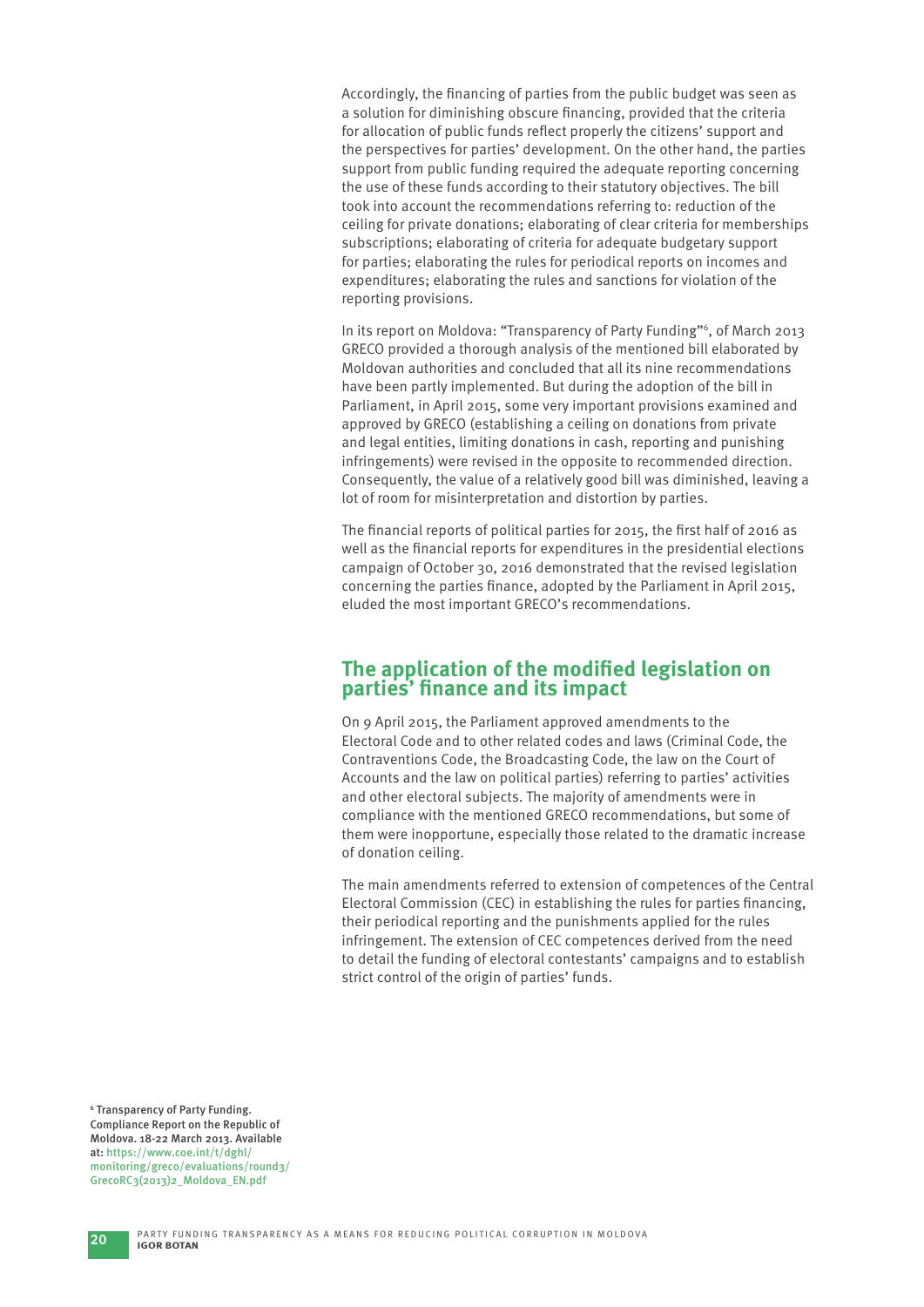#### a) Positive impact of the modified legislation and CEC activity

The Moldovan authorities managed to implement adequately only a part of GRECO recommendations, reiterated in the Priority Reform Action Roadmap for overcoming the socio-political crisis, elaborated in February 2016. Among the achievements one can mentioned:

- the Law on State Budget for 2016 provides for allocation to the budget of the Central Electoral Commission (CEC) of 39 million 850 thousand Moldovan lei (MDL), which is 0.13% of budget income, for the funding of political parties;
- CEC adopted a decision on establishing the monthly amount of subventions from the state budget of 2016 for political parties according to their performance in the parliamentary elections of November 30, 2014 and general local elections of June 14, 2015. According to the Law on political parties, the amount of subventions was established as follows: 50% - to political parties proportionally to their performance in parliamentary elections, and 50% - to political parties proportionally to their performance in the general local elections;
- CEC elaborated and published the models of party financial evidence documents regarding: membership fees; donations from individuals; donations in the form of property, goods and services; costs of subsidies from the state budget; report on financial management.

One can conclude that CEC exemplary fulfilled its obligation with the ruling political parties adopted the legal modification so as to eluded several important GRECO recommendations in order to protect their advantages and interests. Concrete examples in this sense should be analyzed in details.

#### **b) Prohibition for abroad funding**

Globally, bans on foreign contributions are quite common. About 50% of countries ban donations from foreign sources7 . In this respect, it is very important to take into account the specificity of each country. According to the Moldovan legislation funding of political parties and electoral campaigns is permitted only from the funds "originating from employed work, entrepreneurship, scientific work or creative work conducted on the territory of Moldova". Accordingly:

- it is prohibited for citizens of Moldova to provide funding or any type of material support, direct and/or indirect, for the activities of political parties, electoral campaigns/electoral contestants from the income that they obtained abroad. However, in accordance with the official data<sup>8</sup> of the Ministry of Foreign Affairs and European Integration (MFAEI) more that 800 thousands of Moldovan citizens are permanently abroad, which means about 30% of those with the right to vote (2.8 millions) and half of those who usually participate in elections (1.6 millions);
- this huge segment of Moldovan citizens who work abroad  $(-1/3)$  is keeping Moldova afloat with their remittances, is invited to participate in voting but cannot use their financial resources that they earned from legal activities abroad in order to pay membership fee or eventually to support a political party or fund their own campaigns, for example for the office of mayor or local councilor. The presidential elections of October 30, 2016 demonstrated a great interest for Moldovan citizens abroad to provide donations for the emerging opposition parties;

7 The ACE Electoral Knowledge Network. Available at: http://aceproject.org/ace-en/ topics/lf/lfb/lfb10b

<sup>8</sup> Foreign Ministry released official data about the number of Moldovan citizens living abroad. 26.08.2016. Available at: http://www.infotag.md/populisru/230099/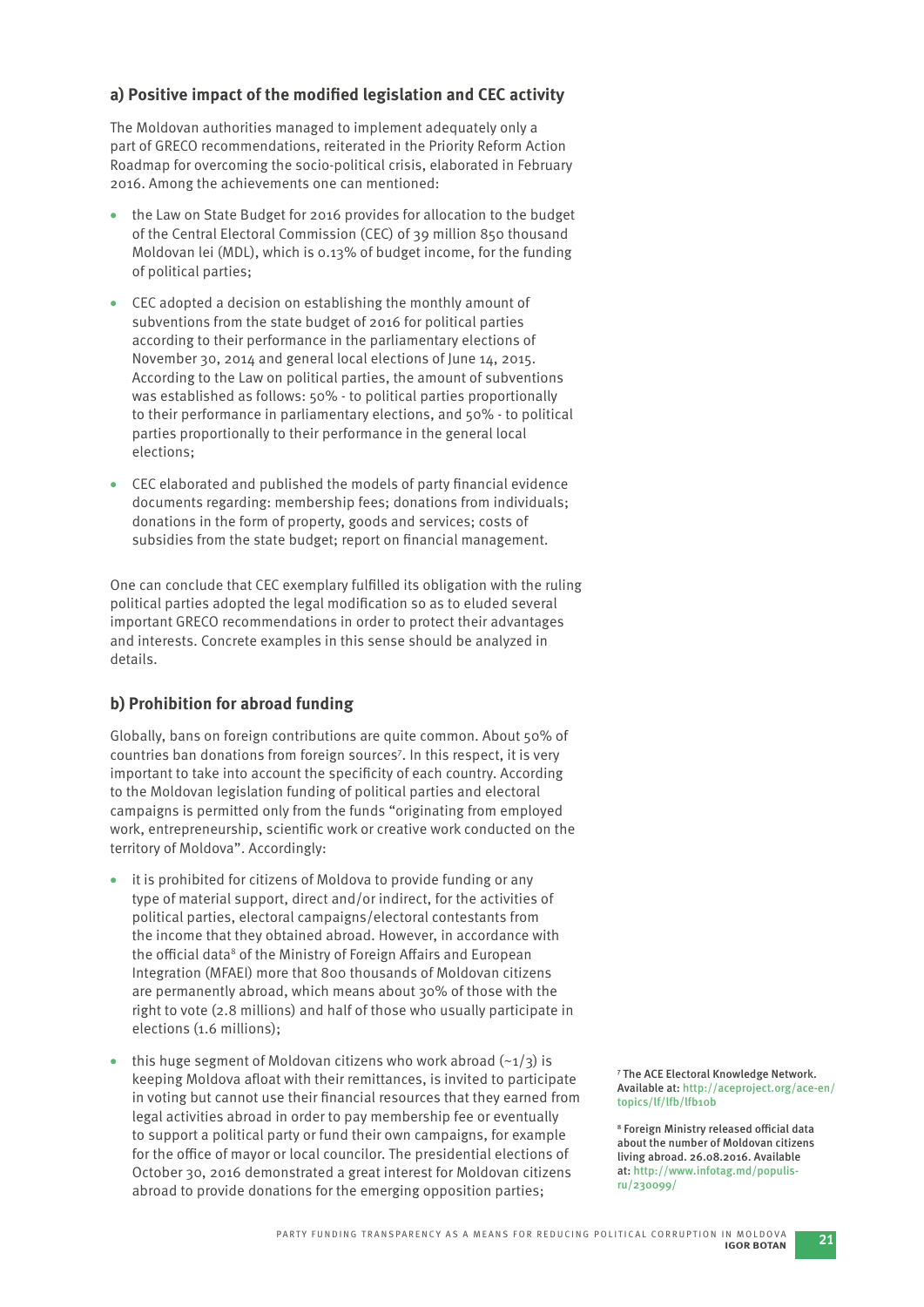OSCE/ODIHR observers noted during Moldova's local elections in 2015 that the fact that "citizens cannot donate out-of-country income, which may constitute a disproportionate restriction on political participation" and recommended the revision of the ban on donations from out-ofcountry".9

#### **c) Excessive threshold for donations**

According to the modified legislation for an electoral campaign, donations from individuals and legal entities **shall constitute 200 and 400 nationwide average monthly salaries set for the year in question.**  The private donations exceeding the average monthly salary must be transferred through the banking system to the parties' accounts. Permission to collect financial resources in cash was limited by the amount of the official average monthly income per economy (which is  $\sim$ €250). However, these prescribed norms were misused or eluded mainly by the parliamentary parties.

- Parliament increased the thresholds agreed with GRECO tenfold from the level set in the draft law (20 and respectively 40).
- In countries with established democracies private donations are commeasurable with the average salary because eventual funding of parties from the public budget is calculated based on private accumulations, which grow due to the multitude of donors and not to excessive amounts of donations. In Moldova, the poorest country in Europe, a 200-fold discrepancy is allowed.
- The allowed private funding of electoral campaigns is measured in hundreds of minimum salaries, while punishments for eventual violations of funding rules are measured in hundreds of conventional units, which are tens of times smaller. This is some kind of encouragement of fraud.

The parties' financial reports for the first half of 2016 confirm that the increase of the threshold of donations was done in order to perpetuate the previous vicious practices. At least, the schema remained the same – money from obscure sources are distributed confidentially among parties' members and proponents who in their turn should "donate" them to parties. Would the ceiling of donation be low (about 3-4 average salary) that would create problems because of the necessity to enlarge the circle of "donors" who could eventually leak the information. When the donation ceiling is high as it is in Moldova's case (200 average salaries the equivalent of €50 thousand) the money from obscure sources are distributed by the "parties' financers" only among the very closed proponents who in their turns are "donated" in amount dramatically exceeding the annual incomes of the so-called donors. In this respect, form official reports one can see that public servants with extremely modest annual incomes (~€2,000) are making donations for the ruling parties exceeding several times their annual incomes. In order to hide the identities of donors CEC publishes only their names but not as well their occupations in order to estimate their annual income. When summoned CEC replies that cannot develop donors' personal data. As Moldova is a small country it is not very complicated to identified mayors and other high rank officials among those who make donations exceeding their annual incomes.

9 OSCE/ODIHR Limited Election Observation Mission Final Report. 20.08.2015 Available at: http://www.edemocracy.md/files/elections/local2015/ final-report-osce-elections-2015-en.pdf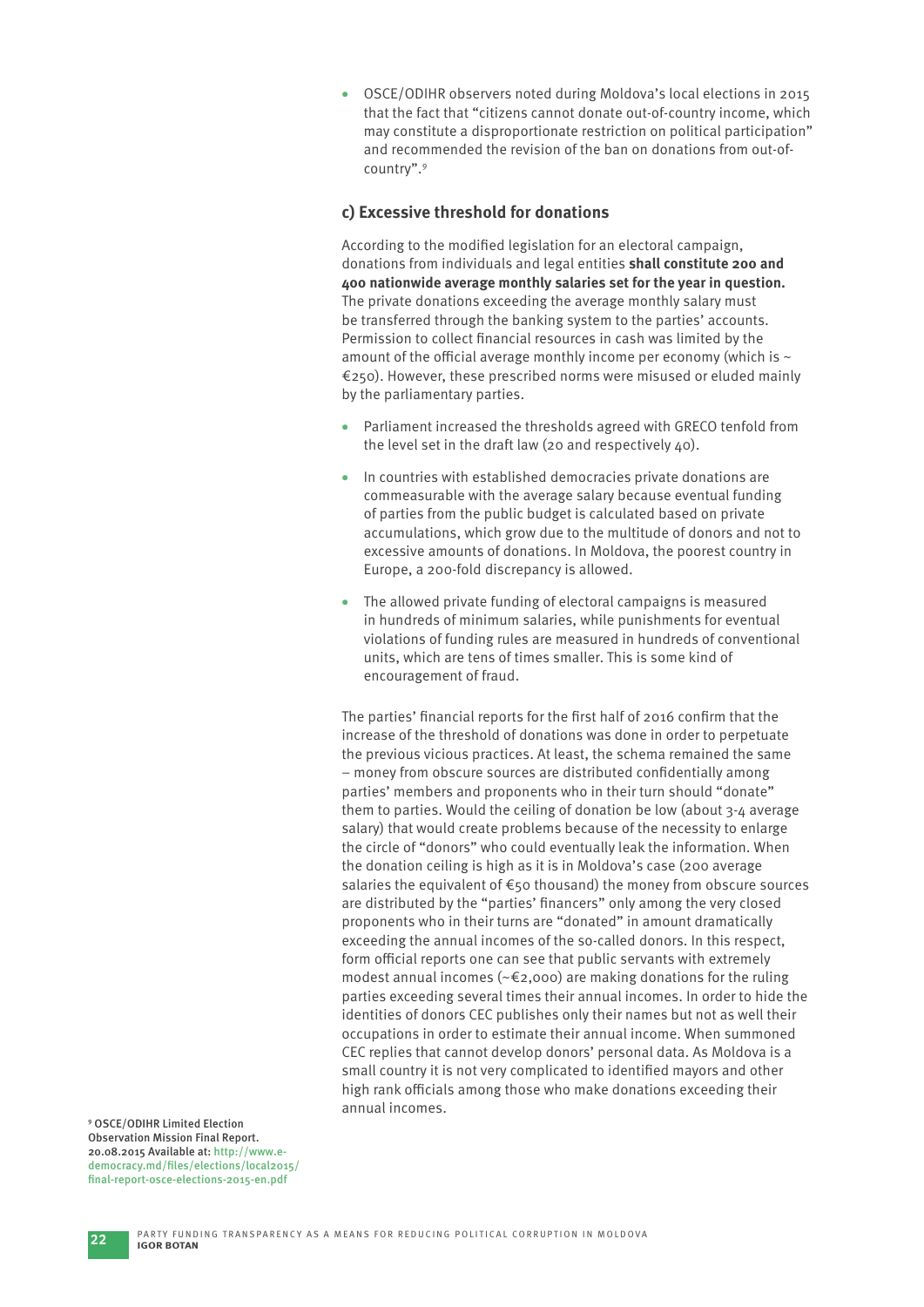Following are several concrete examples how the money from obscure sources are used by parties even after the modification of the legislation in 2015:

- despite the prohibition for parties to accept cash donations exceeding an average monthly income per economy the financial report for the first half of 2016 of the main ruling Democratic Party showed that it got 16 millions MDL exclusively from donations of individuals and 2/3 of this sum were donations in cash significantly exceeding  $(4-5 \times 1)$  times) the ceiling for cash donations.
- the Center for Investigative Journalism has realized an investigation "How the "Kickbacks" from the Public Procurements Fatten the Budgets of the Political Parties in Election Campaigns"10 in this sense and found out that little changed in using obscure fund. Thus, if during the parliamentary elections of November 30, 2014 the main sources for parties financing had come from the "kickbacks" of legal entities which "managed" to win public procurement tenders, than after the legislation modification in 2015, after the adoption of the new legislation, the parties financing came from the individuals, employees of companies which had concluded fat contracts with the State over the past years.
- during the recent presidential election campaign of October 30, 2016 another mechanism for parties financing was described by the investigative journalism center RISE-Moldova in the investigation "Dodon's money from Bahamas"11. On the eve of the presidential elections the controlled by the members of PSRM TV channels, retranslating re-translating Russian channels in Moldova had received 30 millions MDL as loans from Bahamas off -shore companies. In their turns, PSRM members as individuals had obtained loans of hundred of thousands MDL from the mentioned TV channels for make donations to PSRM.

The described investigations are stressing that the sources of obscure parties' financing could be different but the mechanism of getting money by parties is the same - excessive threshold for donations. In order to overcome this problem it would be necessary to decrease the donation ceiling for private and legal entities and to revise the criteria for budgetary funding by adding to the recompense criteria new ones referring to capacity of attraction of small private donations from as many as possible proponents.

## **Conclusions and recommendations**

The legislation modification and its implementation on the examples of parties financing demonstrates that the Moldovan authorities fail to honor their commitments fixed in the Association Agreement and Association Agenda. The obligations eluding in the relations with EU, GRECO and other international organizations prevails over commitments in order to maintain obscure advantages and power control. The same eluding methods were applied after the elaboration and approval of the Priority Reform Action Roadmap (March – July 2016) aimed at overcoming the socio-political crisis and regaining the trust of citizens and the European Union. Consequently, it should be a strong rule that EU financial support for the Republic of Moldova could be resumed only under the strong conditionality that commitments are strictly respected.

10 Anticoruptie. "How the "Kickbacks" from the Public Procurements Fatten the Budgets of the Political Parties in Election Campaigns." 24/09/2015. Available at: http://anticoruptie.md/en/investigations/ public-money/how-public-procurementkickbacks-end-up-in-political-partybudgets-during-election-campaigns

<sup>11</sup> RISE Moldova. "Dodon's money from Bahamas." Available at: https://www.rise. md/articol/banii-lui-dodon-din-bahamas/, Dodon Igor is the former leader of the Party of Socialists of the Republic of Moldova (PSRM).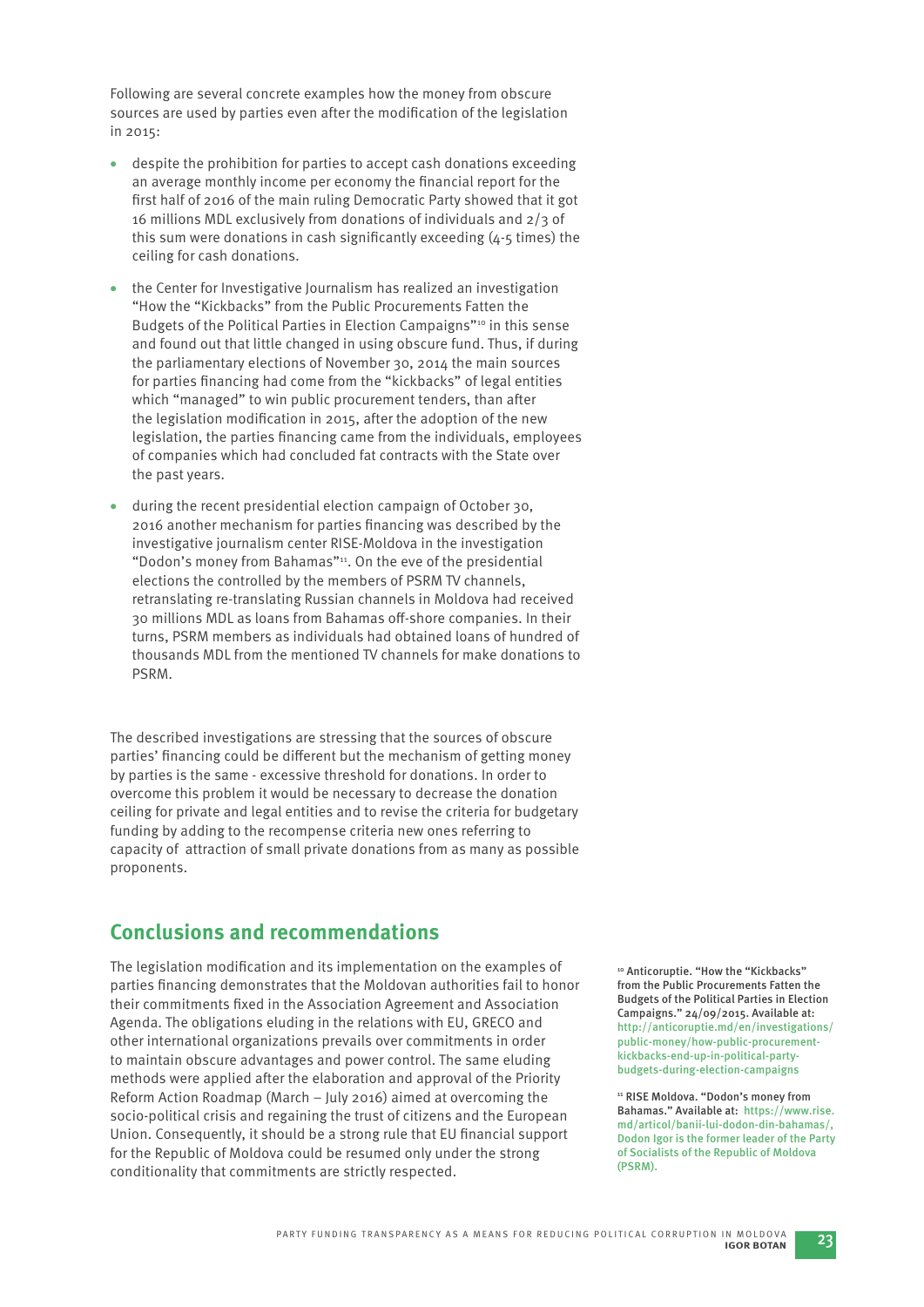The parties' financial reports and the presidential elections campaign showed explicitly the methods and the gaps especially created in the legislation in order to use and maintain the advantages for getting finance from obscure sources for perpetuation at power and transforming politics in business. The preliminary OSCE election observation mission reflects precisely the essence of the situation – "the electoral process is "marred by widespread abuse of administrative resources, lack of campaign finance transparency, and unbalanced media coverage."

The parties' control over mass-media is an instrument for getting obscure funding, above their use in propagandistic scopes. The ruling Democratic Party and the so-called geopolitical opposition – Party of Socialists of the Republic of Moldova, are controlling about 90% of TV channels with full coverage of the territory of the country and respectively they control the advertising market, obtaining substantial incomes for parties' financing. The emerging political parties enjoying large support of voters lack both media and financial resources which makes impossible a fair competition with compromised and geopolitical parties supported from abroad through off-shores.

The positive aspects to be mentioned are referring to the activity of CEC which with some exceptions accomplished its duties concerning the oversight of parties' financial activities and the organization of the electoral process. Another positive aspect is that the modified legislation on parties' finance motivated the newly emerging from the protest movement parties to display a disclosure in their financial activity and succeeding in attracting small donations from a large segment of supporters.

Finally, the vicious circle of corruption could be broken by sustained and assertive measures to enhance transparency in parties' financing:

y **Revise the legislation on parties funding in order to insert all GRECO recommendations;** 

y **Amend the Law on political parties to include the provisions of CEC Regulation on the financing of political parties that refers to donations and sanctions for non-compliance with the Regulation. These provisions are subjected to disputes, being considered new rules but not regulations for the application of the existent legal norms;** 

y **Cap annual donations to political parties so that individuals can donated no more than 4-5 average salaries, and legal persons around 20 average salaries, in accordance with international practices;** 

y **Funding from state budget should provide recompense for parties' participation and their results as well in the presidential elections and not only for parliamentary and municipal elections.** 

y **Funding from state budget should not only provide recompense for parties' participation and their results but as well support for capacity to attract small donations from many proponents.** 

y **Permit small donations through banking transfer from Moldovans abroad.**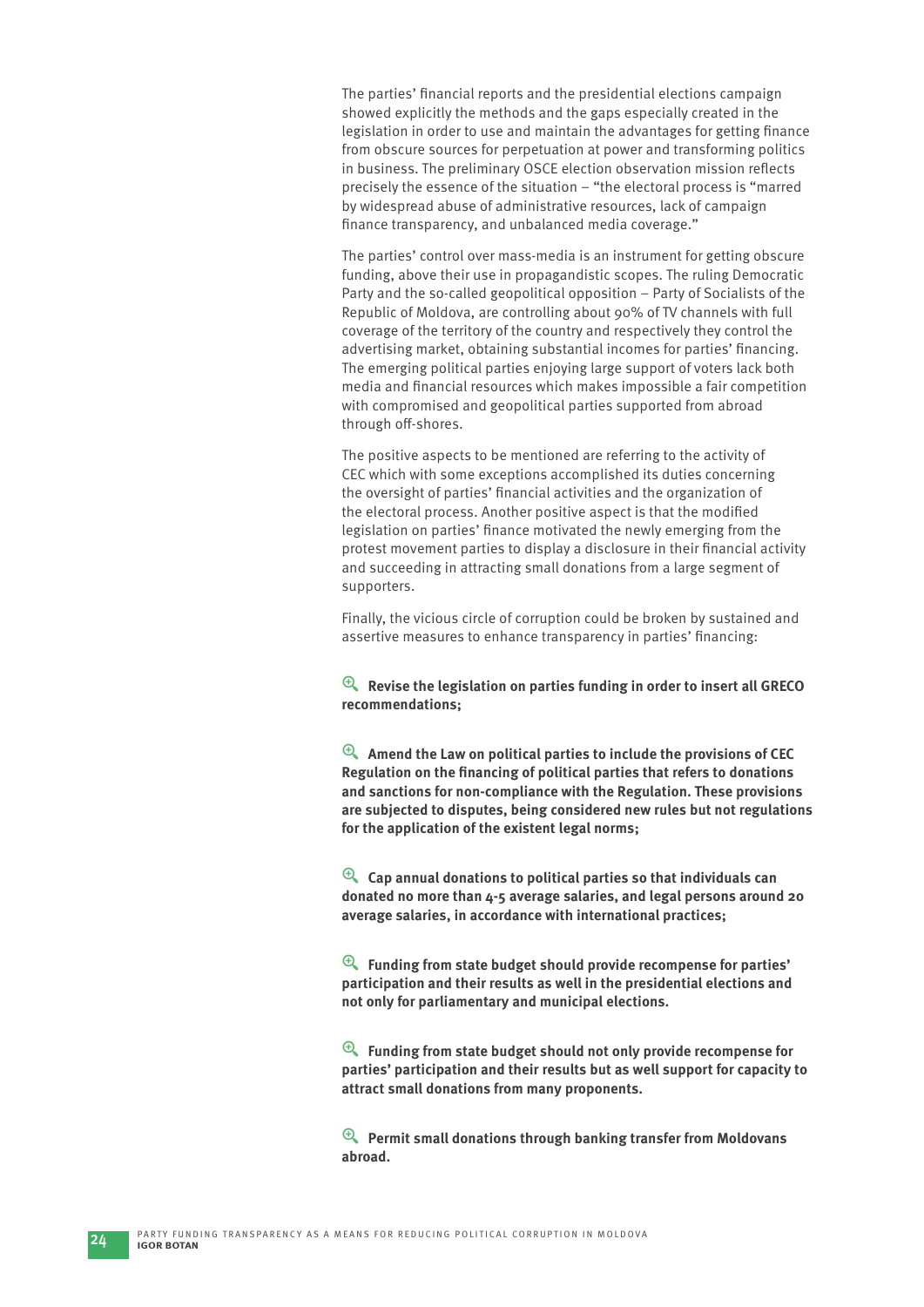## Independence and Accountability of Moldova's Judiciary under Threat

**POLICY BRIEF**

## **Executive summary**

Justice sector reform has been on Moldova's agenda since the political changes in 2009. The Justice Sector Reform Strategy (JSRS) for 2011-20162 was adopted only in 2011 and its implementation is also a part of the Association Agreement Agenda signed with Moldova in 2014. At the same time, the level of trust of Moldovan population in judiciary is decreasing, in spite of implementing the SRSJ. According to the public opinion barometer, in November 2011 – 74.5%<sup>3</sup> of the population did not trust the judiciary and in October 2016, already 89.6% had no or very little trust.<sup>4</sup> These data are ignored by Moldovan authorities, who continue making reforms on paper and in reality the situation is worsening.

The current brief highlights three key subjects that need to be urgently addressed if Moldova is to have an independent and accountable judiciary. Firstly, the process of selection and promotion of judges raised concerns in the past three years, due to disregard of procedures, selective approaches and issues with candidates' integrity. Secondly, issues regarding the lack of transparency and deficient decision making process of the Superior Council of Magistracy (SCM) have come to the fore. Thirdly, there are worrying trends regarding the use of criminal justice against some judges and reduced transparency of courts. Unfounded criminal cases against judges are a severe means of intimidation of judges, with potential grave consequences for judicial independence in Moldova for years to come. Closed hearings in high profile cases set up a dangerous precedent and pre-conditions for selective justice and significantly reduce judiciary's accountability. Lastly, the absence of reforms in the judiciary will undermine all the other reforms, especially economic and anticorruption reforms.

1 Legal Resources Centre from Moldova (LRCM) is a Chisinau based non-profit non-governmental organization. LRCM is a think tank with extensive expertise in analyzing the activity and reforming the justice sector, reporting on human rights and representation before the European Court of Human Rights (ECtHR), ensuring the equality and nondiscrimination, as well as in promoting reforms for an enabling environment for civil society organizations. More information about LRCM is available at www.crjm.org. Contact person for the brief: Nadejda Hriptievschi, at nadejda.hriptievschi@crjm.org.

2 Adopted by the Moldovan Parliament on 25 November 2011 (Law no. 231), in force from 6 lanuary 2012.

3 Institute for Public Policies, Public Opinion Barometer, November 2011 : http://www.bop.ipp.md/result?type=bar.

4 Institute for Public Policies, Public Opinion Barometer, October 2016: http://www.bop.ipp.md/result?type=bar.



This policy brief is prepared in the framework of the project "Monitoring implementation of select reform commitments under EU agreements in Georgia, Moldova, Ukraine" implemented with the support of the Soros Foundation-Moldova and the Eurasia Program of the Open Society Foundations. The views expressed in this publication are those of the authors alone and do not represent the views of the Soros Foundation-Moldova or the Open Society Foundations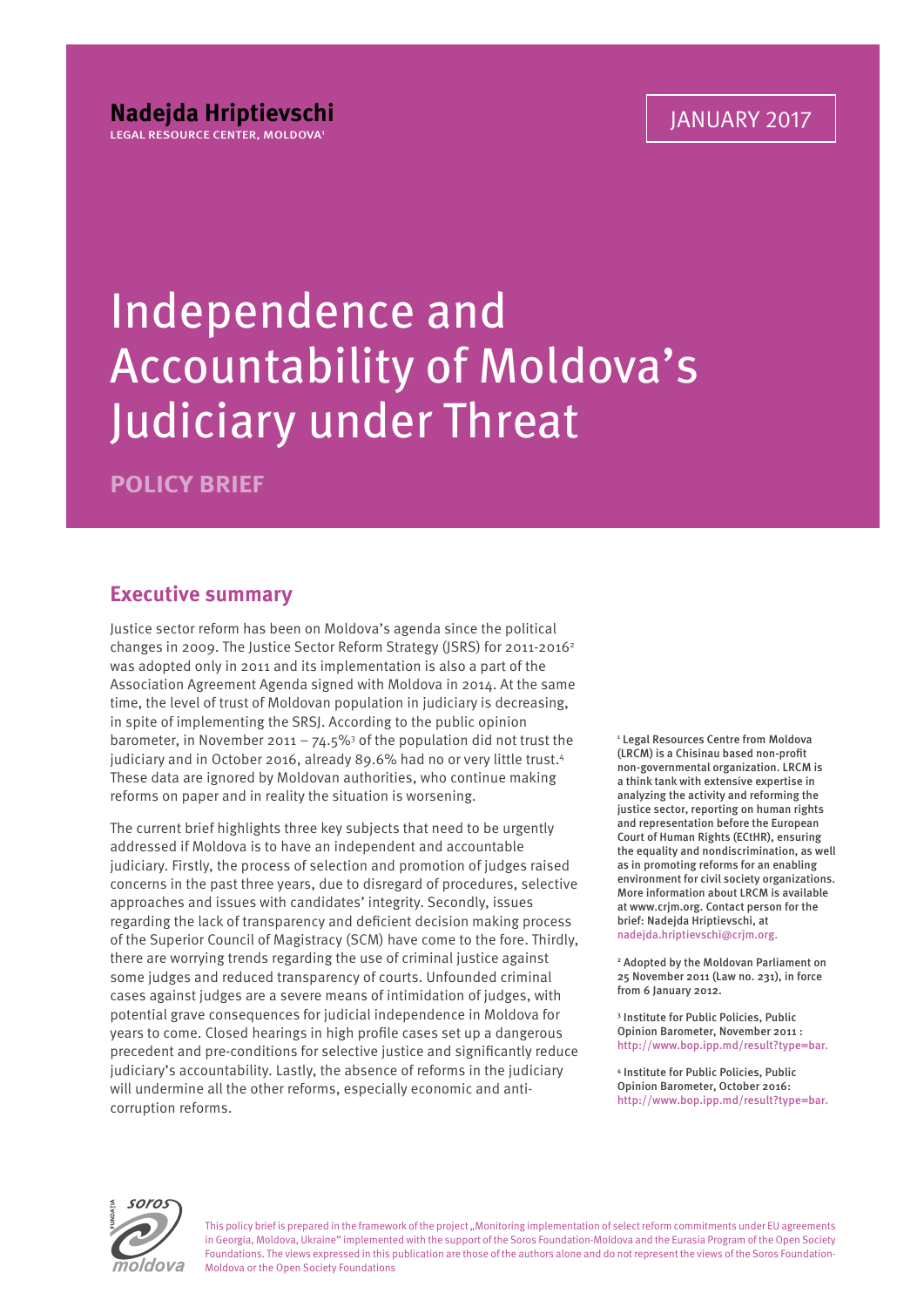## **Introduction**

The JSRS for 2011-2016 and its implementation is part of the Association Agreement Agenda signed with Moldova in 2014.The JSRS, adopted by the Parliament, aimed, among other, at "strengthening independence, accountability, impartiality, efficiency and transparency of judiciary". A series of important reforms were carried out to implement the Strategy and important progress was achieved in particular on technical issues (for example, full audio-recordings of the court hearings, random assignment of cases functioning in all courts,<sup>5</sup> increased number of court staff (judicial assistants per each judge), increased judges' and court staff salaries, improvements in several laws).

However, a series of issues persist. These mostly relate to selection and promotion of judges, ungrounded persecution of some outspoken judges, reduced transparency and corporativism at the level of the Superior Council of Magistracy (SCM), increased use of closed hearings in high resonance cases and reduced transparency of courts in general, use of criminal justice to intimidate inconvenient judges. A recent criminal case brought to the public attention the alleged involvement of 16 judges in money-laundering activities<sup>6</sup>. These allegations indicate towards a high dysfunction of the system and the need for urgent measures, both at the level of prosecuting high-level corruption, but also within the judiciary. The SCM and its affiliated bodies shall start acting and effectively ensuring judicial accountability, while respecting judges' independence.

Moldovans' trust in judiciary is very low. According to the latest polls, 89.6% of the population does not trust the judiciary (no trust at all – 65.3% and not too much trust  $-$  24.3%)<sup>7</sup>. This low confidence in the judiciary can be explained, in particular, by a combination of two main factors. On one hand, since 2009 the politicians have identified judiciary as one of the sectors in need of reforms and have highlighted various failures of the judiciary. This put judiciary under the spotlight and has raised public's expectations from judiciary. On the other hand, the reforms that followed since 2011 did not achieve their intended goals. Several legislative amendments were carried out in 2012-2013, laying the ground for better functioning of the judiciary. Judges' salary and overall court budget was significantly increased, which has again increased public's expectations for better justice. However, improvements in practice did not follow at the same pace. In particular, several high profile cases were carried out with grave violations, judiciary was allegedly involved in schemes of laundering money originating from Russia, several judges with questionable integrity were promoted to the higher courts and a few outspoken judges have been under pressure from the system. These issues are well reported in media but ignored by the relevant authorities, which increases the feeling of distrust. The national authorities should prioritize addressing the shortcomings and increasing population's trust in judiciary, otherwise any reforms in the country are at risk.

## **Main issues and policy implications**

#### **Selection and promotion of judges**

Merit based and transparent procedure for selection and promotion of judges is key to judicial independence and accountability. Several international standards were developed to guide states on this matter.8

In Moldova, according to a recent survey,<sup>9</sup> 34% of judges do not consider the mechanism for initial selection of judges as fair and based on merits

5 Random assignment of cases is functioning in all courts, but the system is vulnerable to manipulations. The Integrated Case Management System, through which random assignment is done, shall be adjusted to exclude the current vulnerabilities.

6 Around 20 billion USD have been laundered from Russia to various European states via Moldova during 2010-2014, including due to "legalization" of these operations by Moldovan courts via simplified procedures (procedure in ordinance).

7 Institute for Public Policies, Public Opinion Barometer, October 2016: http://www.bop.ipp.md/result?type=bar.

8 See, for example, Recommendation CM/Rec(2010)12 of the Committee of Ministers to member states on judges: independence, efficiency and responsibilities, p. 44; Consultative Council of European Judges (CCJE), Opinion no. 1, 2001, para 2) p. 73; OSCE/ ODIHR Kyiv Recommendations on Judicial Independence in Eastern Europe, South Caucasus and Central Asia, 2010, p. 21; European Network of Councils for the Judiciary (ENCJ) Dublin Declaration on Standards for the Recruitment and Appointment of Members of the Judiciary, 2012.

9 Survey on Perceptions of judges, prosecutors and lawyers on justice reform and fight against corruption. December 2015, available at http://crjm.org/wpcontent/uploads/2016/01/CRJM\_2016\_ SurveyJustice-ENG.pdf.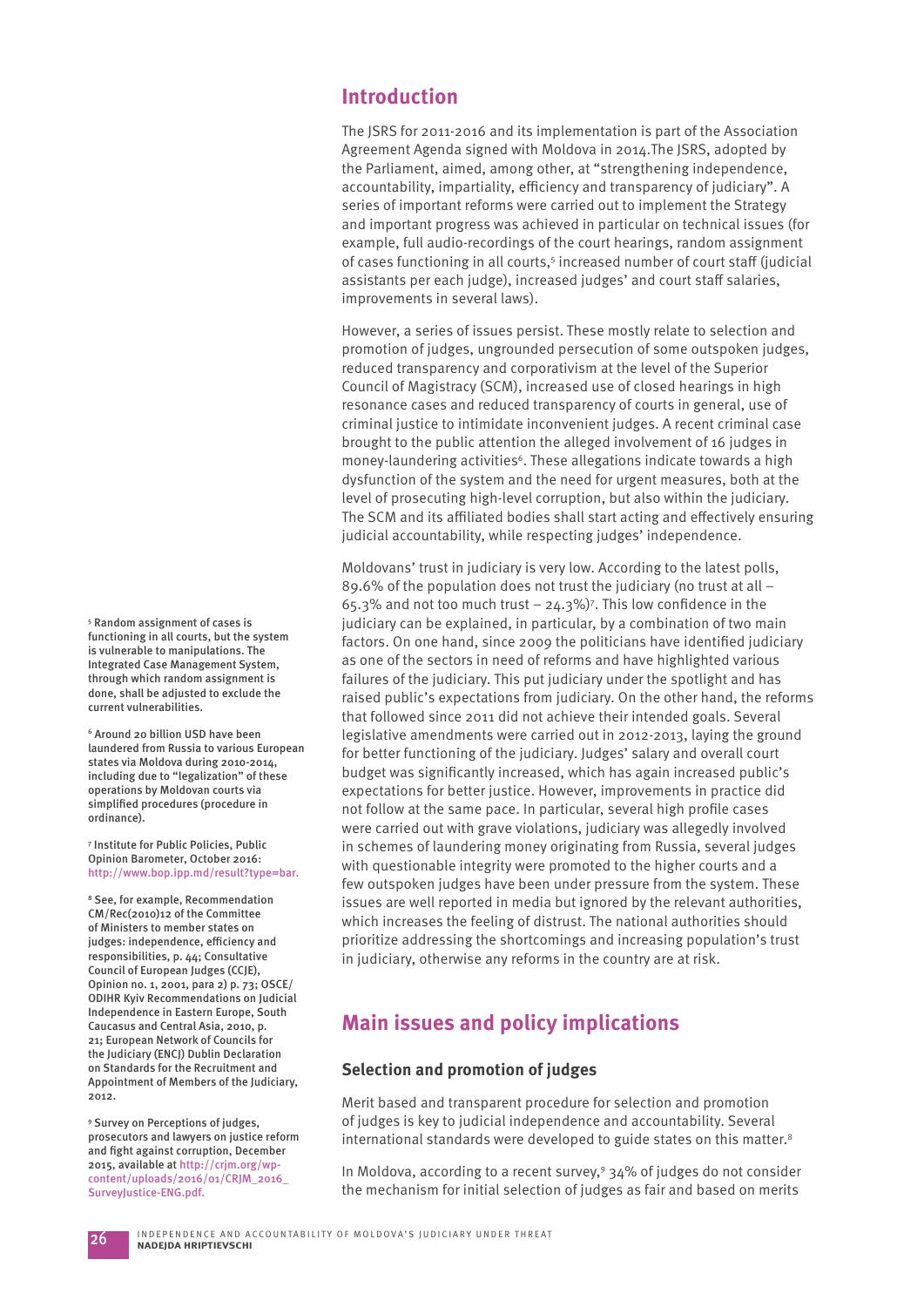and 43% of judges do not think that the manner of promotion of judges is correct and based on merits. Such a high percentage of judges who do not consider that the selection and promotion of judges takes place on the basis of merit confirms that there are shortcomings in system of selection and promotion of judges.

In 2012, the Parliament passed a package of legislative amendments that have set a new legal and institutional framework for judges' selection and career. The main novelties introduced in 2012 included the following: express provision of criteria for judges' selection, transfer and promotion; establishment of the Judges' Selection and Career Board in charge of judges' selection and career, which adopts reasoned decisions on each judge candidate and establishment of a mandatory performance evaluation<sup>10</sup> procedure for judges that seek transfer or promotion and limited discretion of the SCM on career of judges.11 These novelties should have led to selection and promotion of the most competent and incorrupt candidates. The practice of 2013-2016 shows a different picture from the expected one.

Firstly, during 2013-2016 several cases were noted when **judges with integrity issues were appointed or promoted by the SCM**, including after the President's refusal to appoint some of them<sup>12</sup>, providing no reasoning that would exclude the doubts regarding candidates' integrity. Independent mass-media have disclosed integrity problems regarding several candidates. Civil society organizations have requested adequate procedures from the SCM, however, no reasoning was ever provided by the SCM for appointing or promoting judges with integrity issues<sup>13</sup>.

Secondly, **the SCM disregards the points awarded by the Judges' Selection and Career Board (JSCB), in spite of the procedure provided by the Law on selection and career of judges.** Before the SCM proposes to the President a candidate judge for appointment or promotion, the candidate is evaluated by the JSCB according to a list of criteria provided by the law and bylaws adopted by the SCM. The JSCB issues a reasoned decision for each candidate, which includes the total points awarded and the reasoning for each criterion. The SCM should further propose for appointment/ promotion the candidates with the highest points awarded by the JSCB, unless there is new information that justifies the SCM ignoring the JSCB decision.

During 2013-2016, SCM consistently disregards the decisions of the JSCB when deciding on selection and promotion of judges. In particular, at least six judges<sup>14</sup> were promoted by SCM to the Courts of Appeals and at least 5 judges<sup>15</sup> were promoted to the Supreme Court of Justice (Supreme Court), although they had lower or even lowest points awarded by the JSCB. It is particularly striking regarding the Supreme Court, since the 5 judges that were appointed with lower points were chosen within 8 contests, which means 62% of the total number of appointments. This is a very high rate. One of the latest selections raised significant public attention. The respective judge had the least experience, had not declared her full property and was promoted by the SCM and the Parliament in record time.<sup>16</sup> Corroborating several recent cases, one may conclude that there is a selective approach on promoting judges to the highest court, both on behalf of the SCM and of the Parliament. This approach suggests that the SCM and the Parliament promotes rather loyal to the system judges than based on merits. Such an approach is very dangerous for the functioning of judiciary and the

10 The Law No. 154 provides for setting up the Judges' Performance Evaluation Board and mandatory ordinary performance evaluation to be carried out every 3 years. The results of performance evaluation are taken into account by the JSCB.

<sup>11</sup> See for a detailed analysis of the selection and promotion procedures in the Policy document "Selection and carrier of judges - doubling responsibilities or additional guarantees?" Legal Resources Centre from Moldova, 2015, available at http://crjm.org/wp-content/ uploads/2016/03/2015-01\_DP-Selection-of-Judges\_ CRJM-EN1.pdf.

<sup>12</sup> The President of the country appoints judges of the first and second instance courts (the Parliament for the Supreme Court) at the proposal of the SCM. The President can refuse only once the appointment of a candidate judge, by reasoned decree. The SCM may propose the same candidate by a vote of two thirds of its members and the President is obliged to promote the respective candidate.

<sup>13</sup> For example, in an appeal of 29 September 2014 (http://crjm.org/ong-uri-solicita-presedintele-rmverifice-informatii-candidati-judecatori-si-admitape-cei-cu-reputatie-ireprosabila/) several civil society groups requested the President to verify the compatibility of 5 candidate judges, about whom the press reported serious issues related to their integrity, such as uniustified or undeclared properties, conflict of interests, relations with controversial persons etc. The President appointed only one of the 5 candidates and refused the other four. Since then, the SCM has appointed two of the four candidates (Lucia Bagrin in a Chisinau court and Natalia Berbec in Hincesti court) providing no reasoning for ignoring the issues raised in mass-media and in the President's refusal (http:// crjm.org/aplel\_hotararii-csm\_bargrin/). The other two candidates are still participating in contests for appointment as a judge. On 2 June 2015, the SCM repeatedly proposed for reconfirmation the judge Anatolie Galben at a Chisinau court, after almost six months from the President's refusal, providing no reasoning regarding the alleged integrity issues by the President. On 26 January 2016, the SCM proposed for appointment as a President of Cahul Court of Appeals of judge Serghei Gubenco, who was previously refused by the President for risk factors (http://crjm.org/ wp-content/uploads/2016/02/2016-02-08-Apel-CarieraJudecatori-ENG.pdf). The SCM provided no reason for its repetitive decision.

<sup>14</sup> Judges Ous, Colev, Simciuc, Negru, Balmus and Morozan.

15 Judges Sternioala, Guzun, Moraru, Toma, Pitic.

<sup>16</sup> By decision no. 7/2 of 26 January 2016, the SCM proposed the Parliament to appoint Mrs. Mariana PITIC to the position of judge to the Supreme Court. Ms. Pitic did not accumulate the highest points of the JSCB evaluation, had the shortest experience as judge of all candidates, mass-media had published several materials about her property which she has not declared, as well as about the fact that she declared having procured a Porsche Cayenne with appr. 500 EURO, which is far below any probable market price for such luxurious cars. On 27 April 2016, the Parliament appointed Ms. Pitic as a judge of the Supreme Court, in spite of the fact that at that point the investigation into her income and property declarations had not been finalized by the National Integrity Commission. On the other hand, there are cases when judges were not appointed by the Parliament for several months since the SCM's proposal.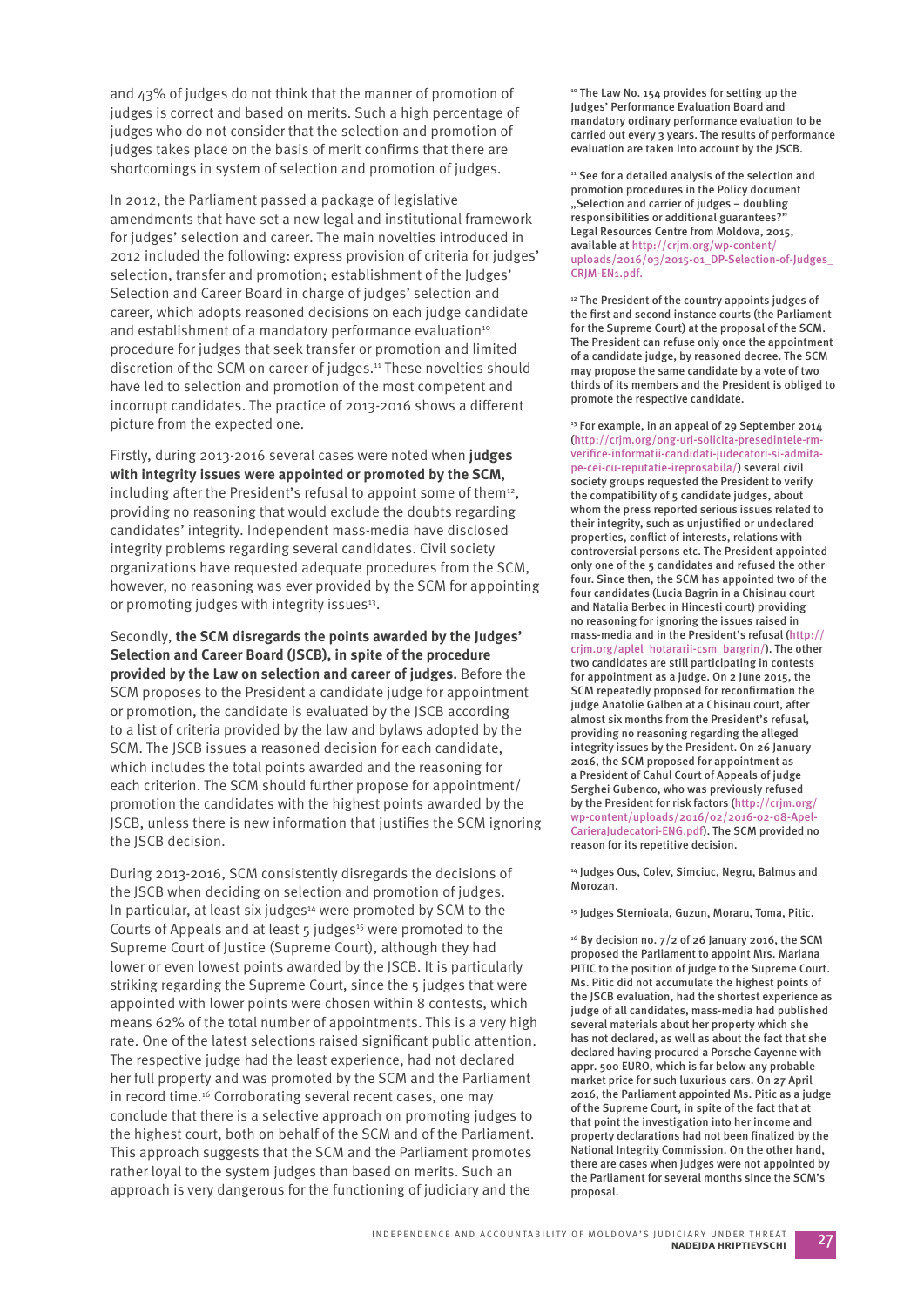rule of law in general, as it creates a hierarchical system within judiciary gravely affecting the individual independence of judges. In a longer term, judges will put more emphasis on loyalty to the leadership of the system at the expense of respect of law and procedures. Moreover, Parliament's selective approach suggests a direct interference, at least of the majority coalition, with the judiciary. In a country with systemic corruption across all branches of power, the collusion between judiciary and parliamentary coalition is very dangerous.

Thirdly, **the SCM has a selective approach regarding key judicial positions**. This is due in particular to lack of any clarity on the duration of the competitions and prolonged vacancies of some key positions. One of the examples illustrating this issue is the case of the position of the deputypresident of the Supreme Court. This position became vacant in April 2015 after the former deputy-president resigned in the context of accusations of manipulation of the Integrated Case Management System (ICMS) presented to the anti-corruption bodies by the President of the SCM at the end of 2014<sup>17</sup>. At the end of December 2016, no further information about any criminal case brought against the former deputy-president was made public. This reinforces the suspicion that the SCM President's allegations were used to pressure her to resign from her position.

Further developments on the vacancy, also, raise several questions. In 2015, the SCM announced three contests for fi lling in the position. Only at the third one, on 28 April 2015, a single candidate applied, Ms. Raducanu, one of the most outspoken SCM members, raising often issues about SCM's selective approach regarding judges' career. However, she failed to get enough votes of the SCM members. The SCM decision does not provide any reasons why the only candidate to the contest announced for the third time was not appointed. Only at the end of December 2016, the position was filled by a judge not seen as a leader in the system and who was part of the judicial panels that took several controversial decisions. She is seen as an obedient judge to the current leadership.

On 9 February 2016, the SCM proposed for selection for a second term of four years the current President of the Supreme Court, Mr. Poalelungi. He was the only candidate that participated at the contest. There were several opinions expressed regarding the fact that a single candidate for the highest judicial position might be an indicator of fear from within the judiciary to compete with the current Chief Justice.

#### **Accountability and transparency of the Superior Council of Magistracy (SCM)**

The SCM is a public body in charge of judicial self-administration. The quality of SCM functioning and decisions is extremely important for the entire judicial system, given the very large competences that the SCM has. However, the procedure by which decisions are taken and the poor reasoning of SCM decisions reduce significantly from SCM's transparency. All SCM decisions are taken in closed sessions, where no one except for the SCM members participates, similar to the adoption of court decisions (the so-called procedure in "deliberation"). The SCM is the only collegial public institution where decisions are taken behind closed doors. Neither the Parliament, nor the Government has such procedures, having adversarial discussions and taking decisions in public. The Superior Council of Prosecutors (SCP) does not take decisions in deliberation either. In addition, the reasoning of the SCM decisions is generally poor or does not exist. If the SCM continues taking the majority of decisions behind closed doors and with insufficient reasoning, the public's perception of the judiciary will continue to worsen. The SCM example is also very important for the judiciary as a whole. One cannot expect courts

<sup>17</sup> In a press interview in January 2015, the former deputy-president of the Supreme Court, Ms. Filincova, denied the allegations, claiming that they were made to pressure her to take decisions in a few civil cases in favor of the parties "protected" by those that accused her.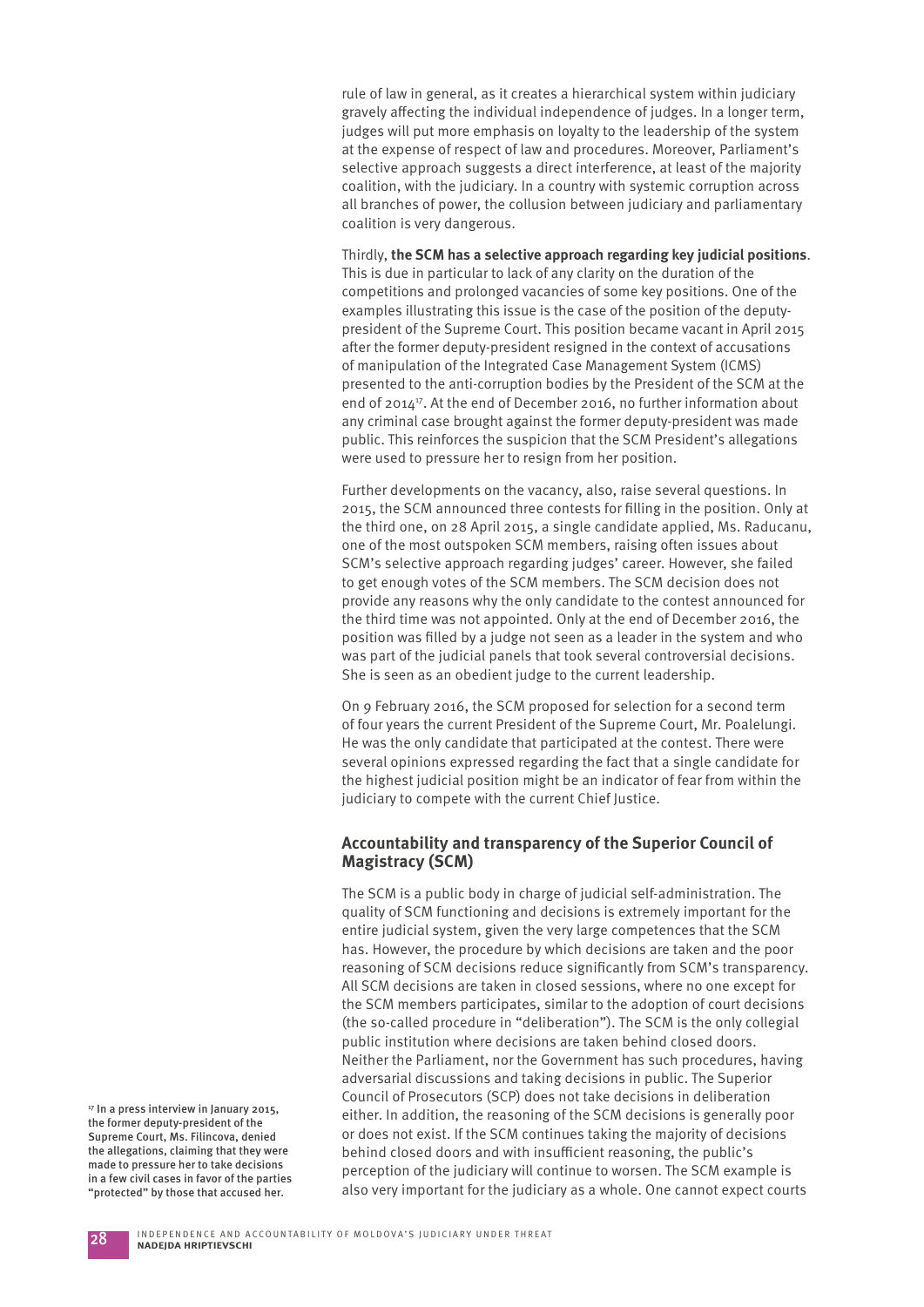and individual judges to act with responsibility, transparency and offer well reasoned decisions, when the body that represents the system, ignores such basic rules.

#### **Judges' accountability and transparency of courts**

- **Judicial disciplinary mechanism:** Disciplinary procedures are one of the key mechanisms for holding judges accountable for their work. In 2015 a new Law on judges' disciplinary responsibility entered into force. The Law included several improvements. At the same time, it created a complicated system, whereby a disciplinary complaint regarding a judge can be examined by five bodies – the Judicial Inspection, the Admissibility Panel of the Disciplinary Board, the Plenary of the Disciplinary Board, the Superior Council of Magistracy and the Supreme Court of Justice – each, at one stage or another, having the power to annul the decision of the body which has previously examined the disciplinary case. As a result, statistics showed that in 2015 the rate of instituting disciplinary procedures decreased by almost 27% compared to 2014, although the circle of subjects who can file complaints has been extended. Additionally, the rate of the judges' sanctioning decreased by four times in 2015 and 72% of all complaints filed in 2015 were dismissed by the Judicial Inspection as manifestly unfounded. The risk of rejecting well-founded complaints is very high.18 At the same time, the Judicial Inspection has very limited competences and responsibilities in investigating and presenting the case before the Disciplinary Board. This leads to formalism on behalf of the Judicial Inspection. It is crucial that Judicial Inspection is reformed in order to act independently from the SCM and carry out professional and thorough investigations of disciplinary allegations regarding judges' conduct.
- **Criminal investigation of a judge for a mere interpretation of the law.** On 26 May 2016, the Interim General Prosecutor submitted a request to the SCM to approve the initiation of criminal investigation of the judge of Chisinau Court of Appeals Ms. Manole. On 31 May 2016, the SCM approved this request, in a closed meeting, ignoring the judge's request to examine it in a public hearing. Several NGOs expressed their concern regarding this request, qualifying it as an attempt to undermine judicial independence. The main problem is the dangerous precedent that such a request and approval will have on judicial independence, since the judge is being prosecuted for her interpretation of the law in a context when the Constitution contains contradictory provisions and there is no judicial precedent on this issue.19 In addition, the contested provisions being a sensitive political issue (referendum), this raises big issues regarding the political interference with judiciary. Lastly, the context and personality of the prosecuted judge raises serious concerns whether this is not a sort of personal prosecution of her for being too active and vocal against the current leadership of the judiciary and a signal for any other judge that dares to speak up.

At the end of December 2016, the criminal investigation against judge Manole has not been finalised, the case has not been even yet sent to court. At the same time, the Supreme Court requested the Constitutional Court to review the constitutionality of the article in the Criminal Code based on which judge Manole is investigated. It is not clear why the Supreme Court, dealing with the case since June 2016, decided to address the Constitutional Court on this matter only in December 2016. Such a delay looks more like a negligent or intentional stalling of the case.

18 See for details Analysis of legislation and practice regarding disciplinary responsibility of judges: 2015-2016, Legal Resources Centre from Moldova, November 2016, available in Romanian and English at http://crjm.org/category/publications/.

19 The decision of 14 April 2016 of the judge Manole of Chisinau Court of Appeals annulled the decision of the Central Electoral Commission (CEC), by which the latter rejected the initiation of a constitutional referendum. CEC based their decision on the fact that art. 141 par. (1) of the Constitution provides that the referendum can be initiated by 200,000 citizens. The second sentence (introduced in 2000) requires that these signatures come from at least half of the administrative-territorial units and in each of them to be at least 20,000 signatures. The Constitution does not mention explicitly the number of the territorial units. When this amendment was adopted, there were 12 territorial units. The system was changed in 2002, since then there are 33 units. CEC interpreted that the group that collected signatures had to collect 20,000 signature from at least 18 territorial units, requiring in this way 360,000 signatures. The judge ruled that this is an abusive interpretation, since this number is higher than the 200,000 mentioned in the first sentence. She interpreted the Constitution in light of the law and circumstances when the constitutional amendment was adopted. The Supreme Court annulled her decision, ruling in favour of CEC. The Interim General Prosecutor based his request exclusively on the language of the Supreme Court decision. This runs against any international standards on judicial independence, since judges cannot be prosecuted for their interpretation of the law, unless malice is proven.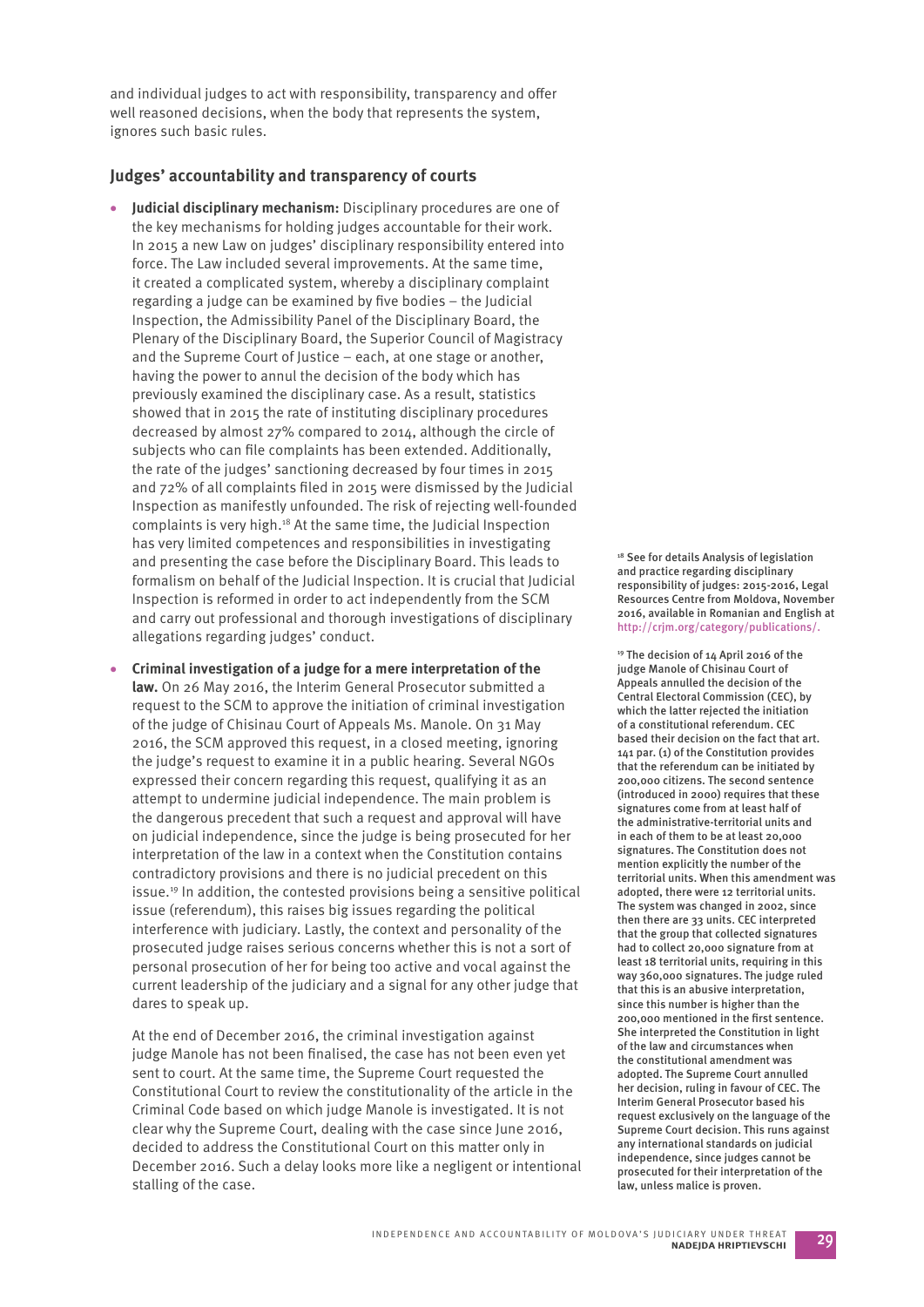**Public hearings – cornerstone of a due process.** The right to public hearings is provided both by Moldovan Constitution and by legislation. Recently, a tendency of closing court hearings or access to courts is noted, which is extremely worrying.

 For example, the case of former prime-minister of Moldova, Vlad FILAT, charged with corruption, was entirely examined in closed hearings, both in the first instance court and in the appeals court. Moreover, on 21 June 2016, just six days before issuing the sentence in Mr. Filat case, the SCM adopted a new Regulation on publishing the court decisions, according to which decisions on the cases examined behind closed doors are not to be published on its website. The previous regulation, dated of 2008, did not provide such a limitation and all court decisions were published. The timing and the content of the amendment suggests a negative change in the judiciary's approach towards accessibility of judicial decisions. There is no legal justification in limiting the publication of the court decisions taken in closed hearings, as personal data can be easily hidden. Such a change only demonstrates the tendency towards selective and closed justice in the country.

In August 2016, a problematic legislative amendment entered into force related to the public hearing. Thus, courts must declare closed hearings when there is a risk of disclosing information related to intimate aspects of life, which violate professional reputation or other circumstances that could harm the interests of the trial participants, public order or morality. Limiting the judges' discretion when deciding on closed or public hearings could lead to a violation of the principle of publicity of court hearings.

On 29 September 2016, the SCM approved a regulation on access to court hearings and courts, which imposed severe restrictions on access to courts and court hearings. Several media and civil society organizations reacted to this unreasonable regulation.20 As a result, the SCM has suspended its application as of 1 November 2016. By the end of December, no new regulation was in place. The mere adoption of such a regulation is an indicator of the SCM's very problematic understanding of the right to public hearings and access to courts.

## **Conclusions and policy implications**

The Moldovan experience regarding selection and promotion of judges illustrates well the fact that good laws are insufficient when the will to adequately implement them is missing. The main issue regarding selection and promotion of judges is the lack of reasoning in the SCM decisions related to judges' career. Lack of reasoning in the SCM decisions related to judges' career affects negatively both the public and the judges' trust in the judiciary. Given the very low trust in the justice system, selection and promotion of the best candidates should become the main focus of the SCM. Appointment and promotion of judges with integrity issues leaves the system vulnerable for further third party inappropriate influences. A vulnerable judicial system will impede any real anticorruption or economic reform.

As a self-administration body of the judiciary, the SCM is a public body and only rarely acts as a quasi-judicial body. In deciding on matters of judges' career, courts' budgets, training and legal opinions on draft laws, there is no justification for the SCM to take decisions in closed sittings. Adoption of decisions in close sittings by the SCM only reinforces the suspicion of corporativism and selective approach of the SCM. The legal requirement on the reasoning of the SCM decisions is not an abstract

20 See, for example, a declaration available at: http://www.api.md/news/ view/ro-declaratie-ong-urile-de-mediasi-redactiile-protesteaza-impotrivarestrictiilor-abuzive-de-acces-la-sedintelede-judecata-1343.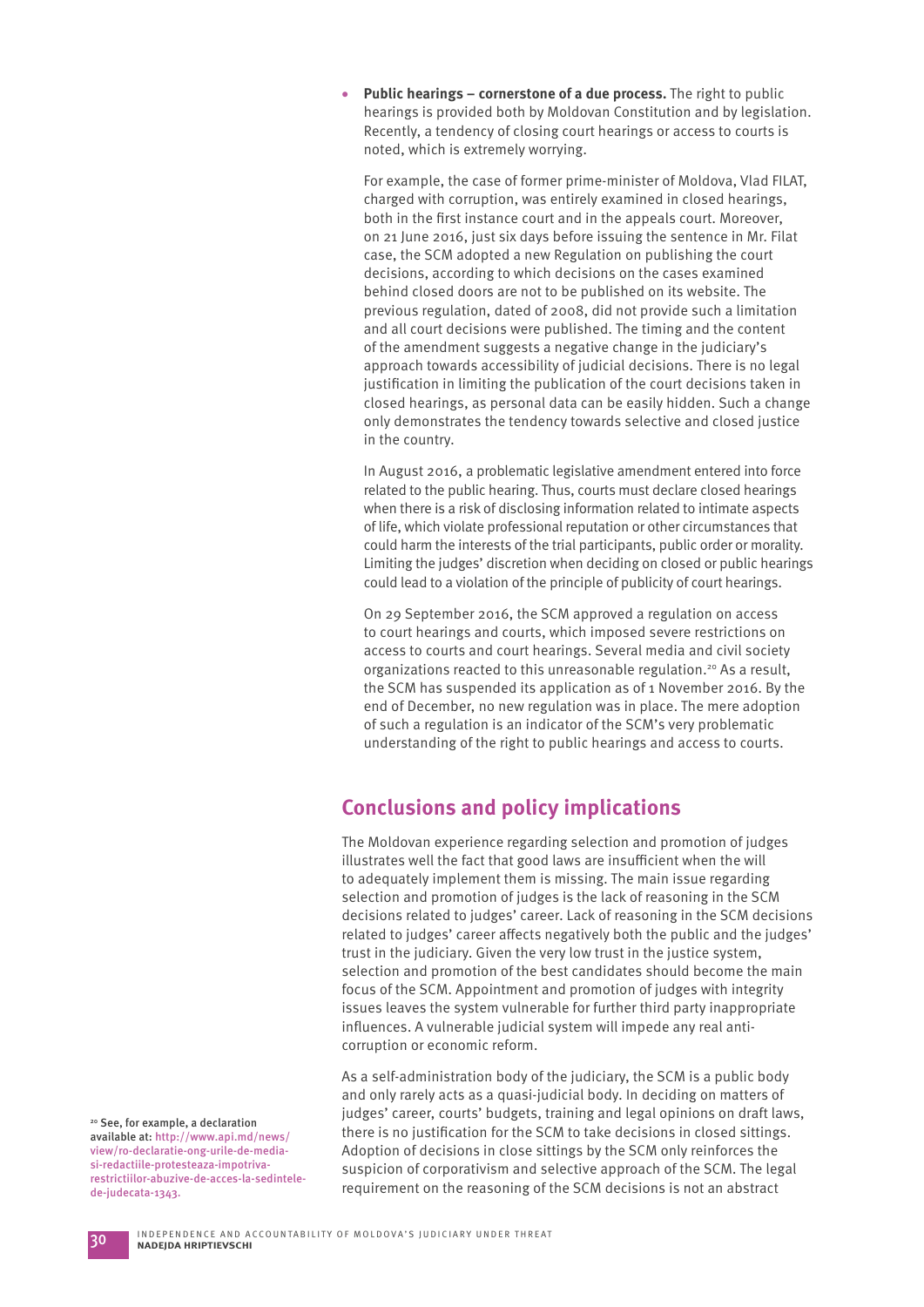requirement, which can be ignored. The quality of the reasoning of the judicial decisions is the main indicator on the quality of a judicial system. The SCM should give a clear and complete example to the courts of reasoning its decisions. By reasoning decisions trust shall be built, including among judges, that the SCM decisions are legal, reasoned and justified, and not arbitrary or selective.

The Law on judges' disciplinary responsibility instituted a far too cumbersome mechanism, which drags procedures and leaves many possibilities for overlooking serious complaints. In the long term, this can lead to a lack of trust in the existing mechanism and complaints will simply not be submitted, judges being able to continue their activity in spite of disciplinary violations. The disciplinary responsibility system for judges shall be improved and it cannot become effective without an independent and professional Judicial Inspection, which is currently missing.

The recent tendencies of declaring court hearings closed in cases of high social resonance and the adoption of regulations that limit public's access to courts are very worrying and undermine any reform efforts, not only in the justice sector. Open court hearings and publication of court decisions are crucial elements for ensuring judiciary's accountability, since the public can attend the court hearings, read the court sentences and draw conclusions. When such access is closed, judiciary remains outside of any oversight, except for the improper third party influences. If these trends continue, selective justice will become the rule and not the exception. This will definitely compromise the rule of law in Moldova.

Lastly, prosecution of a judge for the mere interpretation of the constitutional provisions on referendum, in circumstances when no court precedent existed on the matter and the Constitutional Court had clearly indicated that the Parliament should amend the contested provisions, sets a dangerous precedent of using the criminal system to pressure the judiciary. Such cases are limiting internal independence of judges and make them vulnerable for external pressures.

## **Recommendations**

Moldova's judiciary is facing a series of shortcomings, which need immediate attention if any reform is to have a positive impact. In order to address the problems highlighted above in this brief, the national authorities must take several steps, in particular the following:

#### **The Parliament of the Republic of Moldova:**

y **Amend the Law on Superior Council of Magistracy by excluding the provisions regarding the adoption of decisions in closed sittings (art. 24 para. (2) of the Law no. 947 on the SCM ). The SCM is to issue decisions in closed sittings only when the circumstances of the case justify examining the whole matter behind closed doors or when the SCM examines the complaint in a disciplinary case (acting as a quasi-judicial body);** 

y **Amend the Law no. 178 on judges' disciplinary responsibility to provide more competences to Judicial Inspection in investigating and presenting the disciplinary case and provide a direct appeal to the Supreme Court for the Disciplinary Board decisions;** 

y **Repeal the amendments of the Law no. 122 of 2 June 2016 (in force since August 2016) that limited the judges' discretion in declaring closed hearings.**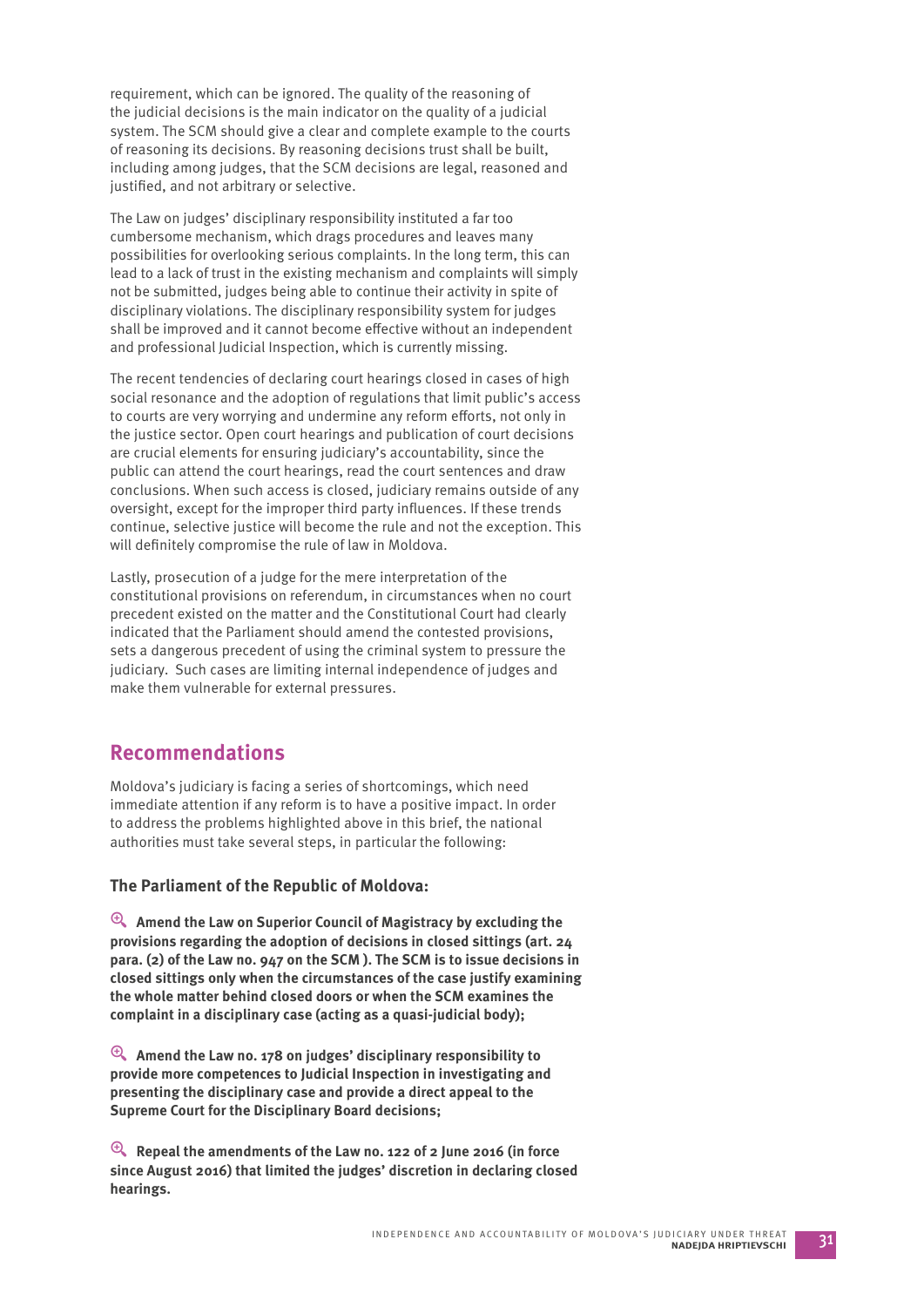#### **The Superior Council of Magistracy:**

 $^{\circledR}$  Develop and adopt a regulation on the organization of contests for all **vacancies in the judiciary, which would provide for periodic contests 1-3 times per year. Applicants with the best evaluations should be entitled to choose the court where they want to activate with priority;** 

y **Adequately reason every decision. In particular, provide substantive reasoning for every decision on judges' career when the SCM ignores the points awarded by the Judges Selection and Career Board and/or when allegations of lack of integrity and other incompatibility issues were raised either in credible media investigations or in the President's refusal regarding a particular candidate;**

y **Give up the practice of adopting decisions behind closed doors, except when the circumstances of the case justify;**

y **Amend the regulation on access to courts and court hearings in line with international standards and best practices and send a clear message to the judiciary on the importance of respecting the right to a public hearing in all cases.** 

#### **The Prosecution office:**

y **Carry out a prompt and impartial investigation into the case of judge Manole, excluding any political and other third party interference.** 

**Moldovan authorities do not show sufficient will for justice sector reform. Continuous external pressure is crucial. Therefore, the European Union shall:**

y **Maintain Justice Sector Reform as a priority in EU-Moldova dialogue;**

y **Include strict conditionalities aimed at ensuring rule of law in Moldova for any financial support provided;** 

 $\mathcal{P}_k$  Monitor the individual cases that expose significant **dysfunctionalities of the entire system.**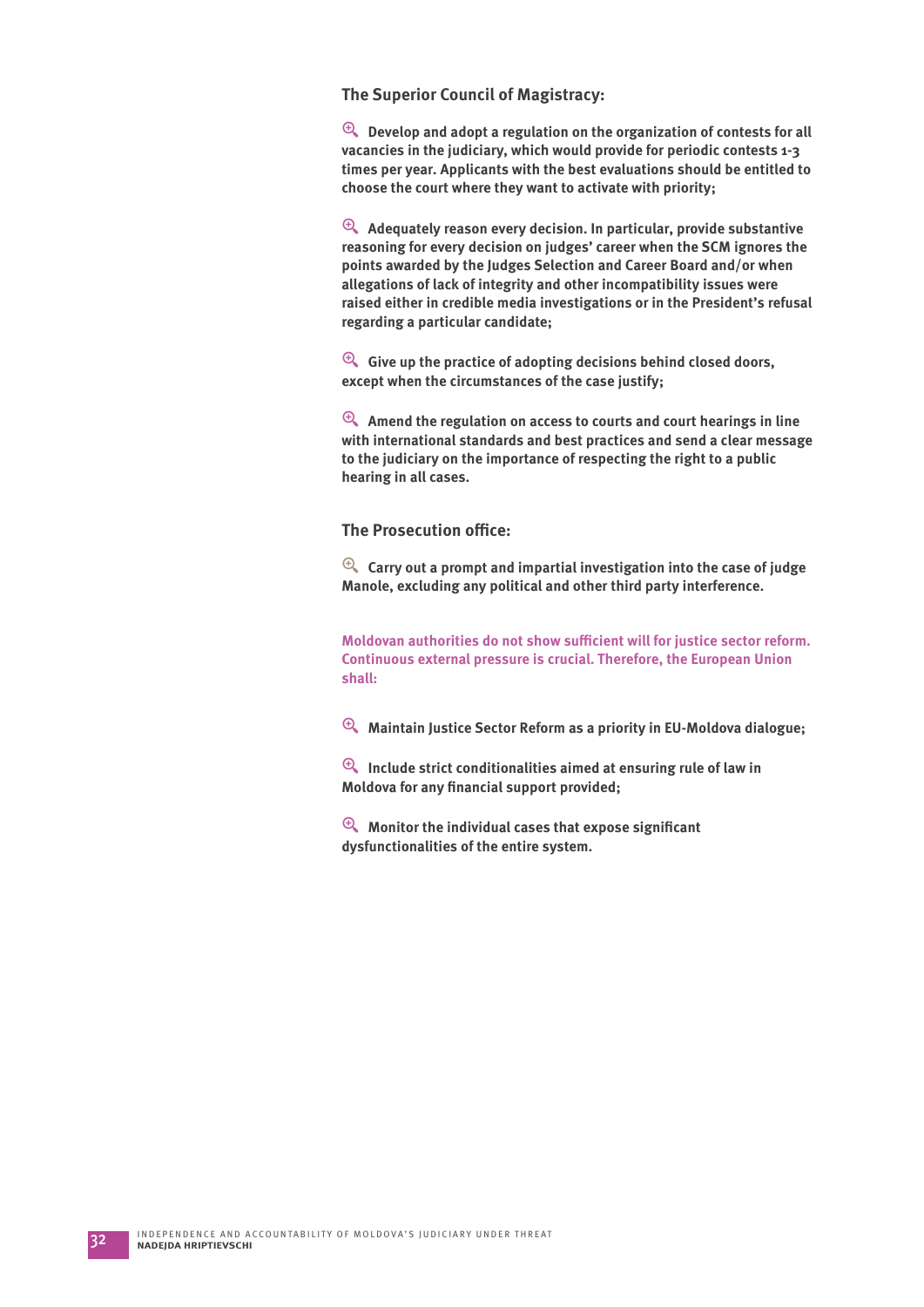# The Trials and Tribulations of the New Law on Broadcasting

**POLICY BRIEF**

## **Executive summary**

The broadcasting sector in the Republic of Moldova is administered by an imperfect and outdated law, and thus the need for adopting a new Broadcasting Code is a top priority for the sector. A new Broadcasting Code was drafted in 2011, and it being enacted was declared a priority by each cabinet from 2011 on, however, Moldova still uses the old Code adopted in 2006.

It is in all likelihood one of the most heavily amended laws in Moldova. More than 100 amendments have been activated in it since 2007, with at least 43 amendments made in 2015. These amendments have only brought more confusion to the law, while failing to bring a qualitative improvement

Before 2011, national public authorities cited their inability to reform the broadcasting sector as no new draft law existed. After it was produced the lawmakers started intentionally delaying the adoption process by staging endless and formal public consultations, or proposing amendments to the existing Code which were part of the new draft law. The primary impediment in adopting a new law stems from a perceived lack of political will, explained by the fact that most media owners are either politicians or people affiliated to political parties<sup>1</sup>. According to a Member of Parliament (MP)2 , every tenth MP owns a media institution or is involved in some capacity in the media business. Hence, this policy brief will examine the challenges facing the adoption of a modern, up-to-date, and transparent Broadcasting Code in the Republic of Moldova.

1 Please see more details about this issue in the Declarations on media ownership transparency and annual activity report private broadcasters, published on Broadcasting Coordination Council website available at (last accessed 5 December 2016) http://www.cca.md/alegeri-2016. Also national media outlets mentioned about this issues, please see the Moldstreet.md article, TV owners in Moldova: American billionaires, local businessmen, Russian banks and millionaires from Tiraspol, available at (last accessed on 28 October, 2016) http://www.mold-street. com/?go=news&n=4266.

2 Lilian Carp (Liberal Party member), MP of Parliament of the Republic of Moldova made this statement at the launching event for the study prepared by the Independent Journalism Centre, 'Assessment of legal regulatory framework for advertising field and recommendation on its optimization', Chisinau, 10 November, 2016. According to him, eleven MPs own or control via third party persons different media outlets from Republic of Moldova. (VG).



This policy brief is prepared in the framework of the project "Monitoring implementation of select reform commitments under EU agreements in Georgia, Moldova, Ukraine" implemented with the support of the Soros Foundation-Moldova and the Eurasia Program of the Open Society Foundations. The views expressed in this publication are those of the authors alone and do not represent the views of the Soros Foundation-Moldova or the Open Society Foundations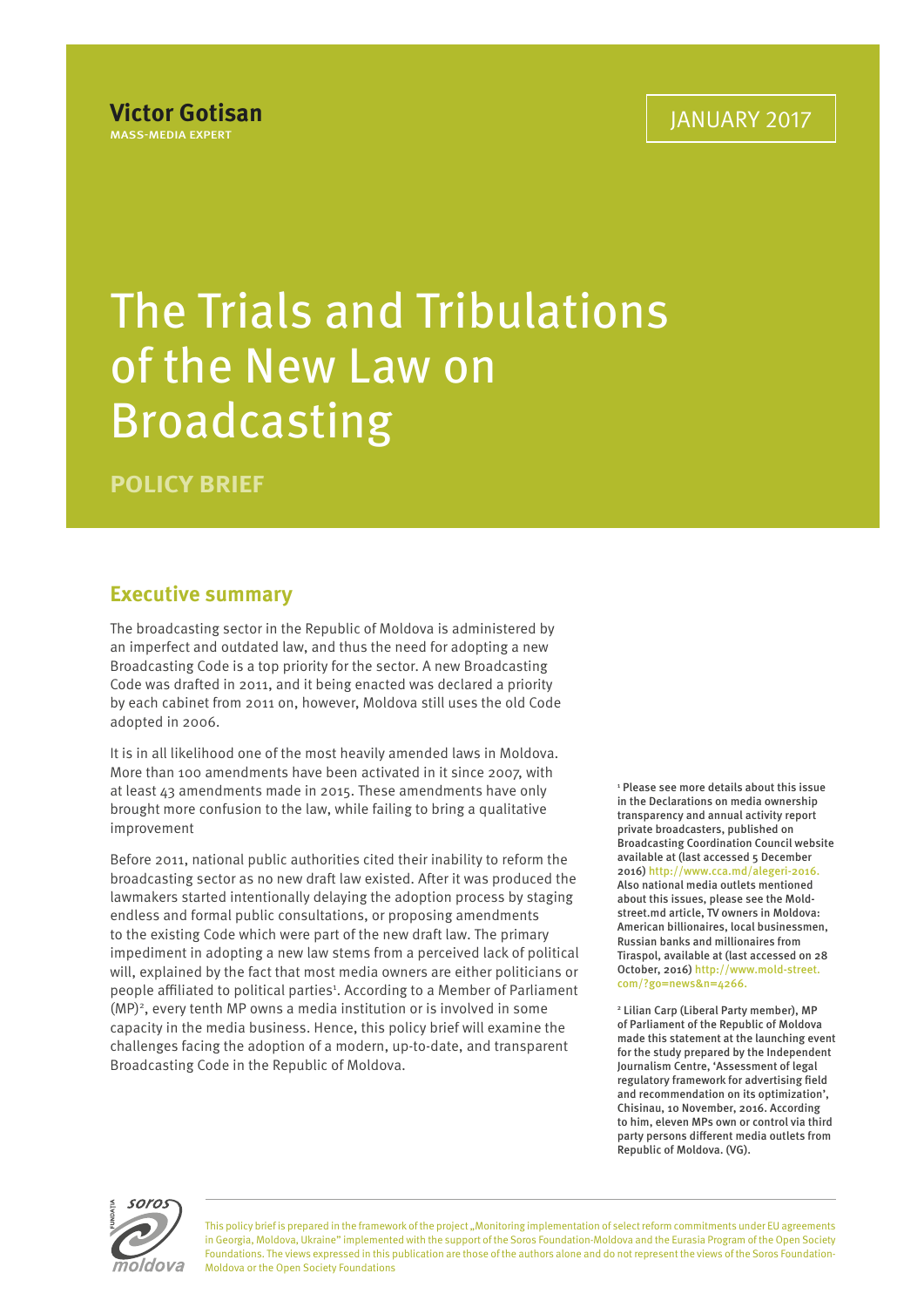### **Introduction**

In June 2014, the Republic of Moldova signed the Association Agreement between the European Union (EU) and the European Atomic Energy Community and their Member States on one part, and the Republic of Moldova on the other part. The Agreement focuses on democracy and the rule of law, human rights and fundamental freedoms, good governance, proper functioning of a market economy, and sustainable development. One of the chapters of the Agreement (Chapter 25 and its Annex XIV: Cooperation on culture and audio-visual policy and media) states "…the Republic of Moldova undertakes to gradually approximate its legislation to the following EU legislation and international instruments" (Article 133). In this respect, the most important media legal challenge – stated, also, in Moldova's road map for EU Association Agreement implementation – which needs to be addressed and solved is updating the broadcasting legal framework to comply with European legislation in the field (in particular: Directive No 2007/65 / EC of the European Parliament).

Mass media in Moldova needs a new Broadcasting Code, something that is requested by both national and international organizations. The current law corresponds less and less and does not respond to the issues, needs, trends, and developments that have developed in the last ten years within the market. Among the most relevant include: transition to digital signal, massive media concentration (media owned by a few oligarchs), monopolization in the advertising market, media/information security space (external propaganda), and more. Adopting a new Code would contribute to ensuring media pluralism, respect for democratic values, and will provide solutions for many challenges that mass media currently faces, including politicization of regulatory institutions, monopolization of the advertising market, media ownership transparency, and so on.

## **The State of Play in the Audiovisual Regulator Sphere**

The first Law on Broadcasting was adopted in 1995, and laid the groundwork for audiovisual media operation, diversified to a degree the sources of information and forms of media ownership, and most importantly, assigned the regulation of the field to an institution created to this effect: The Broadcasting Coordinating Council (BCC), whose "... statute as a public autonomous institution"<sup>3</sup> with independent decisionmaking capacity was established. Shorty thereafter, the law became ineffective and ambiguous, in particular concerning the regulatory mechanisms and tools, and the way the BCC functioned. Following years of criticism, the Moldovan Parliament adopted a new Broadcasting Code on 27 July 2006, effective on 18 August of the same year<sup>4</sup>. The document was prepared by a group of Communist, Democratic, and Christian-Democratic MPs<sup>5</sup>.

The current Broadcasting Code has nine chapters covering topics ranging from general concepts, norms and principles, to specifics such as licensing procedures, the formation and functioning of the regulatory institution (BCC), and other issues relevant to the broadcasting sector<sup>6</sup>.

The primary problem with the current Broadcasting Code is it has come to be outdated, bloated with contradicting provisions, partial measures, inefficient tools, and numerous amendments. Over the past ten years it has had 104 amendments in over half of its 68 articles, with the first ten months of 2016 already having 18 amendments<sup>7</sup>. Experts remark halfjokingly that the only original parts of the current Broadcasting Code are

3 Article 14, Law No. 603 from 3 October 1995, (Audiovisual Law), published on 14 December 1995 in Official Gazette No. 070, available at (last accessed 8 December 2016), http://lex.justice.md/ index.php?action=view&view=doc& lang=1&id=311698.

4 Constantin Pîrţac, Ion Bunduchi, Constantin Marin, Alexandru Dorogan, Valeriu Vasilică, Eugeniu Rîbca, Codul Audiovizualului al Republicii Moldova: analize și comentarii (The Broadcasting Code of the Republic of Moldova: analysis and comments), ARC, Chisinau 2008, p. 15.

5 Even though at the time there were two draft laws prepared by experts of the Electronic Press Association (EPL), appreciated and recommended by experts of the Council of Europe, which nevertheless did not amass the necessary votes in order to be adopted. Despite this, these draft laws helped set a baseline standard and certain requirements for drafting the law that was later adopted in Parliament.

6 Code No. 260 as of 27 July, 2006, Broadcasting Code of the Republic of Moldova, published on 18 August 2006 in Official Journal No. 131-133, available at (last accessed 4 November, 2016) http://lex.justice.md/document\_rom. php?id=041D82D8:3A07C731. Also, please see Article 19, Comments to the Broadcasting Code of the Republic of Moldova, June 2007, available at (last accessed on 5 November, 2016) ) https://www.article19.org/data/files/pdfs/ analysis/moldova-bro-psb-07-rom.pdf.

7 Media-Azi.md, The BCC Proposed New Amendments To The Current Broadcasting Code. Media Expert: "I Would Compare The BCC Initiative With The Intention To Insist On Black-and-white TV When There Is Color TV", available at (last accessed on 4 November, 2016) http://media-azi.md/ en/stiri/bcc-proposed-new-amendmentscurrent-broadcasting-code-media-expert- "i-would-compare-bcc.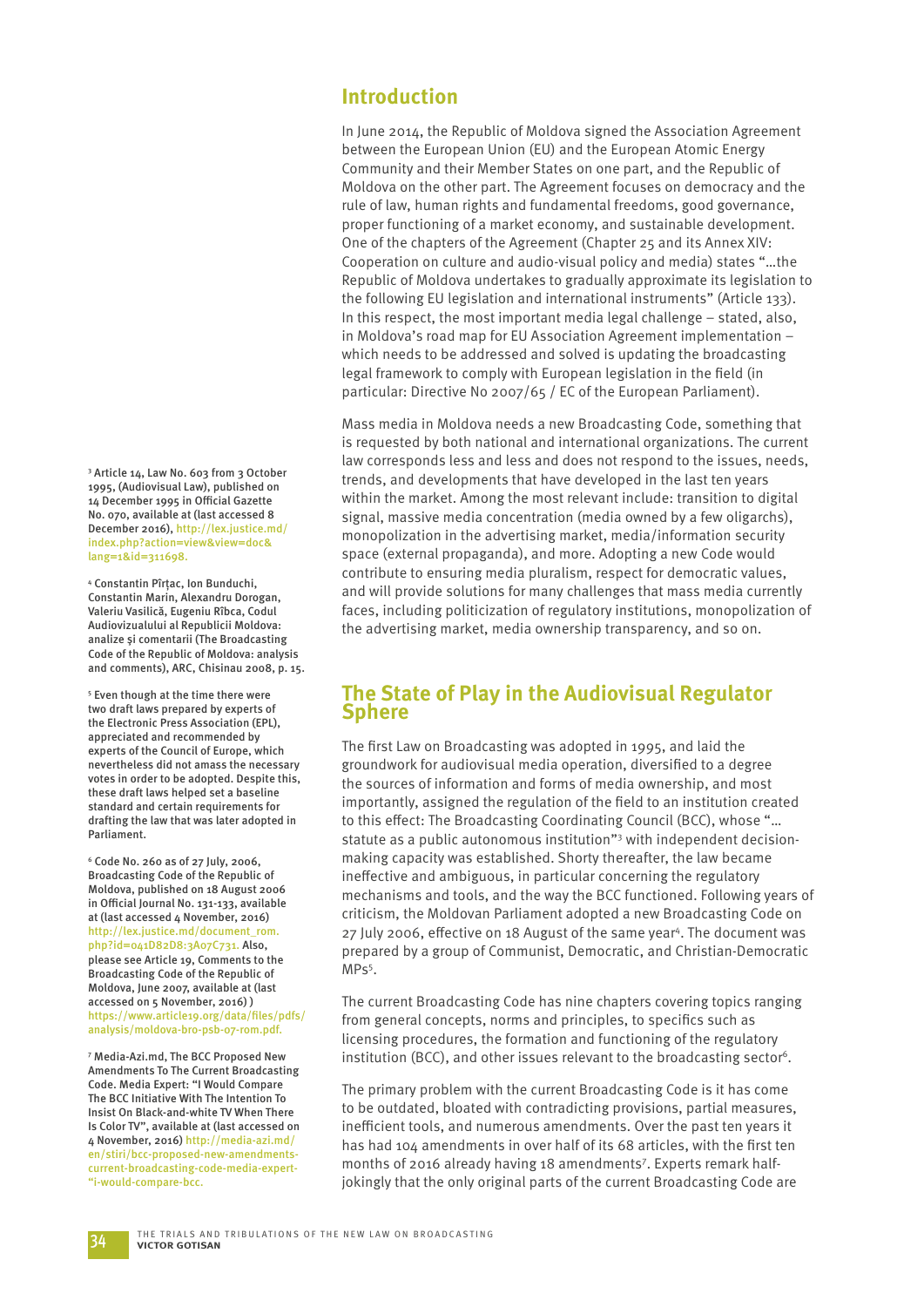the chapter titles. Despite these changes, these amendments did not improve the law by any considerable measure, nor did it solve issues posing a challenge to the media sector in Moldova. Adopting the new Broadcasting Code would improve the situation.



#### Amendments to the present Broadcasting Code 2007-2016\* in numbers

\*in 2016 the analysed period was January – October.

Over time, civil society has advocated for adopting a new law on broadcasting while Parliament's position was to amend specific articles or entire chapters, and not consider replacing the law entirely. The Parliament's standard justification for amendments pointed to them needing to solve an "urgent" audiovisual problem which could not wait for the time it would take for the new Code to be adopted.

Major gaps of the existing Broadcasting Code include:

a) **Lack of clear regulatory mechanisms in broadcasting.** It is not complete to have a problem identified and possibly provide for a penalty thereof; there is a need for clear regulatory mechanisms.

b) **Slow transition to digital format.** According to the recommendations of the Regional Radiocommunications Conference held in Geneva in 2006, the Republic of Moldova had to stop broadcasting programs in analogue format in June 2015 and make a definitive transition to the digital signal. Only in July 2015 did Parliament adopt the amendments to the Broadcasting Code which laid out the steps for transition to digital television. Moreover, the newly adopted amendments are confusing and the criteria for selecting broadcasters to be included in digital television network packages are not specific enough. Several MPs and media experts expressed concerns over the possibility that "the ambiguity of the law could create conditions for the monopolization of the media market"8.

c) **External (and internal) propaganda.** There are no provisions to regulate the issue of protecting the country's information space. This is also mentioned in reports from international organizations<sup>9</sup>.

d) **Politicization of National Public Broadcasting Service "Teleradio Moldova" (TRM)**. A new funding procedure must be designed for the public broadcaster, which would make the public broadcaster immune to the influence of political factors<sup>10</sup> – currently TRM operates on a budget that is 90 percent from state funds.

8 Dorin Scobioala, Who is against the TV digitization in the Republic of Moldova?, in Mass Media in Moldova Journal, December 2015, available at (last accessed on 5 November, 2016) http://www.media-azi.md/en/stiri/whoagainst-tv-digitization-republic-moldova.

9 Freedom House, Freedom of the Press 2016: Moldova, available at (last accessed on 22 October, 2016) https://freedomhouse.org/report/ freedom-press/2016/moldova.

<sup>10</sup> For example, the influence of politics on public media broadcaster can be assessed judging by the amount of funds budgeted annually by Parliament: in election years the amount visibly increases. For more details about this issue please see, Victor Gotisan, Olivia Pirtac, Vitalie Dogaru, et al, Mapping Digital Media: Moldova, A report by the Open Society Foundations, 2012, available at (last accessed on 3 November, 2016) https:// www.opensocietyfoundations.org/sites/ default/files/mapping-digital-mediamoldova-20120301.pdf.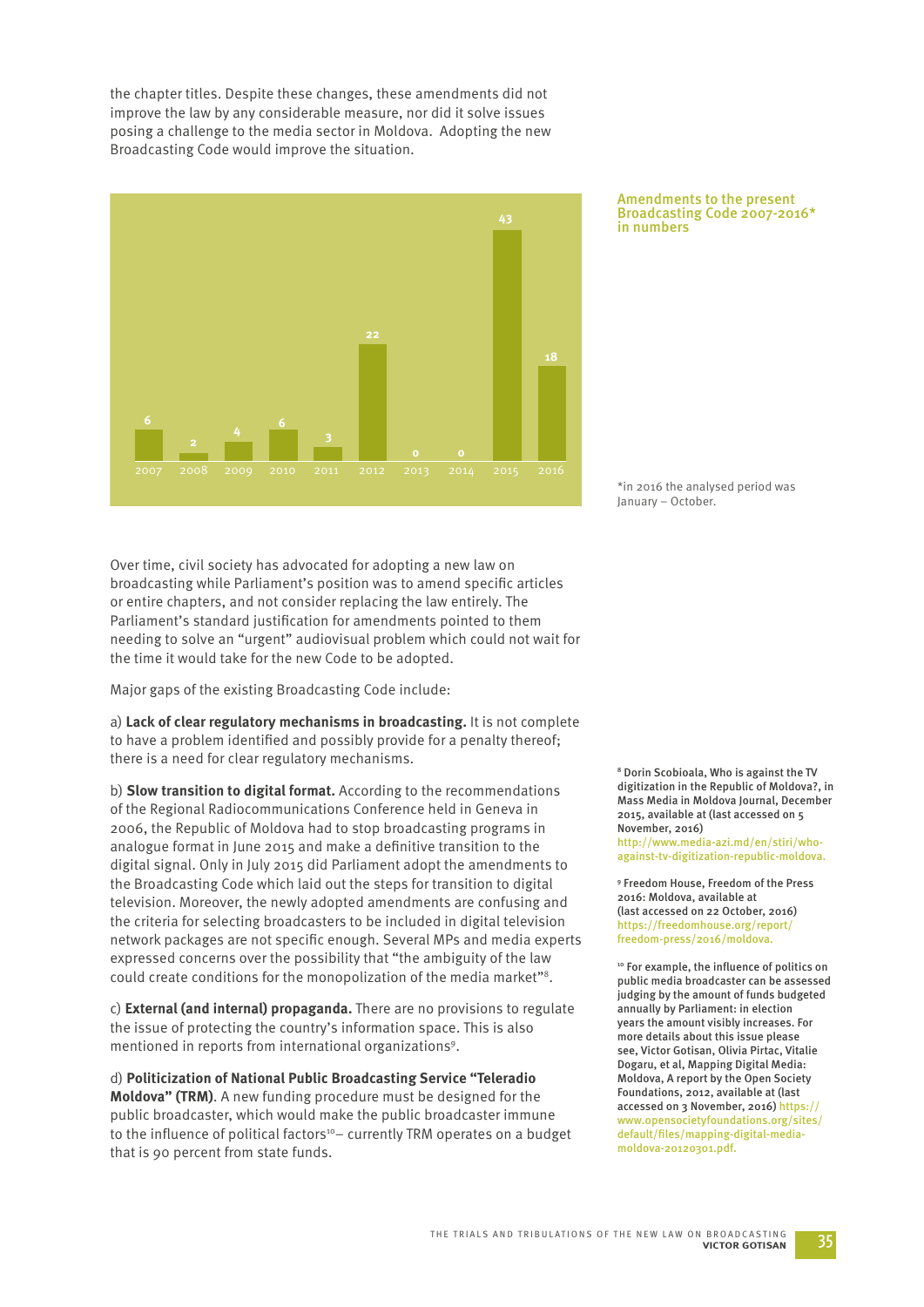11 Media-Azi.md, Media NGOs Concerned about the Attempts to Politicize the National Public Broadcaster, available at (last accessed on 14 November, 2016) http://media-azi.md/en/stiri/media-ngosconcerned-about-attempts-politicizenational-public-broadcaster-0.

12 Tatiana Puiu, Victor Gotisan, Activitatea Consiliului de Observatori al IPNA "Teleradio-Moldova": între reforme și "stabilitate", Independent Journalism Center, Chisinau 2015, available at (last accessed on 2 November, 2016) http://media-azi.md/ro/publicatii/ activitatea-consiliului-de-observatori-alipna-teleradio-moldova-%C3%AEntrereforme-%C8%99i.

13 Mold-street.com, TV owners in Moldova: American billionaires, local businessmen, Russian banks and millionaires from Tiraspol, available at (last accessed on 28 October, 2016) http://www.mold-street. com/?go=news&n=4266.

14 Association for Participative Democracy (ADEPT), "Expert-Grup" Think-Tank and Legal Resources Center from Moldova (LRCM), Final monitoring report on the implementation of the Priority Reform Action Roadmap (March-August 2016, Chisinau 2016, p. 28, available at (last accessed on 10 November, 2016) http://crjm.org/wp-content/ uploads/2016/09/2016-09-Rep-Roadmap\_ fin-en.pdf.

15 Ion Bunduchi, Eugen Ribca, Evaluarea cadrului juridic de reglementare a domeniului publicității și recomandări pentru optimizarea acestuia, Independent Journalism Center, Chisinau 2016, available at (last accessed on 11 November, 2016) http://media-azi.md/ro/stiri/cjilansat-studiul-cu-privire-la-publicitate.

16 Reporters Without Borders, 2016 World Press Freedom Index: Media as weapons, available at (last accessed on 29 October, 2016) https://rsf.org/en/moldova.

17 For example, Directive No 2007/65/ EC of the European Parliament and of the Council of 11 December 2007 amending Council Directive No 89/552/EEC on the coordination of certain provisions laid down by law, regulation or administrative action in Member States concerning the pursuit of television broadcasting activities (the 'Audiovisual Media Services' Directive), available at (last accessed on 1 December 2016)

http://eur-lex.europa.eu/legal-content/ EN/ALL/?uri=CELEX%3A32007L0065.

<sup>18</sup> Organization for Security and Cooperation in Europe (OSCE), Analysis of the draft Broadcasting Code of the Republic of Moldova, Commissioned by the OSCE Mission to Moldova and prepared by Dr. Katrin Nyman-Metcalf, OSCE expert, June 2011, available at (last accessed on 25 October) http://www.osce.org/ moldova/82103?download=true.

19 Interview with Ion Bunduchi, media expert and director of Association of Electronic Press (APEL), Chisinau, 8 November, 2016.

e) **Politicization of regulatory institutions: BCC and the Supervisory Board of TRM**11. The procedure of selecting and appointing members to the two regulators still remains political<sup>12</sup>.

f) **Concentration and transparency of media ownership.** Following the amendments to the Broadcasting Code in November 2015, information about the owners of private broadcasters was made public in November 2015<sup>13</sup>, and showed that the media market grapples with the issue of ownership concentration, a topic that media organizations have been warning of for some time already<sup>14</sup>.

g) **Lack of transparency of funding of media sector/institutions.** Media ownership transparency must come in tandem with regulations on the transparency of funding media institutions. According to the most recent studies and reports, this is one of the great challenges of the media sector in Moldova. The main problem is the monopoly of the advertisement market (which should provide the main revenue stream in the funding of independent press). However, independent media outlets have limited access to it because it is controlled by owners of the larger media outlets. As expected, the latter direct the revenue streams from advertisement to their own media<sup>15</sup>, a process which holds back the development of media independence and media pluralism in the Republic of Moldova<sup>16</sup>.

The gaps and confusions that appeared over time in Moldova's broadcasting sector lead to the registration of a new Broadcasting Code draft in 2011 in Parliament. Prepared under the guidance of the Electronic Press Association (APEL) with support from the Mass Media Program of the Soros-Moldova Foundation, the purpose of the draft law was to ensure a legal framework for the development of the country's broadcasting on genuinely democratic principles. The draft law clears the ambiguities existing in the current legislation and completes it with new provisions aimed at adjusting to the rigorous European norms in broadcasting<sup>17</sup>.

Even though the Organization for Security and Co-operation in Europe (OSCE) and the Council of Europe proposed recommendations for improving this draft law, it was overall assessed as being good and corresponding to democratic norms, as it "proclaims the adhesion of Moldova to European standards of freedom of expression and the principles of the Audiovisual Media Services Directive (2010/13/EU)"<sup>18</sup>.

It took four years for the Government to register the draft law in Parliament (it was registered on 3 March 2015) and another two incomplete years (July 2016) to adopt it in the first reading in Parliament. Meanwhile, in these five years a series of public consultations were organized, but in most cases did not yield any results, with every time the consultations failing to result in clear decisions, milestones, or a timeline for future steps. Largely this was due to the government not being interested in improving and modernizing the audiovisual legal framework (the current status quo is convenient for the media mogul(s) who have a direct influence on Government and Parliament). Civil society and media sector initiatives and recommendations were constantly ignored and not taken into consideration by the government, and the outcome of these debates were not even made public on the Parliament's website.

Finally, on 1 July 2016 the draft law was voted for in its first reading. The new draft law is twice as long as the current Code, consisting of 136 articles, whereas the current one has 67 articles. The main cause for this is that the new draft law contains clearer, more detailed provisions and concrete, transparent mechanisms for the regulation of broadcasting<sup>19</sup>. It aims at providing solutions to the most pressing needs and the greatest challenges of broadcasting at this moment: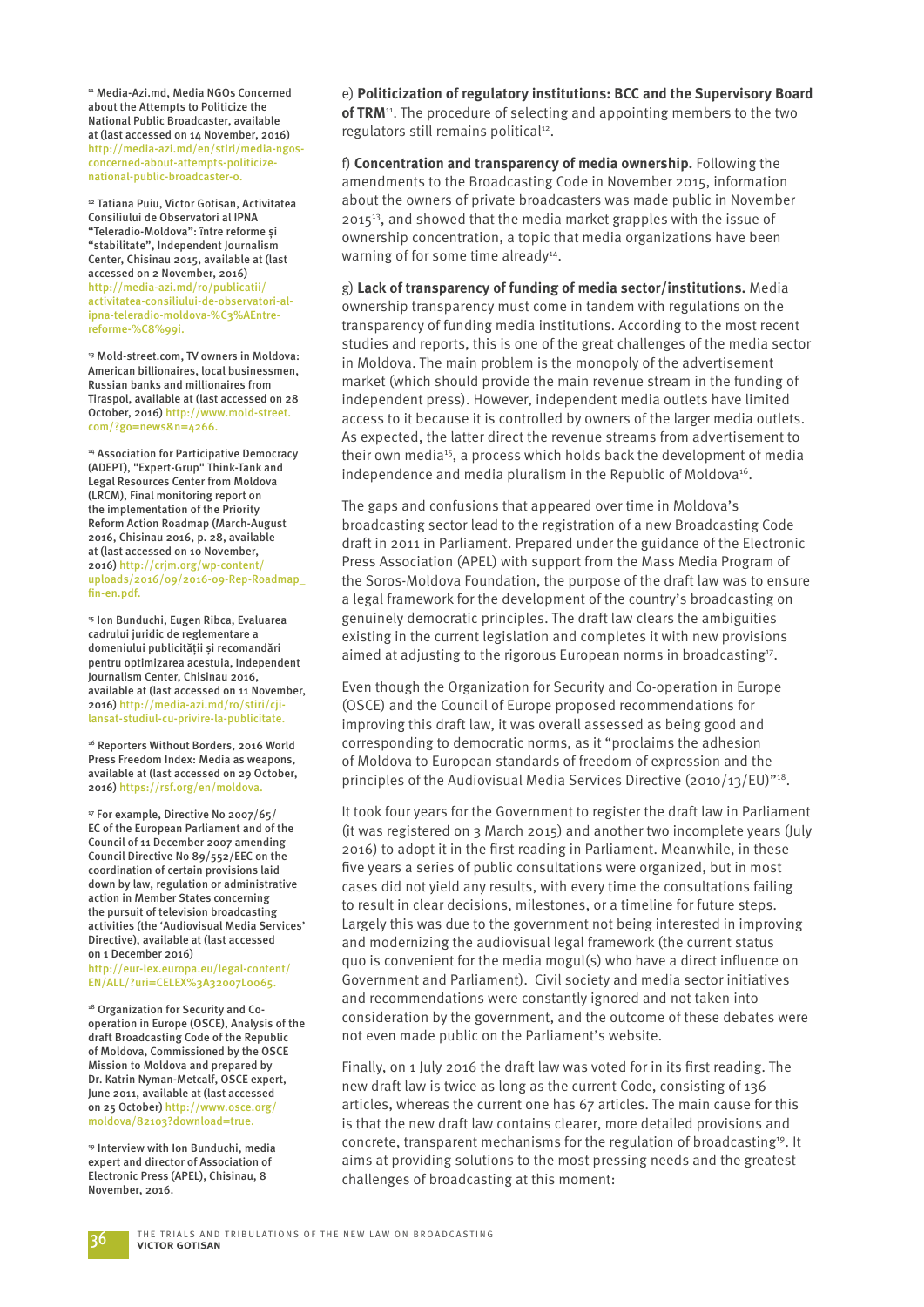- a) Limiting media concentration,
- b) Regulation of media advertising market,

c) Establishing a mechanism for audience and market share measuring,

d) Clear procedure for selecting the members of the BCC and its effectiveness in monitoring the audiovisual sector according to the Broadcasting Code provisions,

- e) Financial sustainability of the public broadcaster service,
- f) Regulation of community broadcasters' services.

One of the most important innovations of the new Code refers to the main regulator(s) in the audiovisual field: BCC and the Supervisory Board of TRM. The following are listed among its provisions: obligation of broadcasters to have eight hours of their own or local product; BCC reform by changing its name to Broadcasting Council and reduction of its members' number from nine to five; reform of public broadcaster service TRM. Additionally, there is a new financing mechanism for the regulatory authority and public radio broadcasters (tax fees); a new mode of appointing members to the Broadcasting Council and Supervisory Board of TRM; new concepts and provisions to regulate the development of audiovisual sector; clear regulations regarding the advertising market; clear concepts relating to digitalization being introduced; and, measures to prevent media sector concentration/monopolization are foreseen<sup>20</sup>.

As well, the Supervisory Board of Public Service Broadcaster will change its name and the new Code specifies clear conditions about candidates who can be named in these positions: public figures with professional qualifications in various fields. The new amendments will allow the broadcasting of information and politico-analytical programs produced in EU member states, USA, and countries that have ratified the European Convention on Transfrontier Television<sup>21</sup>. This would, de facto, restrict the retransmission of media broadcasting content from the Russian Federation, as this country has not ratified the Convention. In this respect, this could be an instrument for securing national media space by manipulative content produced and disseminated by Russian media outlets.

### **Lack of Political Will: Real Reason(s) for the Delay**

According to several national organizations' reports, the main legislative shortcoming of the governments that have changed since 2011 is the delay and repeated postponement of the new broadcasting law adoption<sup>22</sup>. Although registered in the Parliament in 2015, over the next two years (2015-2016) the Parliament preferred to amend the current Broadcasting Code, rather that adopt the new draft law in the final reading<sup>23</sup>.

The main problem in this regard, is the lack of will of the Government to change and improve the broadcasting legal framework. Politicians are content with the status quo, simply because the vagueness and confusion created by the current outdated broadcasting law allows them to (further) control the situation in the audiovisual field<sup>24</sup>. According to one lawmaker from the ruling coalition, eleven members of the current Parliament are media owners or are involved in the media business<sup>25</sup>.

A good example that shows the current Government is reluctant to improve the media sector by finally adopting the new Broadcasting Code is the following: on the 7th of July, 2016, a week away from the adoption

20 Independent Journalism Center, Press Freedom Report Republic of Moldova, 2011, available at (last accessed on 10 November, 2016) http://www.ijc.md/ Publicatii/mlu/RAPORT\_FOP\_2011\_rom\_ final.pdf.

21 Ziarul de Garda, New Audiovisual Code between "anti-propaganda" and freedom of expression, available at (last accessed 8 November 2016) http://www.zdg.md/ importante-2/noul-cod-al-audiovizualuluiintre-antipropaganda-si-libertate-deexprimare.

22 Independent Journalism Center, Memorandum on Press Freedom in Moldova (May 3, 2015 – May 3, 2016), available at (last accessed on 14 November, 2016) http://media-azi.md/en/ memorandum-press-freedom-moldovamay-3-2015-%E2%80%93-may-3-2016.

<sup>23</sup> Parlament.md, Draft legislative acts: Draft Audiovisual Code of the Republic of Moldova, available at (last accessed on 11 November, 2016) http://www. parlament.md/ProcesulLegislativ/ Proiectedeactelegislative/tabid/61/ LegislativId/2558/language/ro-RO/ Default.aspx.

24 Interview with Ion Bunduchi, media expert and director of Association of Electronic Press (APEL), Chisinau, 8 November 2016.

25 Lilian Carp (Liberal Party member), MP of Parliament of the Republic of Moldova made this statement at the launching event for the study prepared by the Independent Journalism Centre, 'Assessment of legal regulatory framework for advertising field and recommendation on its optimization', Chisinau, 10 November, 2016.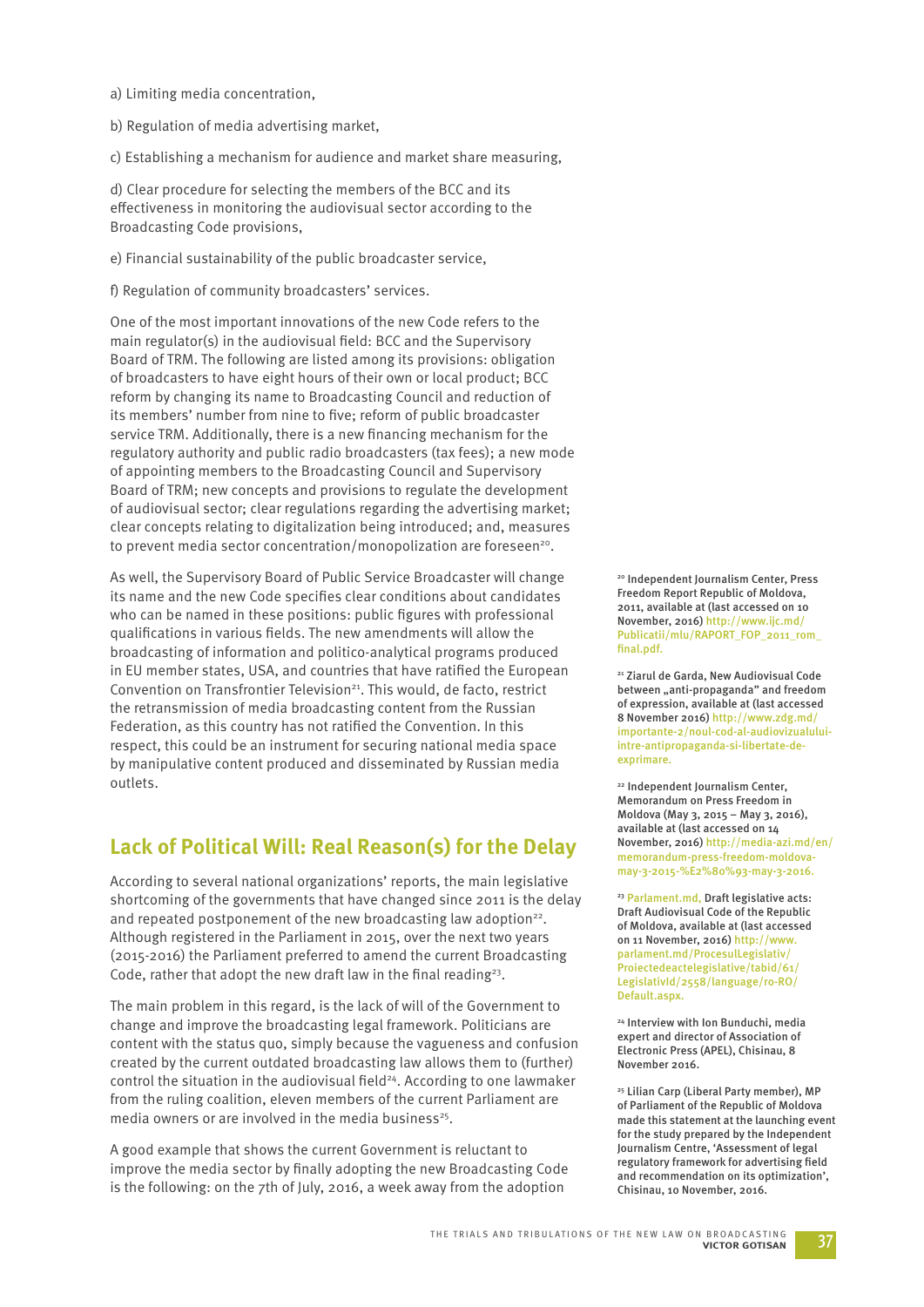of the new Broadcasting Code in the first reading, Parliament brought for discussion the new draft amendments of the current Code, which in the past created dissensions in the media sector in the country, and namely:

A. Draft law No. 125, which obliges national broadcasters to air 100% domestic information programs, of which 80% are in the Romanian language. At the same time, it is forbidden to broadcast information and politico-analytical programs produced in countries which have not ratified the European Convention on Transfrontier Television (except for USA), as for example the Russian Federation. For non-compliance to these provisions, sanctions are proposed in the form of fines of up to 50.000 MDL, suspension or even withdrawal of broadcasting license.

B. Draft law No. 218, which proposes to amend the jurisdiction of the broadcaster, relating the broadcaster's status to the existence of premises and production means on the territory of the Republic of Moldova. The share of maximum audience hours is increased and the national radio broadcasters are forced to air 8 hours of domestic products a day, of which 6 hours are in prime time in the evening, thus excluding the 'own product' term.

Besides the fact that the two proposals of amendments are already part of the new draft of the Broadcasting Code, they also contain prohibitive provisions, which were criticized by the OSCE<sup>26</sup>, Freedom House<sup>27</sup> and national media organizations<sup>28</sup> for restricting the pluralism of opinions, freedom of expression and freedom of broadcasting<sup>29</sup>. Both proposals have been classified as "dangerous to freedom of press and freedom of expression, as they could be arbitrarily used and directed against certain radio broadcasters considered inconvenient"<sup>30</sup>.

## **Conclusions**

The audiovisual sector is regulated by an outdated Broadcasting Code, which has become one of the most amended laws (still) operating in the Republic of Moldova. Even if the Government's Work Programme for 2015- 2018 has a clear aim for the adoption of a new Broadcasting Code (which was developed back in 2011), it has still not happened two years after its registration in the Parliament (March 5th, 2015). As well, Parliament has been limiting itself to only amending the existing Code<sup>31</sup>.

The Government has to act because the media sector from the Republic of Moldova needs a new Broadcasting Code. The current law is increasingly less responsive to the problems and needs that have emerged recently in the audiovisual field. Under these circumstances, the adoption of a new Code will contribute to ensuring media pluralism, observing democratic values, and solving many challenges the media sector is currently facing. In order to meet the aforementioned challenges, Moldovan authorities need to take into account the following recommendations:

26 Organization for Security and Cooperation in Europe (OSCE), Restrictions on foreign broadcasters in Moldova breach international standards on media freedom, OSCE Representative says, available at (last accessed 2 November, 2016) http://www.osce.org/fom/253346.

27 Freedom House, Moldova: Restrictions on Foreign Broadcasters Undermine Press, available at (last accessed on 10 November, 2016) https://freedomhouse. org/article/moldova-restrictions-foreignbroadcasters-undermine-press.

28 Association for Independent Press (API), Statements: Draft law on Audiovisual Code amendment is unclear and aims at the exclusion from the media market of certain TV channels, available at (last accessed on 7 November, 2016) http://www.api. md/news/view/ro-declaratii-proiectulde-lege-privind-modificarea-coduluiaudiovizualului-este-neclar-si-urmaresteexcluderea-unor-posturi-tv-de-pe-piatamedia-1269?v=1473140622

29 Association for Participative Democracy (ADEPT), Analytical Centre "Expert-Grup" and Legal Resources Centre from Moldova (CRJM), Final monitoring report on the implementation of priority agenda reform Roadmap (March-August 2016), Chisinau 2016, p. 30, available at (last accessed on 10 November, 2016) http://www.e-democracy.md/files/raportfi nal-foaie-parcurs-03-08-2016-ro.pdf.

#### 30 Ibidem.

<sup>31</sup> Independent Journalism Center, Memorandum on Press Freedom in Moldova (May 3, 2015 – May 3, 2016), available at (last accessed on 14 November, 2016) http://media-azi.md/en/ memorandum-press-freedom-moldovamay-3-2015-%E2%80%93-may-3-2016.

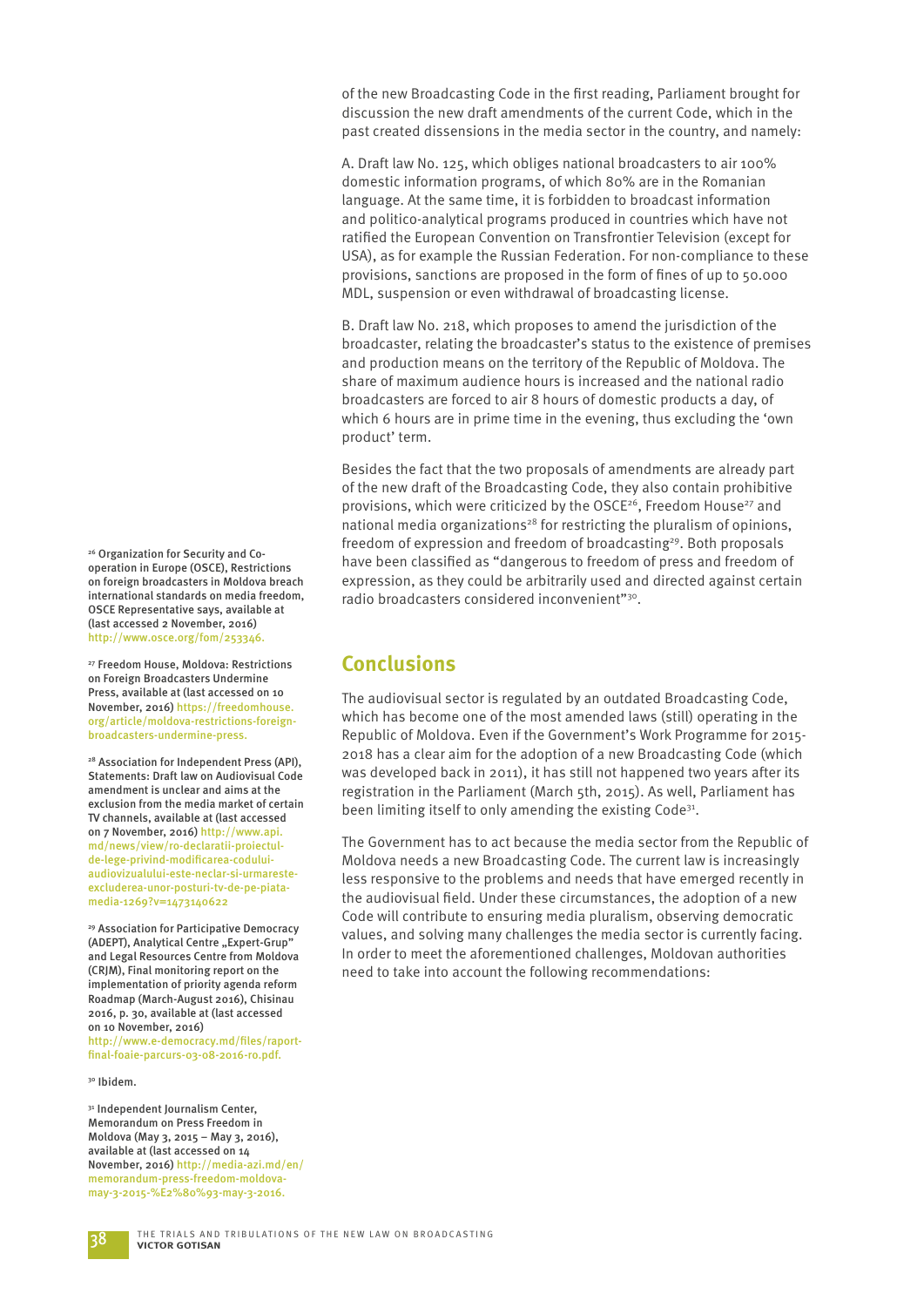## **Recommendations**

y **The Parliament of the Republic of Moldova has to send the new**  version of the Broadcasting Code (which was adopted in the first reading **by Parliament) for consultation to the international institutions including the recommendations and proposals for amendments collected from**  different institutions and the civil society sector.

y **Civil society and media in general has to insist on and make a more**  assertive/active advocacy for the approval of the final reading of the new **Broadcasting Code. If necessary, new consultations and constructive public debates have to be organized (but not mimicked, as happened in the past), bringing civil society and Government around the discussion table.**

y **The public consultations on adopting the new law on broadcasting**  must be finalized with a commitment document(s). The resulting **document(s) should specify responsibilities for each party by establishing clear timelines and milestones for the future actions.**

y **Parliament and civil society have to reach an agreement on applying appropriate amendments to the new Code, which mostly refer to such fi elds/areas as: digitalization, concentration of media ownership,**  advertising market, media sector financing, depoliticizing regulatory **institutions (BCC, Supervisory Board of public broadcaster service).** 

y **By early spring session of Parliament in 2017, all amendments have to be presented and all recommendations considered, including those received from international institutions (especially from the European Commission for Democracy through Law – Venice Commission).** 

y **Thus, the main recommendation in this respect is for the legislative body of the Republic of Moldova to take all measures for the urgent**  adoption of the final reading of the new Broadcasting Code (with the **amendments and recommendations from national and international organizations/institutions to be made), which will modernize the**  audiovisual field with international standards on media.

y **European institutions need to encourage the Moldovan Parliament to**  adopt the Code in the final reading, taking into account the best European **practices and the national expert recommendations that resulted from the public consultations on the draft law.**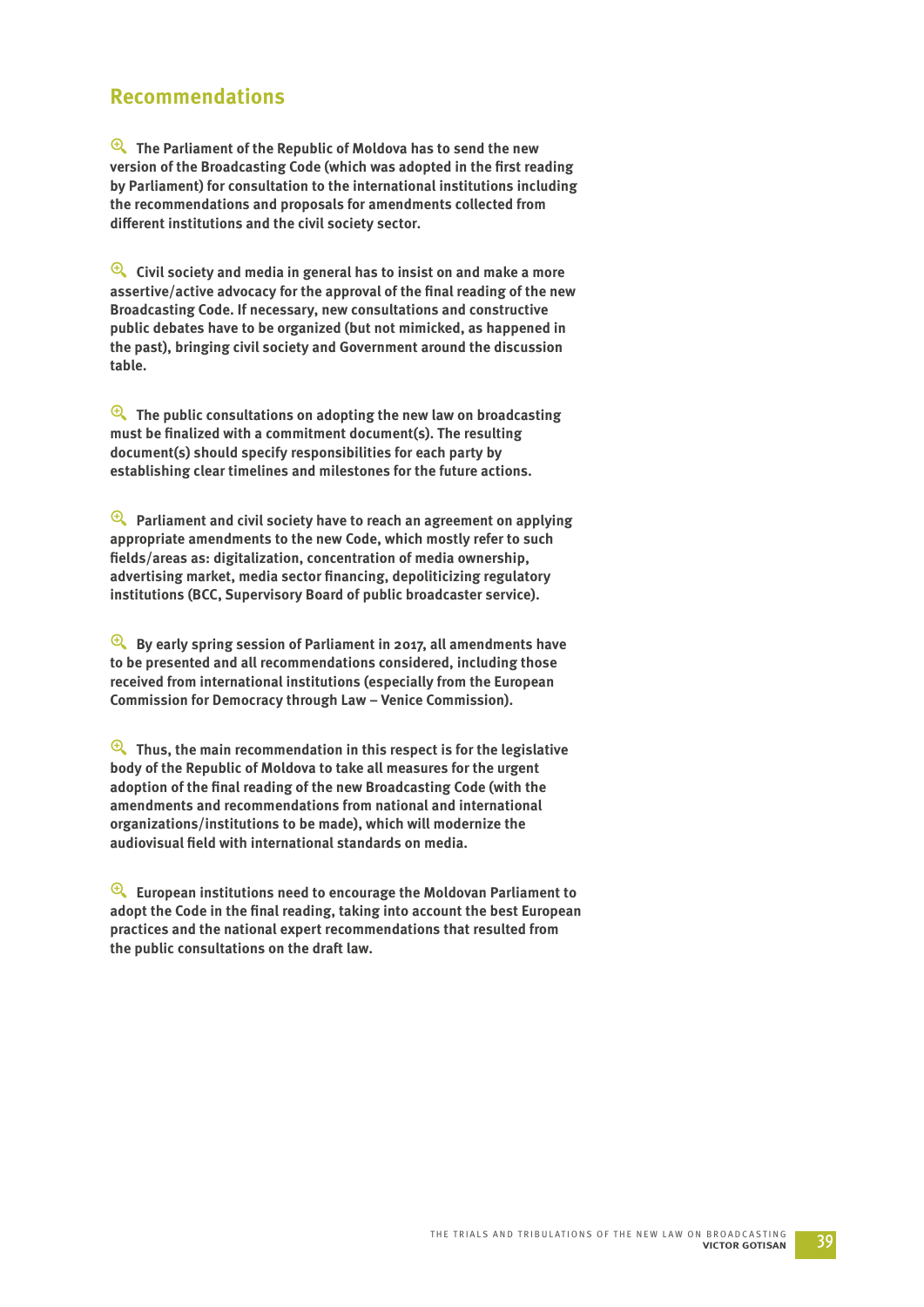## Resetting the Moldovan Banking Sector: What Can Europe Do and Why?

**POLICY BRIEF**

## **Summary**

The recent financial crimes involving Moldova and the European Union (EU) financial systems shook the fragile country not just economically, but also politically and socially, and may be a cause of further instability in Moldova and in the surrounding region. Apart from causing internal turmoil, these crimes have also negatively affected EU-Moldova relations and are one of the primary causes for the Moldovan people's declining trust and support of Moldova's European path. To prevent these crimes from happening in the future, those responsible need to be brought to justice, and a credible international investigation and an asset recovery mechanism must be put in place. A sanctions list is a moral imperative and a sign that such cases cannot and will not go unpunished. An effective resolution to these cases is more in the EU's interest than may at first be thought. EU taxpayer money is directly involved and EU security itself is at stake. The EU-Moldova Association Agreement offers sufficient legal grounds for the EU to act decisively and to take initiative. Because of pervasive corruption and state capture, Moldovan institutions alone cannot, or will not act effectively.

This brief attempts to explain the main consequences of the financial crimes discussed – the "theft of the billion" and the "Laundromat"; it suggests additional measures that can be taken to solve these crimes and prevent them from happening, and argues that the EU could and should take a more active role in their resolution and that doing so is both in Moldova's and the EU's long-term interests.



This policy brief is prepared in the framework of the project "Monitoring implementation of select reform commitments under EU agreements in Georgia, Moldova, Ukraine" implemented with the support of the Soros Foundation-Moldova and the Eurasia Program of the Open Society Foundations. The views expressed in this publication are those of the authors alone and do not represent the views of the Soros Foundation-Moldova or the Open Society Foundations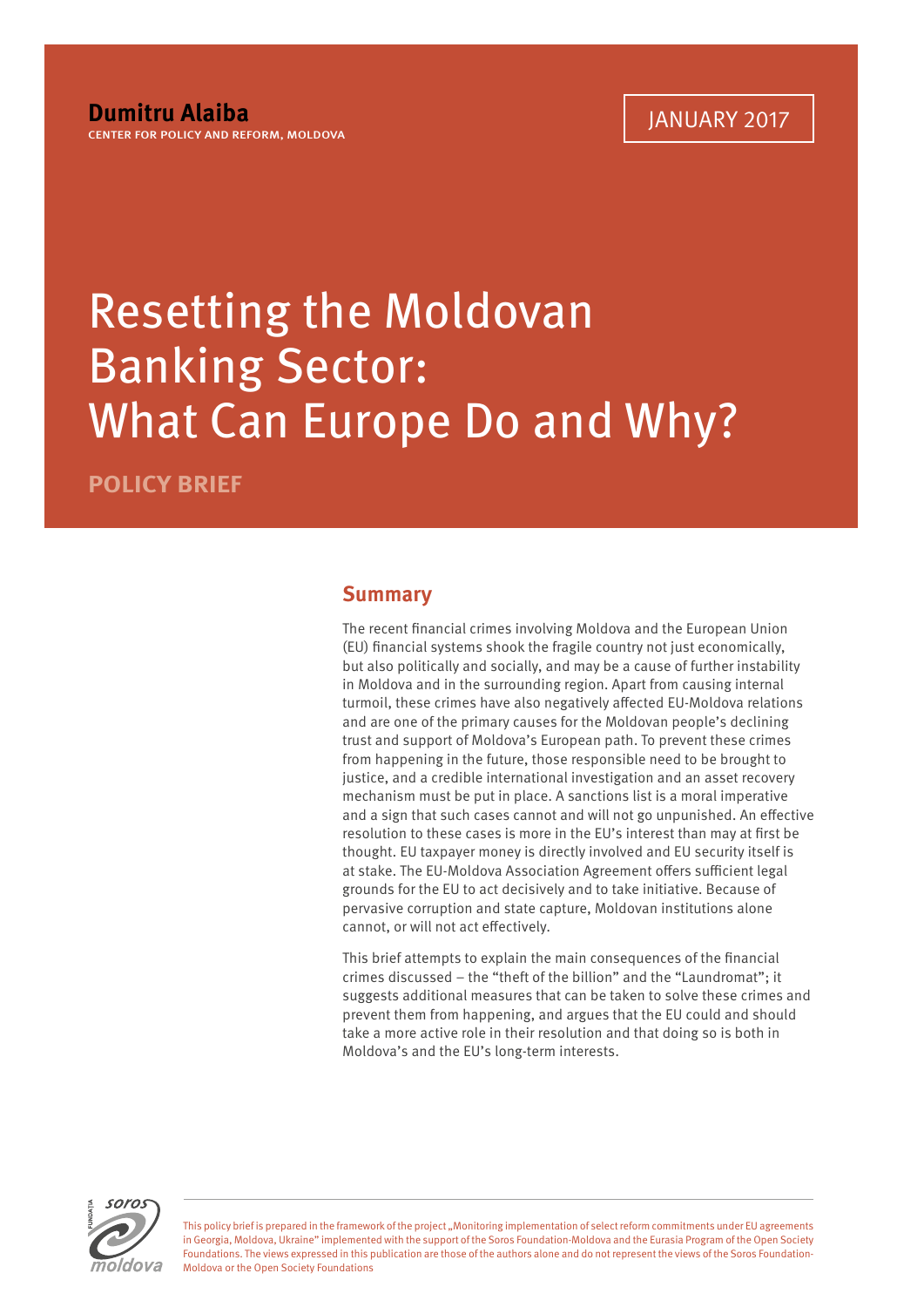## **Introduction**

The Moldovan banking sector had been showing signs of weakness for years prior to the scandals. Due to chronic inaction from the antimonopoly regulator, and the National Bank of Moldova, legitimate suspicions of an effective bank cartel were present for nearly a decade, and so was the issue of the lack of any transparency of ownership. The banking regulator's independence has always been under threat until this institution was finally and officially subordinated politically in 2009.

The relevant legal framework, although permanently amended, is characterized by central legislation<sup>1</sup> dating back to the 1990's. Moreover, the regulators have come nowhere near close to using all the tools granted by law to maintain the stability, security, and transparency of the financial system, and to protect, and safeguard it. International partners (IMF, EU, World Bank among others) have been signaling irregularities and openly expressing concerns for nearly a decade, while the will of the authorities to address these concerns effectively was under question.

The following two cases illustrate the difficult situation Moldova's financial system finds itself. The ever-present corruption within government institutions was a central element that made these crimes possible.

## **Case 1: The Theft of One Billion Dollars**

To put the theft in perspective, it would be equivalent to 2.88 trillion USD (about 15% of EU GDP) suddenly disappearing from several EU banks, with the European Central Bank having to bail them out in order to avoid further damage. This is exactly what happened in Moldova roughly two years ago, when nearly a third of the National Bank Reserves, or the equivalent of 15% of Moldovan GDP, disappeared overnight.

Within a short period of time, three commercial banks from Moldova, acting in concert and having the same ultimate beneficiary, gave out loans, with no respect to prudential norms, in the cumulative amount equivalent to about one billion USD. This happened under the passive watch of the regulators, (National Anticorruption Agency, National Bank of Moldova) who have permanent access to information that should have triggered multiple red flags and early warnings – a mechanism that exists and should have worked. The authorities had multiple legal grounds, tools, and access to information but did not act effectively to safeguard the people's investments.

We can now assert that the loans were never intended to be paid back. In November 2014 the Government decided to bail out the banks with emergency loans taken from state reserves to protect people's savings. Coincidentally, prior to that, legislation was "adjusted" to make such bailouts possible, with laws having been amended just a few months prior. Soon after, in March 2015, a second bailout was needed. As a result, the National Bank reserves have decreased by nearly a third.

After two years of inactivity in investigating the theft, in September 2016, the government took the decision to make the taxpayers pay for the theft of the billion over the next 25 years. The Ministry of Finance issues bonds to repay the debt to the National Bank of Moldova and thus the stolen billion becomes public debt.

1 Law on the National Bank of Moldova (http://bnm.org/ro/content/lege-cuprivire-la-banca-nationala-moldoveinr-548-xiii-din-21071995) and Law on Financial Institutions both date back in 1995 (http://bnm.org/ro/content/ legea-institutiilor-financiare-nr-550-xiiidin-21071995).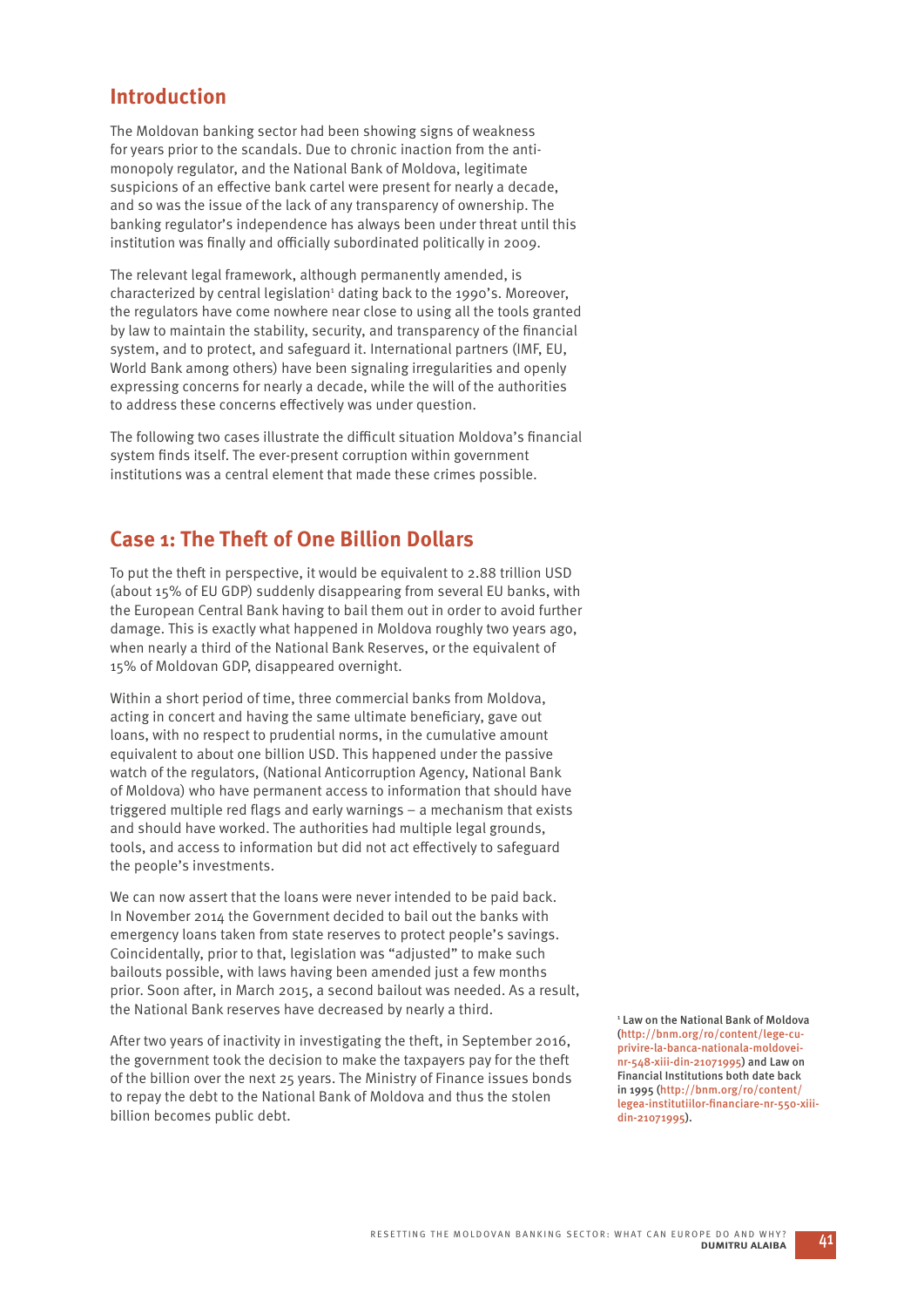## **Case 2: The "Laundromat"**

As part of the stolen billion, Moldova became known internationally for a larger amount of money laundered through its jurisdiction during the same period. Investigative reports show more than 20 billion USD<sup>2</sup> being stolen from the Russian Federation national budget and being moved to EU accounts through one Moldovan bank with corrupt Moldovan judges playing a central role in legitimizing the transactions.

More than two years have passed since the crimes have been committed and no genuine development has been had through either an effective investigation, or in recovering the stolen assets. The national authorities have avoided any communication on the topic, despite public interest. With that being said, the pressure on the authorities, be it from civil society or their international partners is rather modest.

The underlying causes that allowed these crimes to happen, result from a lack of any regulator independence in the financial market, anticorruption, and anti-money laundering institutions. The "operation" was only possible because a number of institutions (and, more precisely, an even more specific string of people at different levels within the hierarchy at these institutions) did not act when they were obligated to.

While the standard excuses coming from state institutions (including imperfections in legislation, insufficient capacity of a particular institution, lack of access to information, or inefficient cooperation among different institutions, etc.) are justified, the fact remains: the institutions did not do everything that could and should have been done. No one would expect the impossible from the institutions, however the legislation granted them tools they did not use. At the same time, their capacity to act is apparent in much smaller cases, when the institutions displayed they can act with effectiveness when necessary, and that the issues stated that allowed the larger schemes to transpire is not genuine. It is corruption and state capture that presents the most likely explanation.

Thus, the main causes of these crimes are a result of high-level corruption and state capture, a general sense of impunity from specific people involved, which, in turn, resulted in the political subordination of regulators that failed to act in the public interest. As is the case in other countries ravaged by corruption across the globe, politicians have always pointed to imperfect legislation and lack of institutional capacity to cover up corruption and justify the status quo.

## **Economic, Social and Political Impact**

Consequently, the draining of nearly 30% of the National Bank currency reserves in several months has triggered multiple negative macroeconomic reactions such as: decrease of GDP, rise in inflation, interest rate hikes, increase in living costs, fall in investments, etc. 3

The dramatic drop in GDP output can be seen to be a result of skyrocketing inflation, accompanied by the National Bank of Moldova's need to act in increasing the base rate.

The consequences of these financial crimes in the short and medium term can be felt in the economic, political, and social spheres. The Moldovan Leu (MDL), the national currency, saw a roughly 30% drop in value compared to the USD within the span of several months, directly affecting people's disposable income, leading to an increase in living costs, with a hike in energy prices affecting the population and economy as a

2 Organized Crime and Corruption Reporting Project: The Russian Laundromat https://www.reportingproject.net/ therussianlaundromat/

<sup>3</sup> "The billion effect" http://sic.md/efectul-miliardului/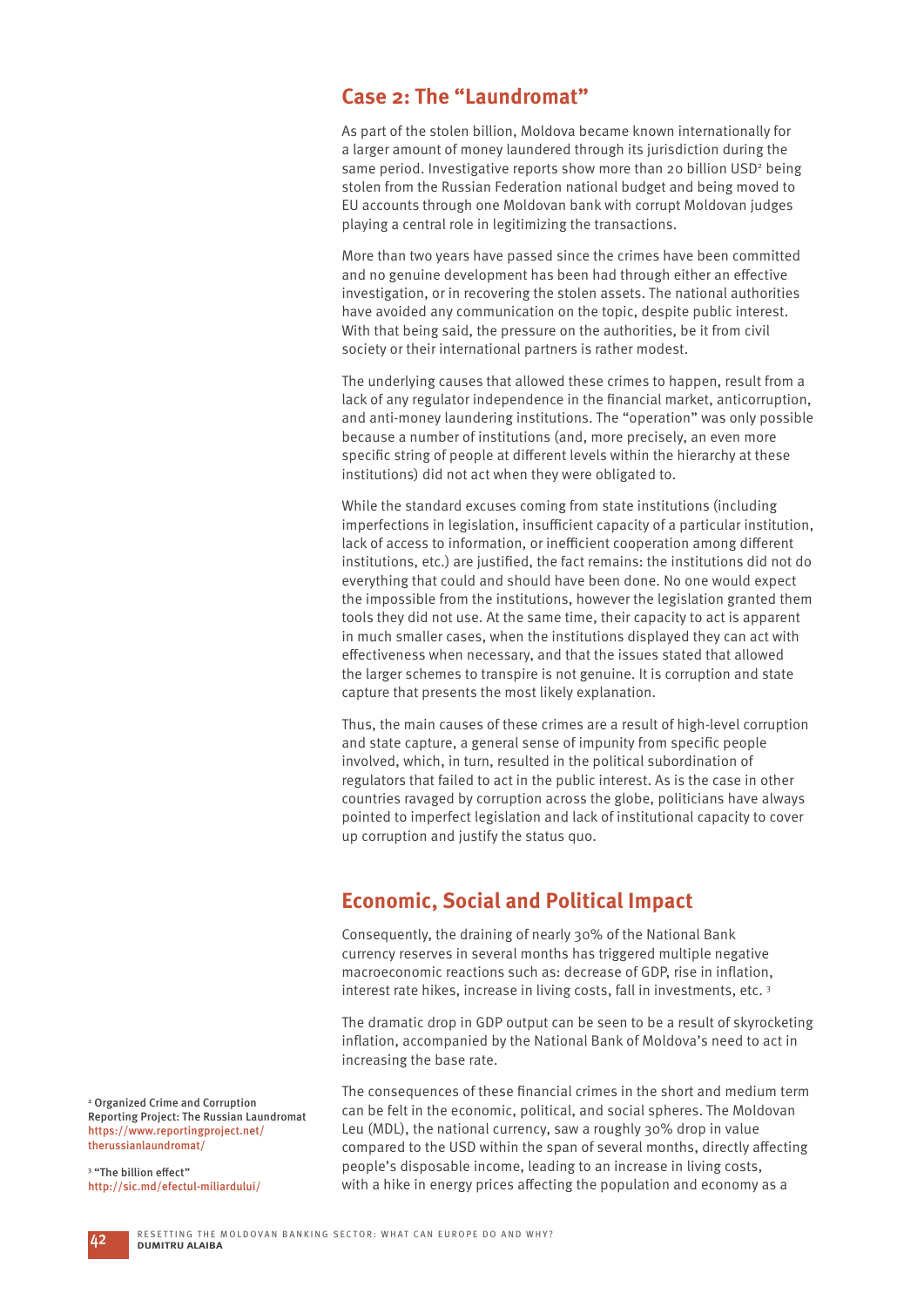

#### Currency Reserves and GDP 2012-2015 (mil USD)

Source: National Bank of Moldova; World Bank.

#### Inflation and NBM base rate



whole, along with credit costs going to a 25% annual rate, discouraging investment and emptying the savings of businesses. These consequences led Moldova into a deep political crisis with mass protests and the money laundered continues to perpetuate corrupt and non-transparent practices, financing dubious investments in Moldova and, arguably, elsewhere<sup>4</sup>.

From the medium to long term, two main problems can be pointed out: (i) the theft has undermined Moldova's growth potential and will resonate for decades and (ii) trust in the banking system and, more severely in state institutions, already shaky prior to the scandal, has been severely affected.

The liquidation of three banks, after being drained of cash, hit the banking sector with increasing difficulties. The economy is stagnating, credit is expensive and not utilized, the banking sector is paralyzed and does not fulfill its main role in an economy  $-$  to provide finance and investment to the real economy and thus lead to economic growth. Investors are now increasingly skeptical to invest in Moldova.

4 Rise Moldova. Dirty Money Laundered by the Russians invested in the largest Moldovan Bank. 1 August 2016. https://www.rise.md/articol/banimurdari-spalati-de-rusi-investiti-in-ceamai-mare-banca-din-moldova/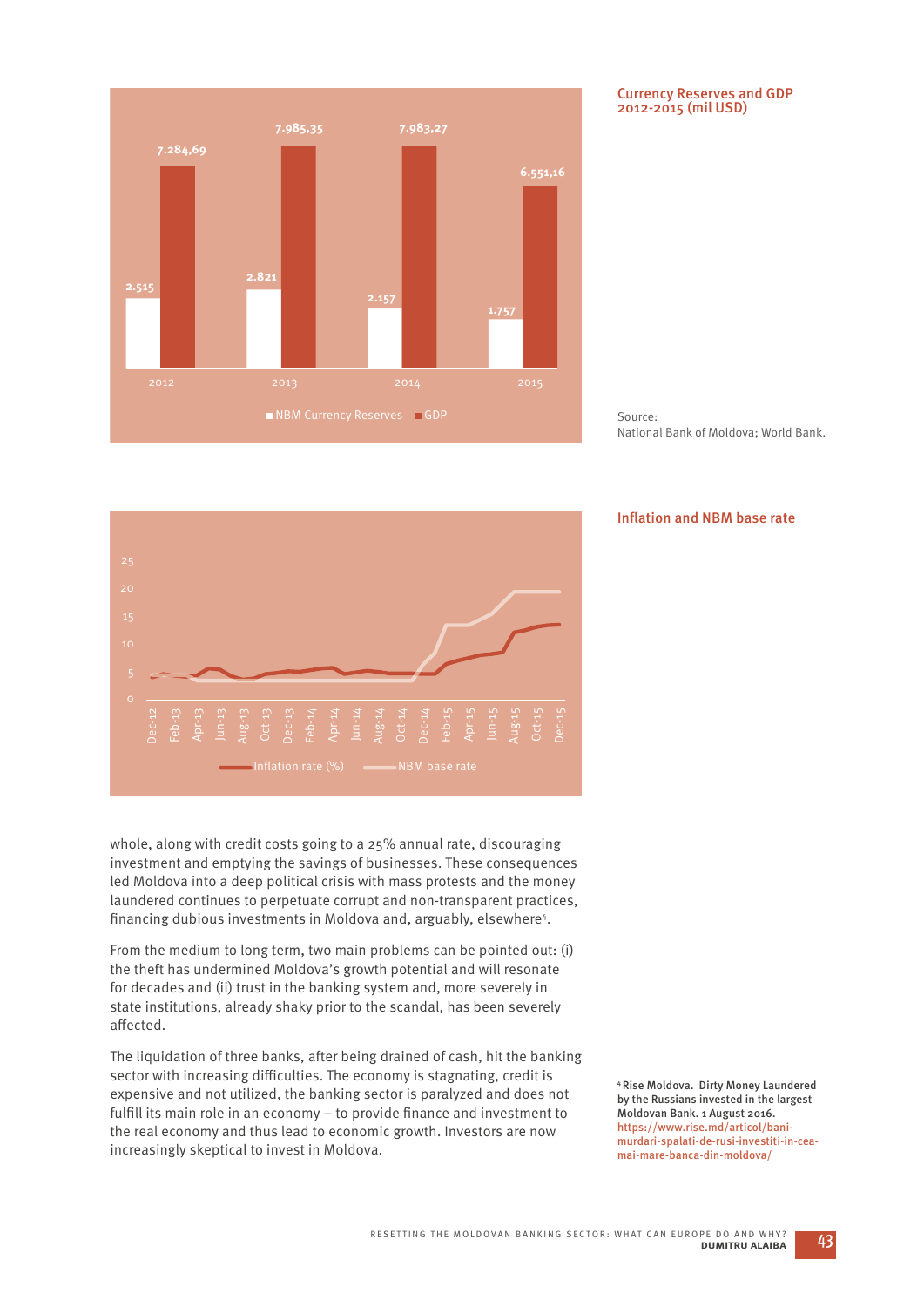From a social standpoint, the banking scandal has made the poorest country in Europe even poorer. The effects of the missing billion have led the population to increased living costs and the decrease in value of the national currency. Protests broke out and the sentiment of injustice is perceived throughout society. The scandals have emphasized high level corruption and thus undermined any trust in the Moldovan state itself directly in front of its citizens. Internationally, Moldova's image is also compromised for years to come and substantial effort will be needed to restore it.

Politically, according to polls, trust in government institutions plummeted to single digits, and the sentiment of social injustice sharpened. A period of instability followed in 2015 with Moldova having in effect five Primeministers throughout the year (including two ad-interims), along with large scale street protests. Although more stable, in 2016 Moldova has witnessed perhaps the most illegitimate government the country has had with it being installed in just a few minutes with no consultation, transparency, or public scrutiny. The present coalition in parliament is difficult to classify politically. While being formally pro-European, it was formed overnight by members of the parliament from opposing ideological fronts, under suspicions of blackmail and political corruption.

Both cases – the stolen billion, and the "Laundromat", would not have happened if the authorities ensured legitimate independence of the regulatory and anti-money laundering institutions (National Bank of Moldova, National Anticorruption Center, Prosecutor General's Office), effectively fought corruption, and implemented in a timely manner the World Bank, EU, and IMF recommendations.

## **Implications for the European Union**

There are multiple reasons why Moldova's banking scandal is relevant to the European Union. First, **money laundering is a crime** and a cross-border issue. The funds laundered through Moldova and stolen from Moldova have been transferred mostly to Latvia and end up eventually in tax havens, where the path is lost<sup>5</sup>. Regardless, evidence from previous cases suggests that the same funds end up in "safe" jurisdictions, with EU countries being a preferred destination.

The Association Agreement provides clear advice as to what must be done to increase the independence of institutions, ensure they are not politically compromised, increase transparency and competition (in general and in this  $case - in$  the banking sector), and to have effective anti-money laundering measures.

Chapter 9 – Financial Services, is particularly relevant and applicable. If no serious action is taken however, most objectives stated in Article 58 are, at the moment, under threat to be compromised, notably objective c) to ensure the stability and integrity of the Moldovan financial system.

The EU must condemn and demand effective investigations, which it has the legal powers to do per the Association Agreement. The EU must insist on Moldova's full compliance with the obligations stated in the Agreement.

According to Article 18 of the Association Agreement, the two parties committed to prevent the use of their financial and non-financial systems for money laundering. The financial crimes discussed in the present paper have used both Moldova's and the EU's financial systems. This gives the EU complete legitimacy to initiate the provisions of the aforementioned article, according to which, full cooperation within an international asset

5 Organized Crime and Corruption Reporting Project: Latvian Bank Was Laundering Tool. 22 August 2014. https://www.reportingproject.net/ therussianlaundromat/latvian-bank-waslaundering-tool.php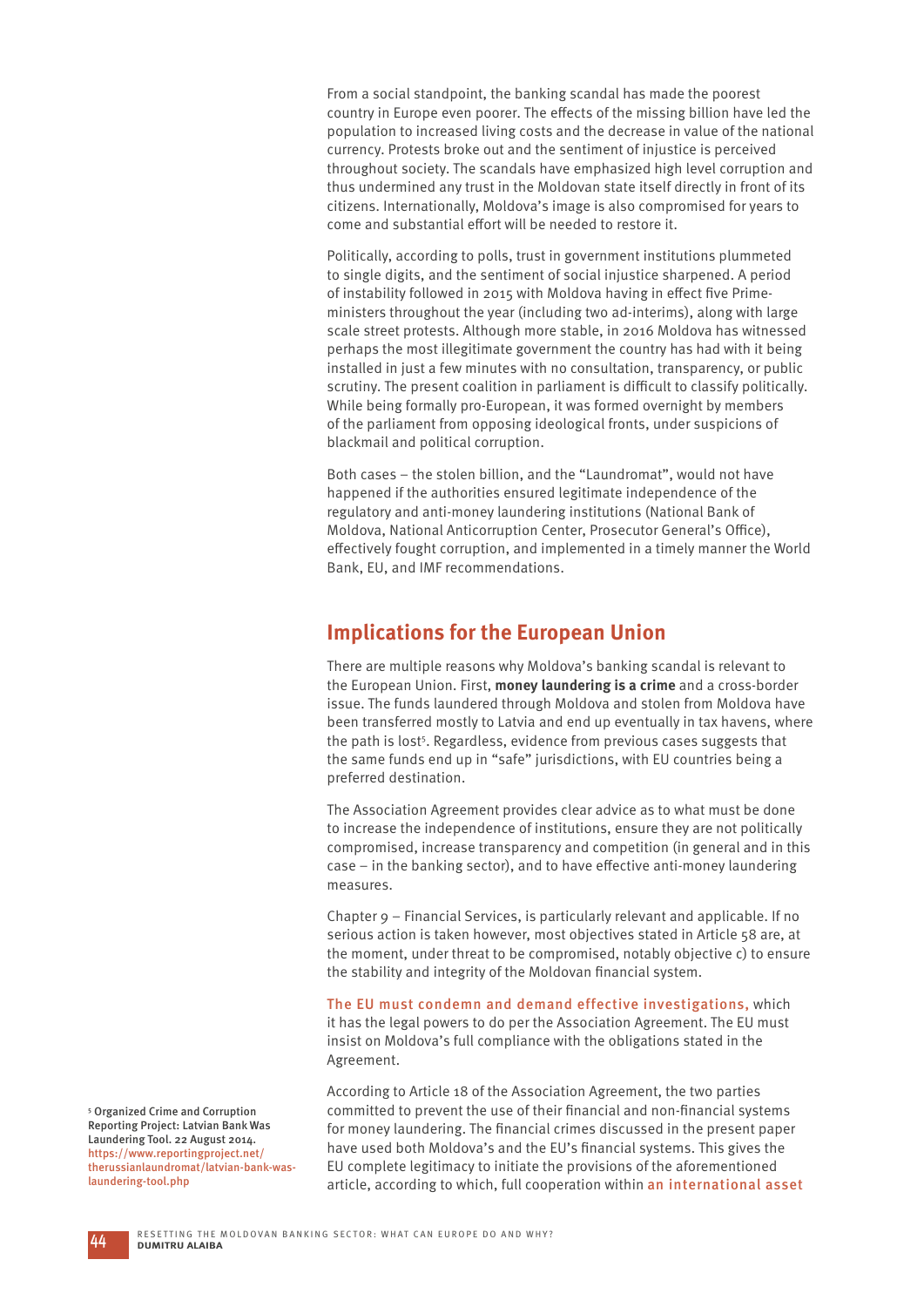recovery task force is essential once financial crimes such as these become known to EU authorities.

Moreover, the Council of Europe's Convention on preventing money laundering, of which Moldova is also member, offers additional grounds for decisive action to establish an effective international investigation and asset recovery mechanism.

Secondly, the EU must regard this as a **security threat**. The stability of the Moldovan state and its security has been undermined considerably by the financial crimes in Moldova. This, in turn, can feed instability in the entire EU neighborhood.

Economic and financial stability, the integrity of the banking sector, institutions' credibility and their ability to act - have all been compromised, and thus have become a threat to Moldovan national security. The current situation leads to poverty and instability in EU neighbor countries with a permanent risk of social turmoil. Only an effective investigation can restore stability and credibility of the Moldovan state in front of its citizens and its partners.

When it comes to the "Laundromat", the EU must also take this as a threat to the EU itself. When vast amounts of dirty money originate from corrupt practices and end up in EU banks, markets will be distorted, anticompetitive practices are stimulated and honest (especially small) businesses will go out of business – this is the smallest threat that can be anticipated. The largest threat is that these funds being put into the European Union are being used for corrupting the system from the inside, a view recognized in the recent Motion for a European Parliament Resolution (2016/2030(INI)6.

With the rise of far left and right wing parties throughout different EU countries, along with the Russian Federation openly supporting anti-EU political movements inside the EU, it is not a difficult argument to make that part of this money may be put into action.

Third, **it is also EU taxpayer money**. EU assistance is incredibly helpful in helping Moldova's needs, however, we believe that stricter oversight is necessary. Not only has the Moldovan taxpayer been robbed with the schemes of the stolen billion, but also the EU taxpayer, and with this a third of the National Bank Reserves have been drained, equivalent to 15% of Moldova's GDP. In 2014 and 2015 the National Bank allocated the equivalent of nearly one billion USD to bail out the banks that engaged in an obvious corrupt practice handing out loans that were never intended to be paid back. This was taken from the same National Bank Reserves.

Over the years, the IMF has been fueling the Moldovan currency reserves held by the National Bank of Moldova. For example, in the last program that ended in 2013, the IMF provided around 250 million USD in cash reserves to the National Bank of Moldova. Germany, France, Spain, Italy and United Kingdom, to name a few, hold a cumulative 20% of quotas in the IMF, which equates to about 50 million of the last IMF program with Moldova. The EU taxpayer's "share" in the stolen billion is thus, about 50 million USD and this should be a topic of great interest to EU policymakers.

Moreover, in just 2014 Moldova benefited from roughly 131 million EUR in financial assistance from the EU. These funds are offered to the Moldovan people in goodwill to make the lives of Moldovans better. While the European Union is keeping the country afloat by providing nonreimbursable financial assistance, corruption is eating out growth from the other side.

6 European Parliament Report on EU strategic communication to counteract propaganda against it by third parties. (2016/2030(INI)), 14 October 2016. http://www.europarl.europa. eu/sides/getDoc.do?pubRef=- %2F%2FEP%2F%2FTEXT+RFPORT+A8-2016-0290+0+DOC+XML+V0%2F%2FEN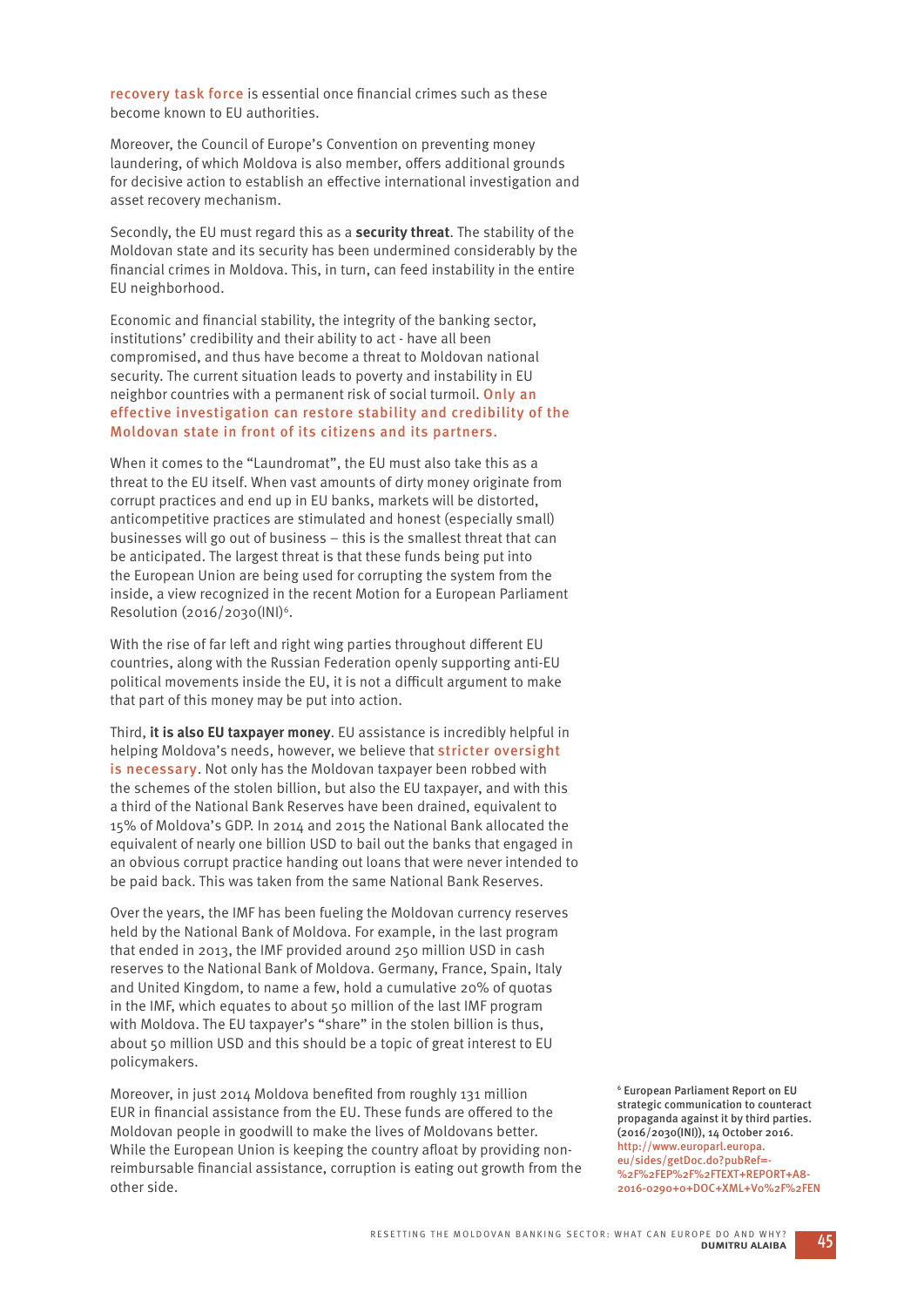## **Conclusion**

It would be a great mistake if Moldovan society, EU institutions, and the international community believe this was an accident. It features all the signs of a deliberate action planned and executed by corrupt politicians and their accomplices in Moldova and abroad. Since these crimes have happened it has become clear – there is not much one can expect from the Moldovan national authorities in investigating these crimes effectively. It is time for the international community to step in and take initiative, not just diplomatically demand action.

Two years after the banking theft, it is clear Moldovan institutions in their present shape are weak and do not intend to productively investigate the crimes and punish who was responsible. Moldovan society has been unequivocal in its opinion that only a credible international investigation will give real chances to identify the guilty and recover the stolen assets. Given that the EU taxpayer was robbed and EU security may be under threat, the EU must have the same interest in seeing a more thorough investigation.

## **Recommendations for EU Policy Makers:**

## $\overline{\mathbf{P}}$  Initiate credible international investigation

The Association Agreement gives full legal powers to the EU in demanding an investigation, putting the EU in a unique position. An asset recovery mechanism/team/initiative can be put in place at a higher level than that of the Moldovan national authorities. Article 18 of the EU-Moldova Association Agreement offers legal grounds to determine additional EU involvement in the process. There are precedents in which the international community has supported similar initiatives. Given that part of the stolen money belongs to the EU and the United States, they should feel it necessary to do so.

## y **Demand reforms**

The investigation into the stolen billion and money laundering scheme will not be effective with the unreformed Moldovan institutions, the same that allowed the crimes to happen. The National Bank of Moldova, the Prosecutor's Office, the National Anticorruption Center, are institutions that first and foremost must be removed from political influence and their independence guarded by local watchdogs as well as EU institutions.

Moldova has committed to reform and to build effective institutions in the most comprehensive and all-encompassing international agreement it has ever signed – the Association Agreement with the EU with clear provisions in anticorruption, anti-money-laundering, banking supervision, and protecting competition. This commitment is the best systemic approach to solving the scandal and recovering the money.

## **e** Stricter oversight

Stricter oversight is vital in making better use of EU funds, and push for real reform that will improve people's lives and thus increase pro-EU sentiment, which is in decline due to corruption. The EU must demand results, not reports. Frequently the goodwill and trust of EU institutions and EU officials are being abused. Diplomatic speeches and appeals from

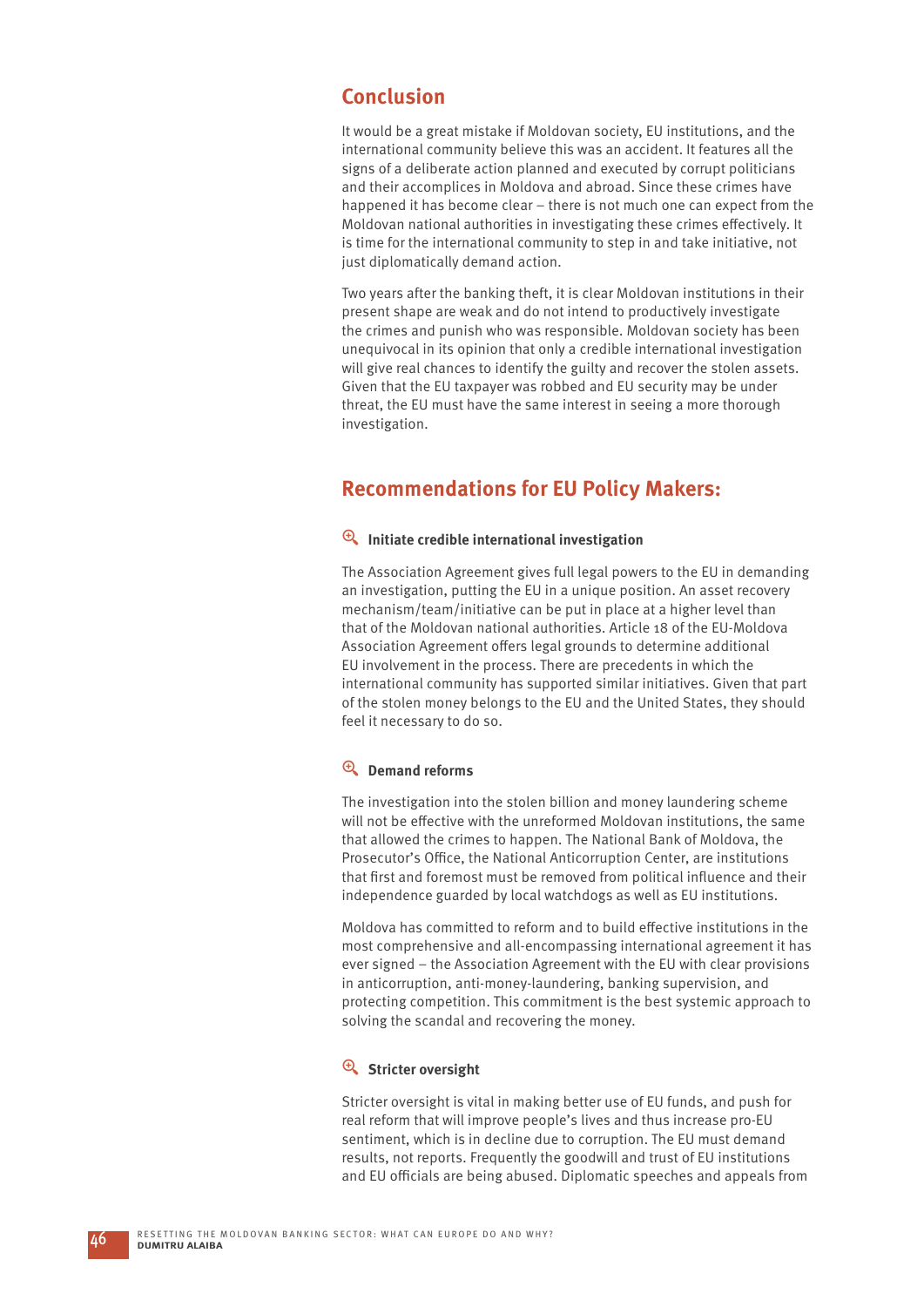EU officials are taken as a sign of weakness, and are deliberately, and out of convenience "misunderstood", making it easier to ignore them. Often partner Governments, be it Moldova or elsewhere, tick reforms that only works on paper and are seen just in Brussels, not real life. This point also refers to the necessity of strict oversight of the efficiency and effectiveness of EU funds.

## **E** Support civil society watchdogs

Supporting a free and independent civil society, and maintaining reputable watchdogs could be a strategic investment. This may have been the greatest mistake in EU-Moldova relations after 2009. A credible independent external voice advocating for legislation amendments and changes, sounding the alarm, and raising relevant issues that authorities avoid is what is now missing in demanding swift action for the crimes committed and to take effective steps at all levels to make sure these crimes never take place again.

## <sup><sup>Q</sup> Sanctions list</sup>

The most important item that must be taken into account is the fact that these crimes were pulled off by real people – politicians, public servants, businessmen, who believe they have gotten away with the crime. Identifying and punishing them becomes a moral matter and a matter of justice, a core EU value. To discourage any similar crimes, action must be taken in identifying and punishing those responsible, and a sanctions list may be a strong first step. This has great potential to contribute to the recovery of pro-EU sentiment, currently in decline, being compromised by nominally pro-European corrupt politicians. The list of persons and entities is long; however, it must be made after a thorough analysis of the process step by step.